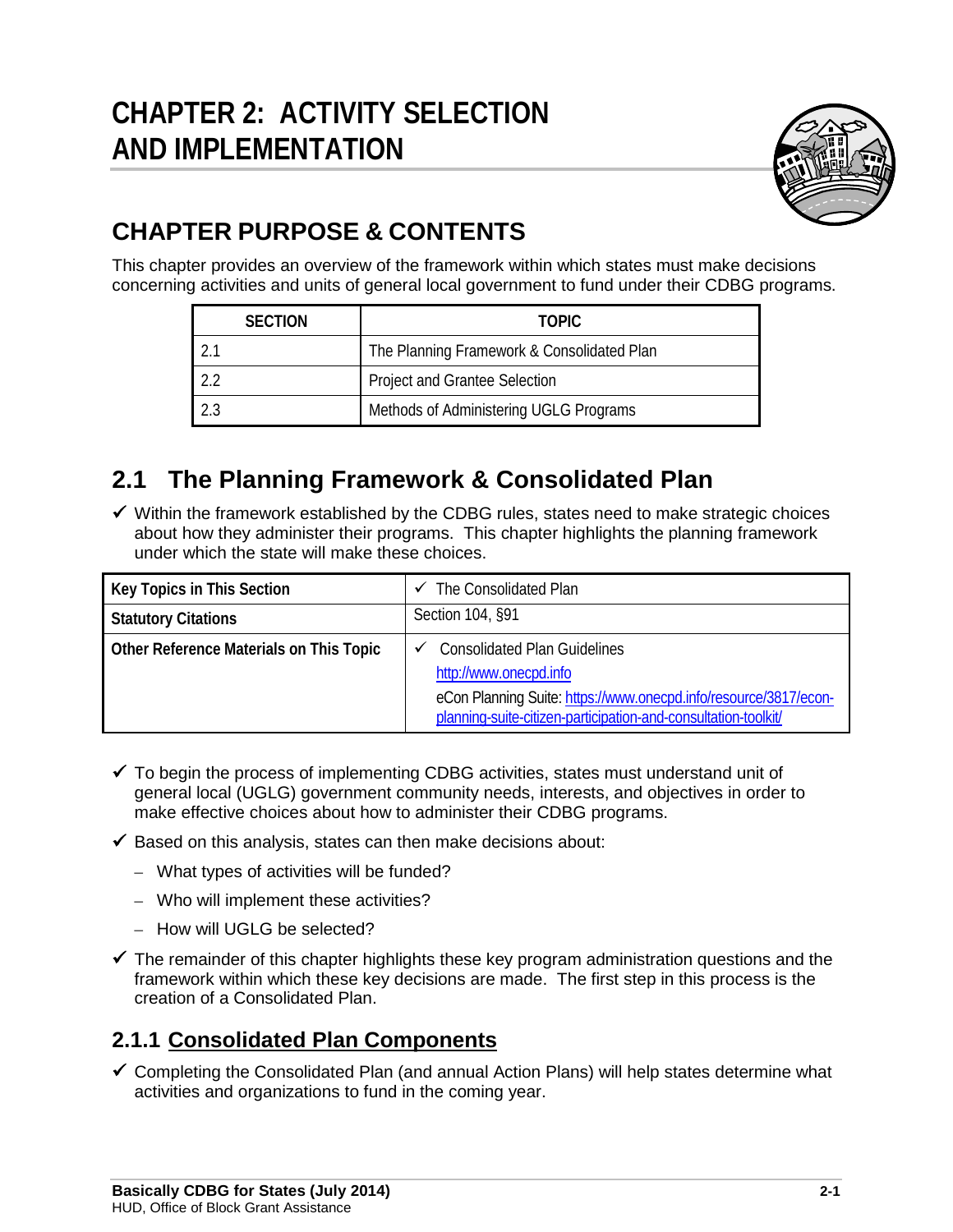- The Consolidated Plan is a plan of three to five years in length, which describes community needs, resources, priorities, and proposed activities to be undertaken under certain CPD four formula programs: CDBG, HOME, ESG, and HOPWA.
- Each year, states must submit an updated Action Plan to HUD. The Action Plan describes the specific planned uses of funds for the four CPD formula programs. For the State CDBG program, the annual Action Plan must contain the Method of Distribution (MOD).
- $\checkmark$  To meet the minimum requirements set forth by HUD, the Consolidated Plan must include the following main components:
	- A description of the lead agency or entity responsible for overseeing the development of the Consolidated Plan and a description of the process undertaken to develop the plan;
	- Citizen participation;
	- Housing, homeless and community development needs;
	- A strategic plan (three to five years in length); and
	- A one-year Action Plan.
- $\checkmark$  States should use existing data that is available through HUD as well as other state resources. Specifically, states may use comprehensive housing affordability strategy (CHAS) data through HUDuser. (See website included above in this section for further information.)
- $\checkmark$  Finally, states must also assess the effectiveness of their analysis of impediments (AI) to fair housing choice and update as necessary. See Exhibit 2-1 for specific information on what each of these components must include and in the guidelines attached to this chapter.

### **Exhibit 2-1: Contents of a Consolidated Plan**

A **description of the lead agency** or entity responsible for overseeing the development of the Consolidated Plan and a description of the process undertaken to develop the plan. This includes the consultation and coordination process, the institutional structure, collaboration and partnerships, and development of the state's economic strategy.

A summary of the **citizen participation plan**, including a description of how the state will encourage citizen participation by LMI residents, information on state programs, a summary of comments, ways that citizens can comment on performance reports, and procedures for handling complaints.

### A **housing, homeless and community development needs assessment**:

- $\checkmark$  Number and type of families in need of housing assistance;
- $\checkmark$  Nature and extent of homelessness:
- $\checkmark$  Existing facilities for homeless persons;
- $\checkmark$  Number of persons requiring supportive services;
- $\checkmark$  Number of housing units occupied with LMI families with lead-based paint hazards;
- $\checkmark$  Characteristics of the housing market;
- $\checkmark$  Barriers to affordable housing;
- $\checkmark$  Analysis of impediments to fair housing.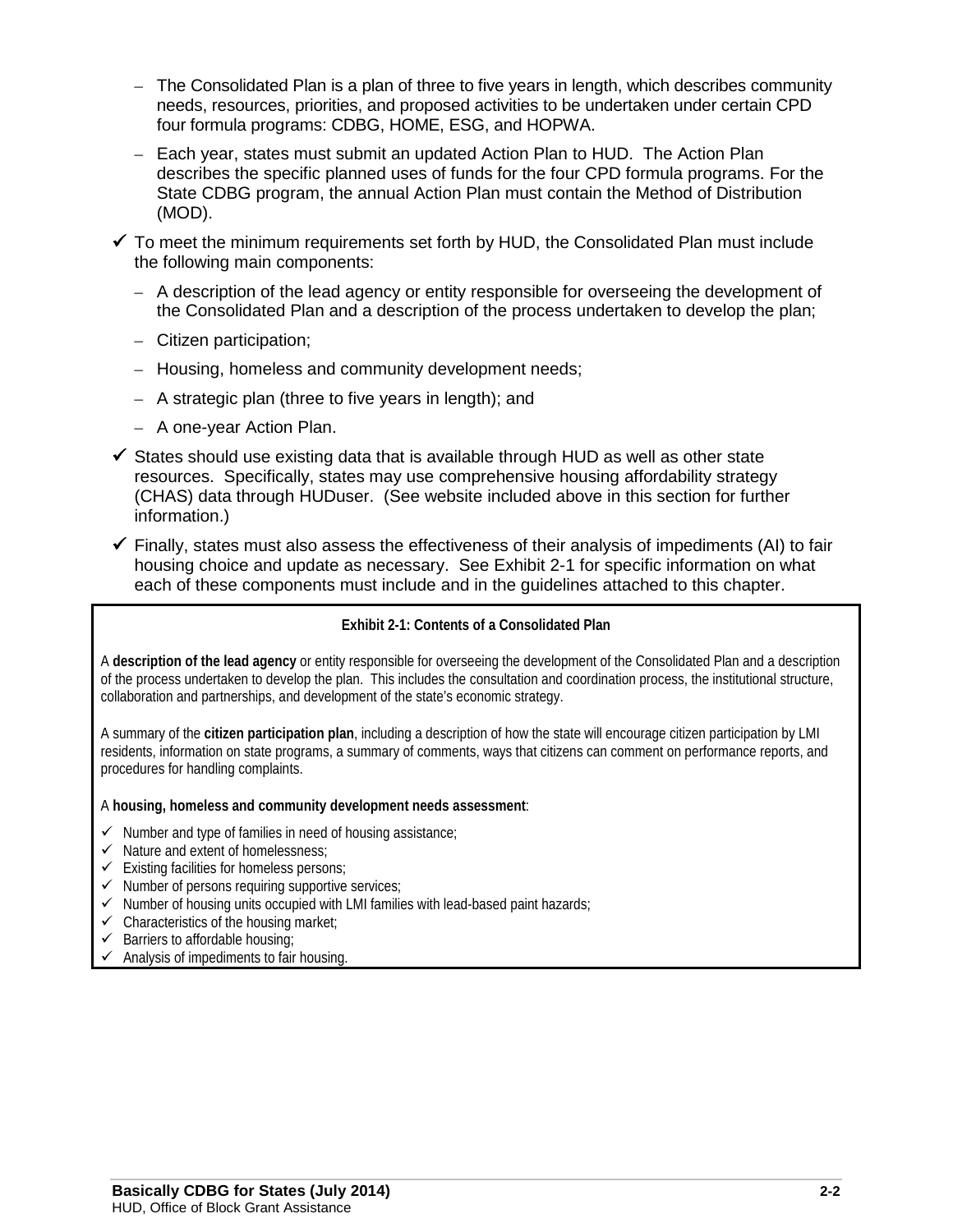A **strategic plan** which includes the following:

- $\checkmark$  Priority housing needs;
- $\checkmark$  Priority homeless needs;
- $\checkmark$  Other special needs;
- $\checkmark$  Priority non-housing community development needs;
- $\checkmark$  Housing objectives;
- $\checkmark$  Community development objectives;
- $\checkmark$  Homeless strategy;
- $\checkmark$  Anti-poverty strategy;
- $\checkmark$  Public housing initiatives;
- $\checkmark$  Lead based paint;
- $\checkmark$  Reduction of barriers:
- $\checkmark$  Low income housing tax credits;
- $\checkmark$  A description of activities to enhance coordination between public and private housing providers.

An **action plan** which contains:

- $\checkmark$  An Executive Summary which includes objectives and outcomes for the upcoming year;
- $\checkmark$  A description of Federal and other resources expected to be available;
- $\checkmark$  Annual objectives expected to be achieved;
- $\checkmark$  Outcome measures:
- $\checkmark$  Method of distribution:
- $\checkmark$  Outcome measures for proposed activities;
- $\checkmark$  Allocation priorities and description of the geographic distribution of investment;
- $\checkmark$  Annual affordable housing goals;
- $\checkmark$  A description of planned homeless and other special needs activities;
- $\checkmark$  A description of other actions proposed to:
	- Address obstacles to address underserved needs;
	- Foster and maintain affordable housing;
	- Remove barriers to affordable housing;
	- Evaluate and reduce lead-based paint hazards;
	- Reduce the number of families in poverty;
	- Develop the community's institutional structure;
	- Enhance coordination between public and private housing providers, social service agencies; and
	- Foster public housing improvements and resident initiatives.
- $\checkmark$  Citizen participation;
- $\checkmark$  General certifications;
- $\checkmark$  Actions to monitor housing and community development activities;
- $\checkmark$  Program-specific certifications.

# **2.1.2 Method of Distribution (MOD)**

- $\checkmark$  The Method of Distribution (MOD) describes how the state will allocate its CDBG funds to UGLG. States have many options for allocation and may use a combination of approaches. The following are a few examples:
	- Mini-entitlement designated by the state;
	- Competitive with specific criteria; and/or
	- Regional "fair share" approach.
- $\checkmark$  See below under section 2.2 for a more detailed description of a range of options for distributing funds and selecting projects.
- $\checkmark$  The MOD is a part of the Action Plan, which flows from the Consolidated Plan.
- $\checkmark$  The MOD is described in the Consolidated Plan regulations at 24 CFR 91.320(k)(1). It is required to include:
	- All criteria and scoring used to select applications, including the relative importance of the criteria if developed;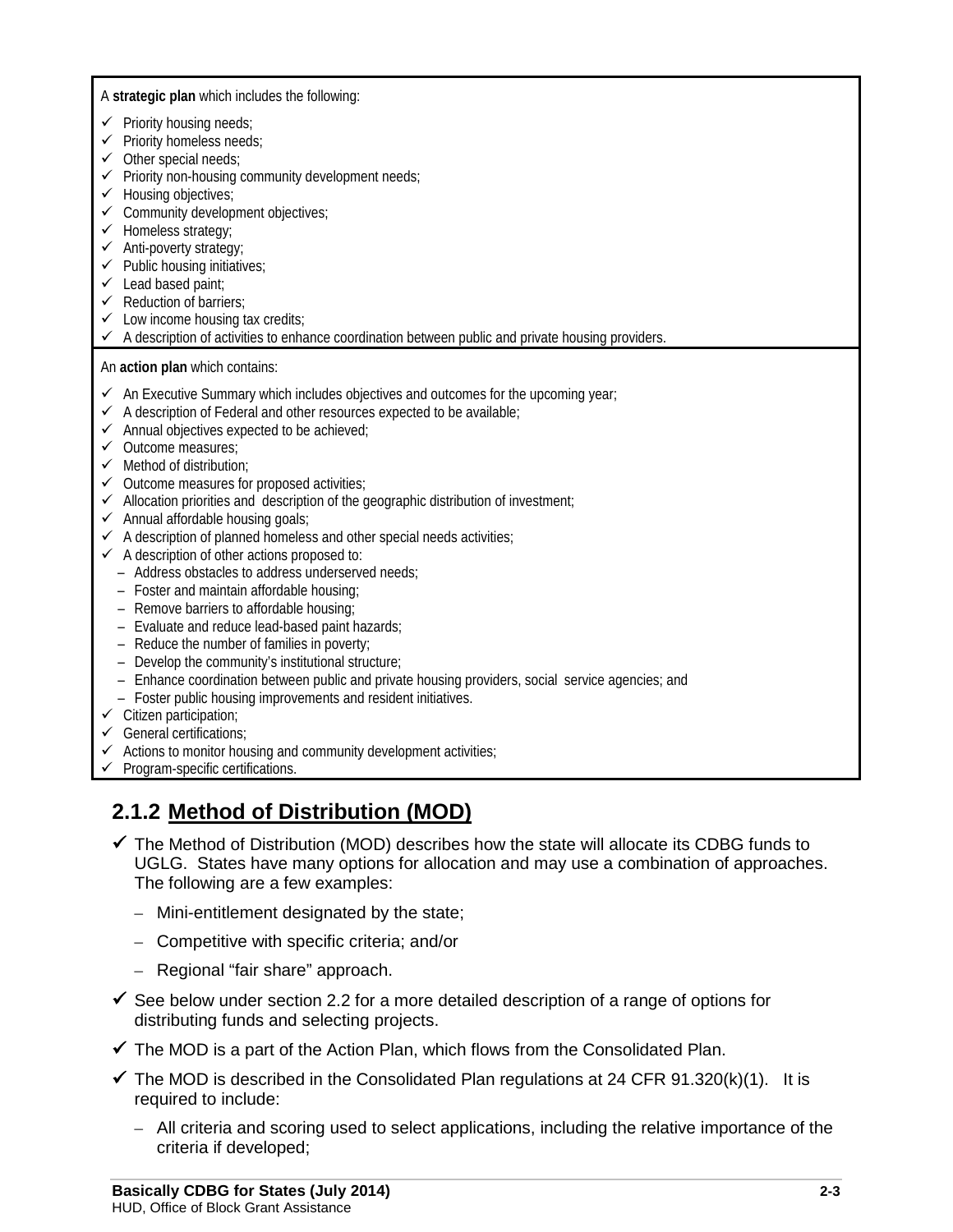- How all CDBG resources will be allocated among all funding categories;
- Threshold factors and grant size limits;
- Available Section 108 loan guarantee amounts and how applicants will be selected, if the state will allow 108;
- The state's process and criteria for approving local Community Revitalization Strategy Areas (CRSA), if the state will allow these; and
- Sufficient information so that UGLG will be able to understand and comment on the MOD and be able to prepare responsive applications.
- $\checkmark$  In designing its program, a state faces a multitude of decisions and options for its MOD. How a state designs its MOD will affect numerous implementation procedures, and vice versa. The MOD will depend on what kind of environment and governmental structures the state operates in. For example:
	- What kinds of activities a state wants to fund will affect what requirements a state establishes for localities' reporting of program income?
	- What process a state already has in place for environmental review & approval of projects may affect the application deadlines or application submission requirements the state puts into its MOD?
	- Does the state have a "single application" process by which localities apply for CDBG as well as other state programs using one process & one set of forms? Application timetable, process & forms may be driven by those state programs.
	- Will the funding process be completely objective (i.e. formula-based) or scored?
- $\checkmark$  States certify that they will not refuse to distribute funds under MOD to a UGLG on the basis of an eligible activity selected by the UGLG for funding.
	- However, states may consider that the eligible activity selected by the UGLG to be of low priority and provide fewer points under its application criteria for these activities.
- $\checkmark$  States should clearly document the criteria and scoring processes used for making awards, including recommendations and denials for funding.

# **2.1.3 New Consolidated Planning Tools**

- $\checkmark$  In May 2012, HUD CPD introduced the eCon Planning Suite, including the Consolidated Plan template in IDIS Online and the CPD Maps website. The eCon Planning Suite supports grantees and the public to assess their needs and make strategic investment decisions.
- $\checkmark$  [The Consolidated Plan template in IDIS](http://www.hud.gov/offices/cpd/about/conplan/cp_idis.cfm) facilitates the planning process by making data on housing and community development needs readily accessible to grantees in the format required by HUD.
- $\checkmark$  CPD Maps is an online data mapping tool for place-based planning. Grantees and the public can use CPD Maps to analyze and compare housing and economic conditions across their jurisdictions. The Consolidated Plan template allows grantees to insert maps and data tables from CPD Maps throughout their plan.
- $\checkmark$  For more details on the e-Con Planning Suite, please visit [https://www.onecpd.info/consolidated-plan/econ-planning-suite.](https://www.onecpd.info/consolidated-plan/econ-planning-suite)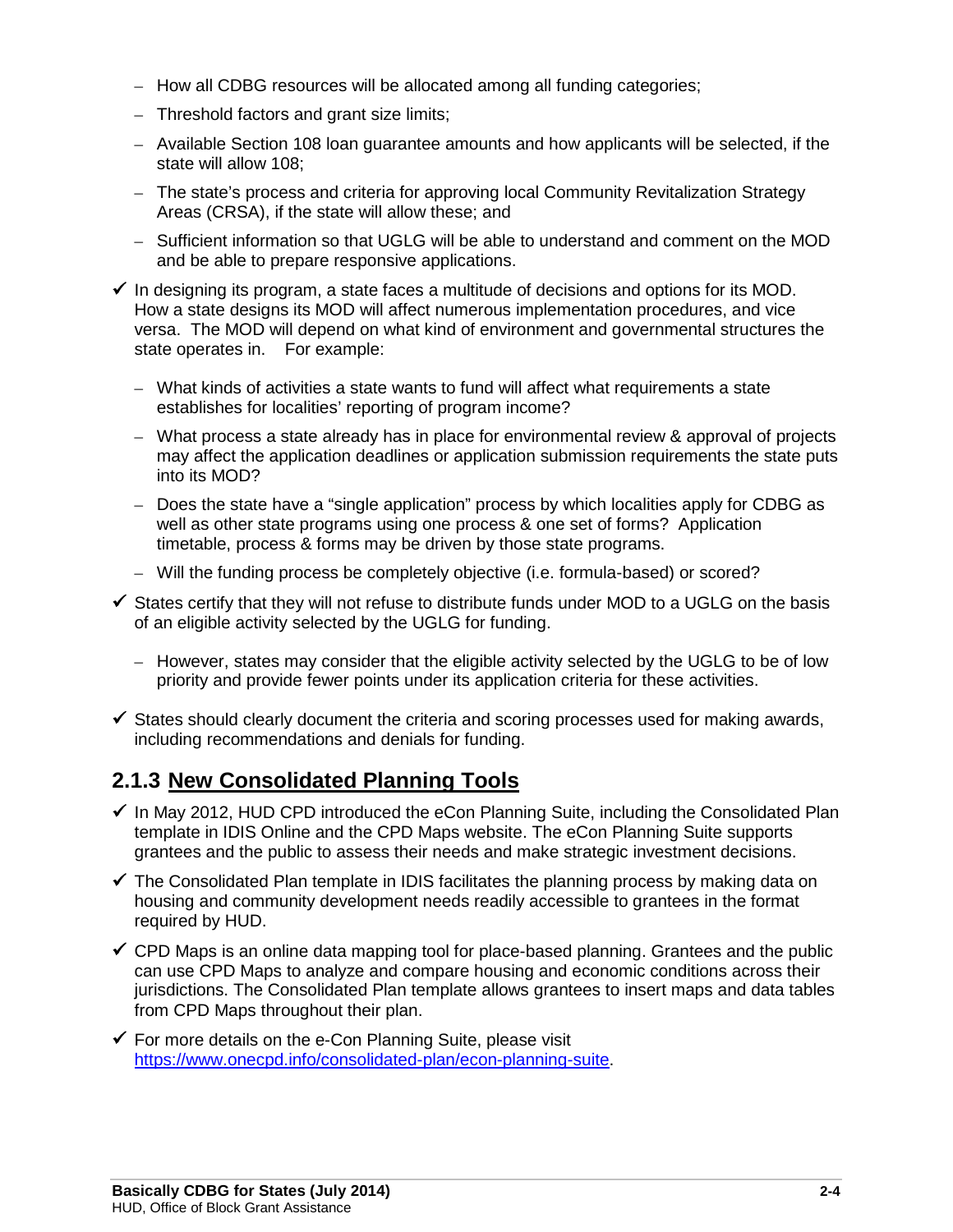# **2.1.4 Citizen Participation**

- $\checkmark$  The Consolidated Plan regulations stipulate that grantees meet certain minimal citizen participation requirements. In fact, each state is required to prepare a Citizen Participation Plan that details the state's procedures for involving the public in its program planning and implementation.
- $\checkmark$  At a minimum, the Citizen Participation Plan must ensure that the following requirements are met:
	- The Plan must indicate how the state will provide for and encourage citizen participation in the development of the Consolidated Plan;
	- Information must be provided on the funds expected to be received and the range of activities to be undertaken;
	- The state must hold a public hearing to obtain citizens' views and to respond to questions before the Consolidated Plan is published;
	- The state should also consider alternative public involvement techniques, such as focus groups or the use of the internet;
	- The proposed Consolidated Plan must be published. At a minimum, the state may publish a summary of the proposed plan in one or more newspapers of general circulation, and make copies available in libraries, government offices, and public places;
	- There must be a 30-day period for citizen review and comment prior to submitting the plan to HUD;
	- Public comments must be given consideration. The plan should include a summary of comments received and reasons the comments/suggestions were not incorporated;
	- The criteria for a substantial Plan amendment and citizen opportunity to comment on such amendments;
	- Citizen information regarding performance reports, including a period of at least 15 days to comment on the state's reports to HUD;
	- The availability of the plan to the public;
	- Reasonable and timely access to records; and
	- Procedures to handle complaints.
- $\checkmark$  States must include a summary of all public hearing comments and other citizen written comments as an attachment to the final Consolidated Plan, amendment to the plan or performance report.
- $\checkmark$  Meeting or exceeding the minimum citizen participation requirements may help states to:
	- Better inform the public about community needs and the resources available to address needs;
	- Learn about "hidden" community needs and issues;
	- Allow citizens and organizations to bring forward ideas on how to address community needs; and
	- Generate involvement in and commitment to proposed solutions.
- $\checkmark$  In developing the Consolidated Plan and deciding the types of projects to be undertaken, states need to think about the range of possible CDBG activities and about how these activities compare to the needs of the community.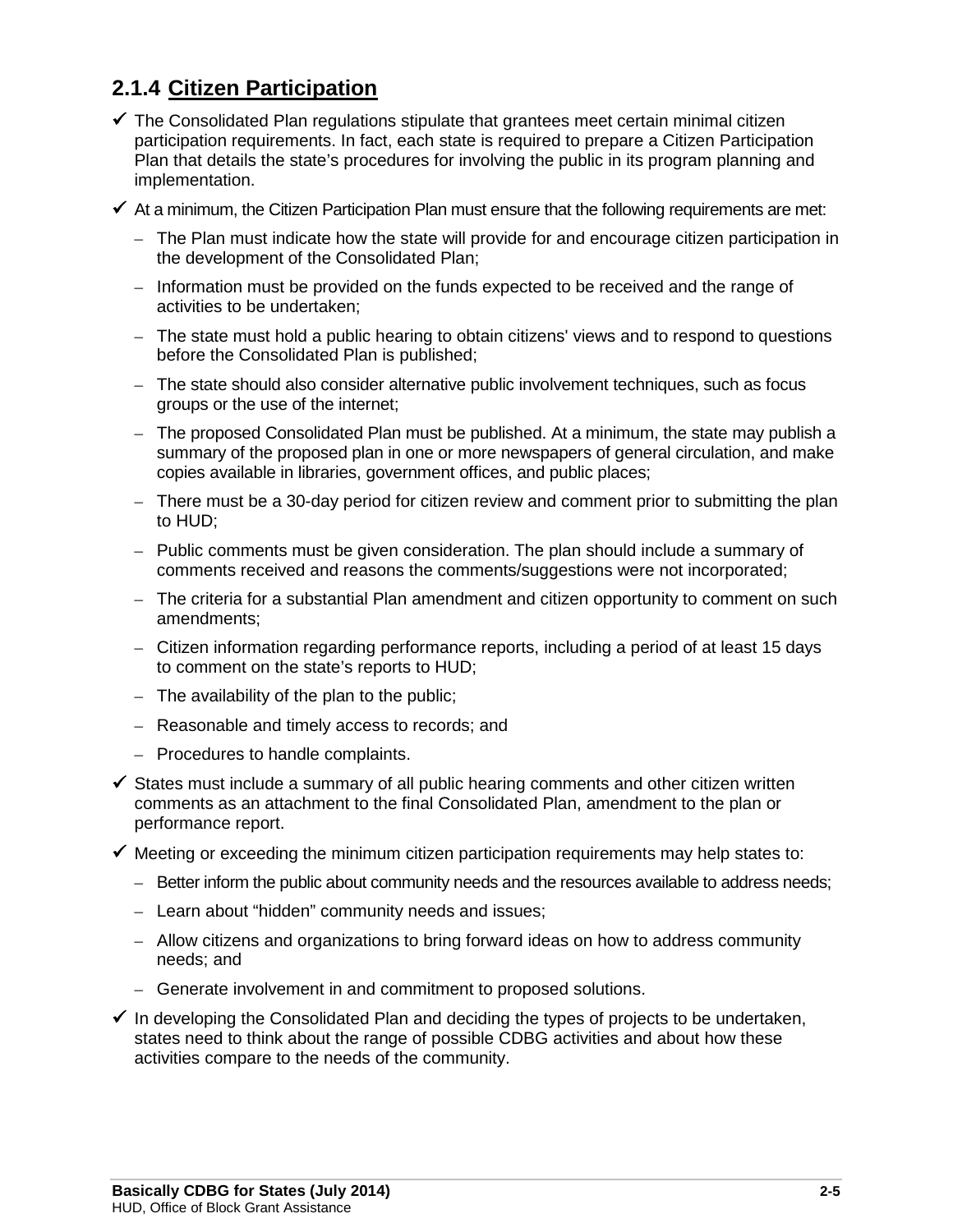# **2.1.5 Plan Review and Approval**

- $\checkmark$  A state's Consolidated Plan must be submitted to its respective CPD Field Office for review and approval at least 45 days before the start of the state's program year. A submission will not be accepted earlier than November 15 or later than August 16 of the Federal fiscal year for which the grant funds are appropriated.
- $\checkmark$  The CPD Field Office will review the consolidated plan upon receipt. The state should consider the Plan approved after 45 days unless the CPD Field Office notifies the state before that date that it is disapproved.
	- Within 15 days of a disapproval notice, the CPD Field Office must provide the state with written reasons for disapproval and corrective actions.
	- The state then has 45 days to resubmit its corrected Consolidated Plan.
- $\checkmark$  The CPD Field Office will disapprove a plan related to CDBG programs if:
	- Any portion of the Plan is inconsistent with the Housing and Community Development Act, as amended; or
	- It is "substantially incomplete," meaning:
		- □ The Plan was developed without the required citizen participation or the required consultation;
		- □ The Plan does not include all of the elements listed in 24 CFR 91.300 through 91.330; or
		- □ The Plan contains an inaccurate certification.
- $\checkmark$  There are times when states must amend their Consolidated Plans after they have been approved. A state must amend its Plan:
	- To make a change in its allocation priorities or a change in its method of distributing funds;
	- To carry out a new activity using funds covered under the consolidated plan; or
	- To change the purpose, scope, location or beneficiary of an activity.
- $\checkmark$  The citizen participation plan must specify what program changes constitute a substantial amendment to the Consolidated Plan, and what procedure will be followed to amend the plan. While all amendments must be made public, it is substantial amendments that are subject to a citizen participation process, in accordance with the state grantee's citizen participation plan. Such plan must provide a period of not less than 30 days to receive public comments on substantial amendments before they are implemented.
- $\checkmark$  States may submit a copy of each amendment to HUD as it occurs, or at the end of its program year.

## **2.1.6 Reporting on the Consolidated Plan**

- $\checkmark$  Grantees are required to submit an annual Performance and Evaluation Report (PER) 90 days after the end of the state grantee's program year. The PER must include the following:
	- Financial, detailed accomplishments by activity and civil rights data;
	- A description of the resources made available and programmatic accomplishments;
	- Status of actions taken during the year to implement the Consolidated Plan; and
	- A self-evaluation of progress made in the past year in addressing priority needs and objectives.
- $\checkmark$  Refer to Chapter 13 of this manual for further details on the PER.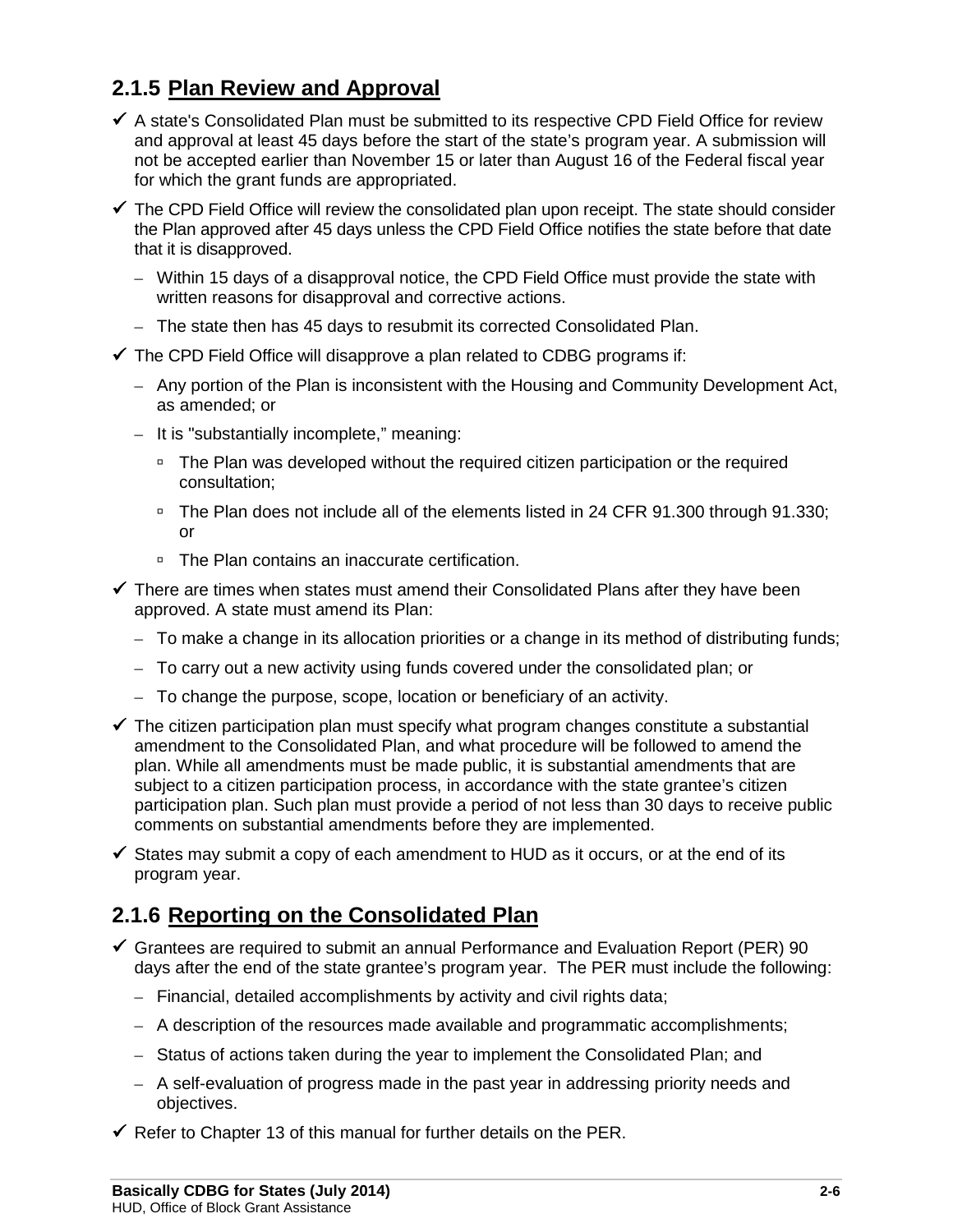# **2.2 Project and Grantee Selection**

 $\checkmark$  There are several common ways that states may choose their UGLGs. The section below highlights some possible processes for selecting UGLG partners.

| Key Topics in This Section              | Application processes |
|-----------------------------------------|-----------------------|
| <b>Statutory Citations</b>              | Not applicable        |
| Other Reference Materials on This Topic | Not applicable        |

- $\checkmark$  There are a variety of approaches that states use to select UGLGs and activities for funding under CDBG program within the framework of the Consolidated Plan. States describe this process in their Consolidated Plan under the Method of Distribution.
- $\checkmark$  There are five basic models upon which the UGLG selection process can be based; however, different variations of these approaches may be necessary or appropriate to meet state needs. These models are discussed below.

# **2.2.1 Formal, Competitive Application Process**

- $\checkmark$  Requires the submission of a formal application or proposal from the UGLG and is typically undertaken once a year in conjunction with the state grantee's planning and budgeting process. Some states may do multiple competitions per year.
- $\checkmark$  Under the formal application process, UGLG applications are evaluated based on explicit selection criteria.
- $\checkmark$  This process works best in states with:
	- Numerous or complex activities;
	- Numerous potential applicants with varying degrees of experience; or
	- Politics or other issues require standardized, consistent treatment of all requests for funding.
- $\checkmark$  Advantages to a formal application process are that:
	- It requires the UGLG to provide all the information needed (e.g., details on the proposed activity and on the organization's experience and capacity); and
	- It helps to ensure consistency throughout the evaluation process.
- $\checkmark$  Disadvantages to a formal proposal approach are that:

This type of process tends to favor more experienced UGLG (i.e., those familiar with the application process);

- Staff time to ensure consistency, from the preparation of application packages to the review and evaluation of submissions, may be substantial; and
- This approach may limit new activities or new UGLG recipients to only one chance per year.

# **2.2.2 Two Stage Process With Technical Assistance**

 $\checkmark$  This approach is similar to the formal application process, but it usually involves a preapplication and then a second, follow-up submission to the state. The pre-application is not usually as detailed as a standard formal application. States review UGLG pre-applications and narrow the number of applications under consideration before requesting additional detailed project information from the UGLG.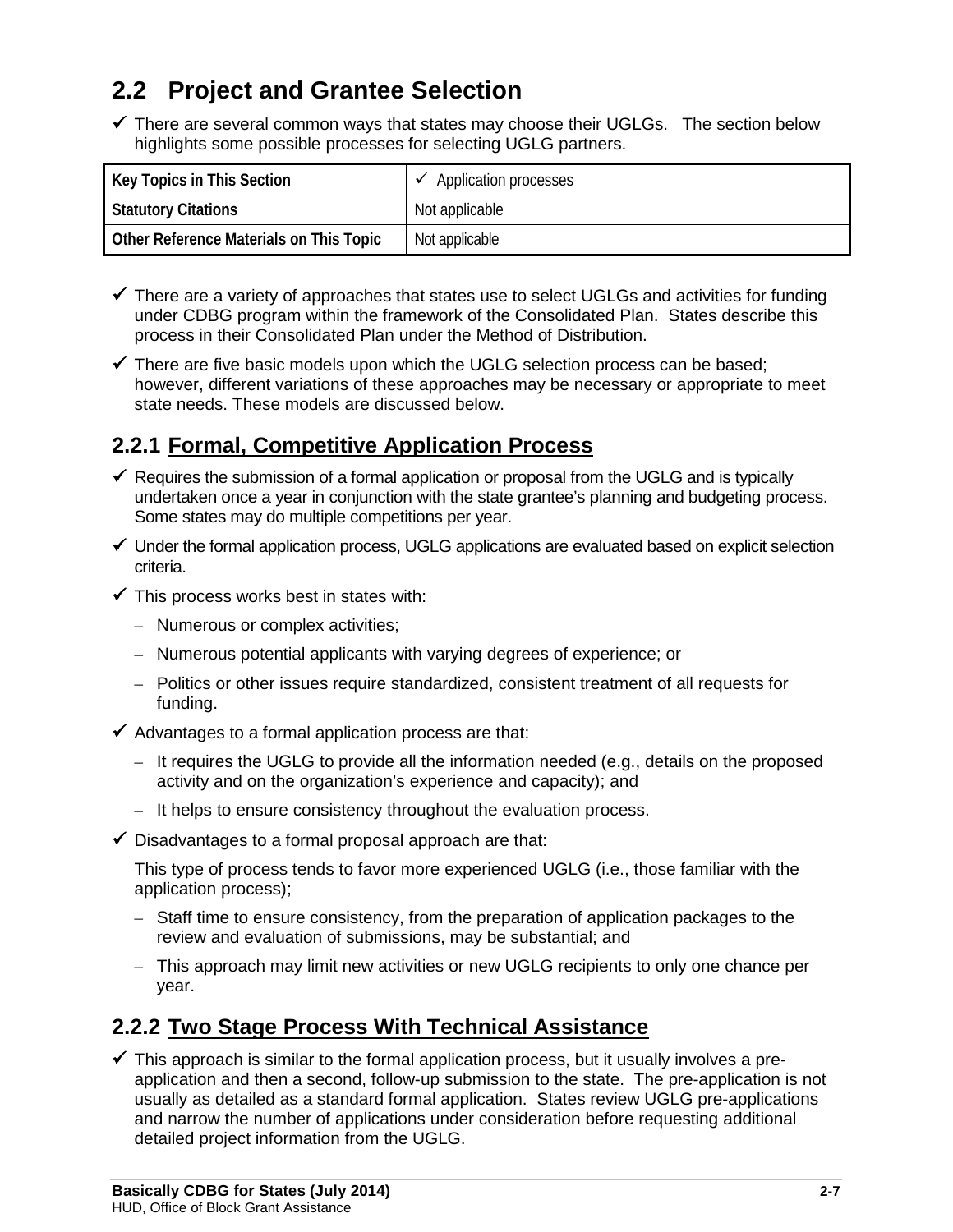- $\checkmark$  In addition, states may provide technical assistance to UGLGs as a part of this process.
- $\checkmark$  This two stage approach may be useful for states interested in encouraging the participation of potential UGLG not familiar with the program or the application process.
- $\checkmark$  Some of the advantages of the limited application approach include the fact that it is more open and flexible and may attract new UGLG applications or new ideas to the program.
- $\checkmark$  On the other hand, this approach shifts the responsibility for determining capacity and experience to the state grantee. This, in turn, may require more state staff time. In addition, this process may not ensure the consistency and fairness that is more evident in the formal application process.

# **2.2.3 "Open Door" Or Unsolicited Application Process**

- $\checkmark$  This process for selecting activities involves a first-come, first-served approach. It either encourages or allows consideration of requests for funding at any time during the program year, and may or may not include an actual application.
- $\checkmark$  In reality, unsolicited applications may occur regardless of the type of approach in place in the state. However, if there is another process in place (e.g., formal application), the unsolicited application should be required to meet the requirements of the process already in place. This may mean that the application is held until the next application process is conducted, or the application is evaluated based on the criteria used during the regular application process.
- $\checkmark$  If the state uses the open door process as its only means for accepting applications, it must ensure that all applications are treated consistently and that the same types of information are received and reviewed by the state grantee.
- $\checkmark$  One of the advantages of this type of process is that it is open and may allow opportunities for states and UGLG to more quickly respond to community needs.
- $\checkmark$  The primary disadvantage of this approach is that it is unplanned. Applications may come in at any time and require crucial staff time and effort to respond.
- $\checkmark$  Another disadvantage to this approach is timing. By not conducting the process at a specific time of year, grantees may commit funds to projects before other, more qualified applications are received. This process may result in budget changes and program amendments throughout the year.

# **2.2.4 Mini Entitlement Approach**

- $\checkmark$  Mini-entitlements are localities which automatically receive CDBG funding based on some special criteria determined by States and described in the MOD.
- $\checkmark$  The advantage of this approach is that UGLG are given flexibility to select activities that meet their local needs. In addition, it may ease the administrative burden on the state because they do not need to do an annual UGLG application process.
- $\checkmark$  The disadvantage of this process is that each UGLG may only get a very small amount of money and this may then make it very difficult for them to undertake larger projects. In addition, it places greater administrative burden on the UGLG, which may not have sufficient depth and capacity to manage complex activities.

# **2.2.5 Regional Fair Share Approach**

 $\checkmark$  Some states allocate their funding by region, with each region getting its fair share of the total available.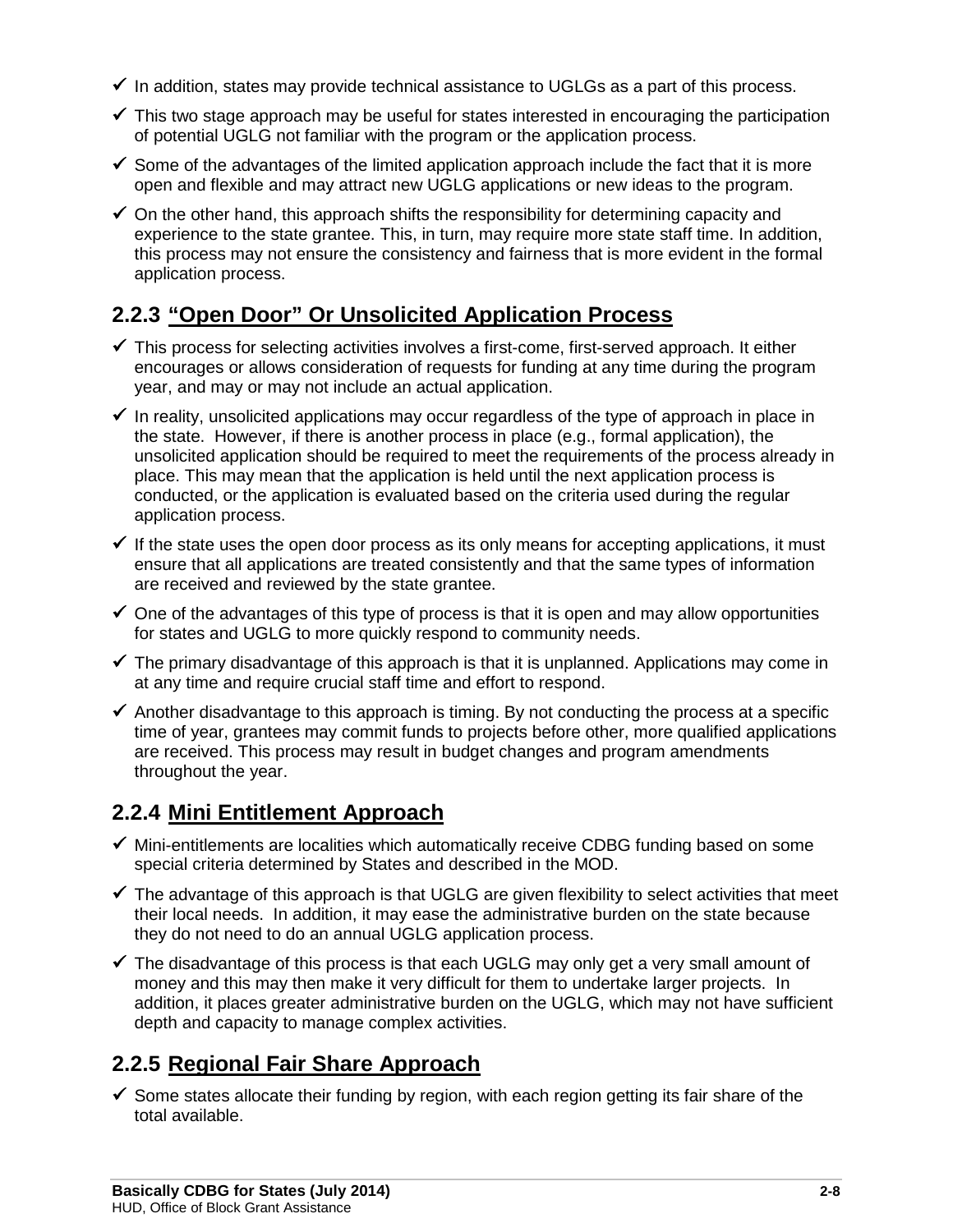- $\checkmark$  Under this approach, the funds must ultimately be provided to UGLG, who undertake the projects. However, regional planning districts have input into the funding choices for their region. The state may have varying degrees of oversight or decision making power regarding the funding suggestions by the regional organizations.
- $\checkmark$  The advantage of this approach is that regional organizations may have a better idea of the needs in their area and can help to target resources toward those needs. In addition, this approach helps ensure a fair distribution of funds statewide.
- $\checkmark$  The disadvantage of this process is that unless the regional fare share is based on depth and type of need, equally distributing funds by region may not enable the state to fully address its most difficult target areas, issues and concerns. In addition local politics may play a greater role in this type of process than might be evident if the state solely made the funding decisions.

# **2.2.6 Mixed Approach**

- $\checkmark$  As mentioned previously, the reality in many states may be that one application process only is not feasible or does not work given selected activity types and community needs. In these cases, a variation of any of the above approaches or a mix of the four approaches may be more appropriate.
- $\checkmark$  States should use caution however when mixing very different types of application processes and strive to maintain accountability to applicants and consistent treatment of requests for funds regardless of the process used.

# **2.2.7 The Application Package**

- $\checkmark$  The specific elements of a state grantee's application package will vary based on the type of application process used as well as the state grantee's preferred level of information requested on the UGLG applicant organization and project/activity.
- $\checkmark$  In order for an application package to be effective, it should:
	- Provide a clear explanation of the state grantee's CDBG program in order for prospective UGLG to understand what they are applying for, how their proposed project fits into the overall program and what their responsibilities will be;
	- Provide detailed information regarding eligible activities and national objectives to eliminate the possibility of applications for ineligible activities;
	- Not be so complicated that UGLG organizations are discouraged from applying; and
	- Require enough information about the organization to permit the state to make informed reasonable decisions about the UGLG's ability to carry out the proposed activity.

# **2.2.8 General Contents of an Application Package**

- $\checkmark$  The general contents of an application package fall into two categories:
	- 1. Information provided to applicants; and
	- 2. Information required from the applicants when their applications are submitted.

### **Information Provided to Applicants**

- $\checkmark$  In order to provide a clear picture to prospective UGLG of the state CDBG program as a whole and the state grantee's program in particular, the application package may contain the following elements:
	- Summary of funding available (total and, if applicable, by activity type);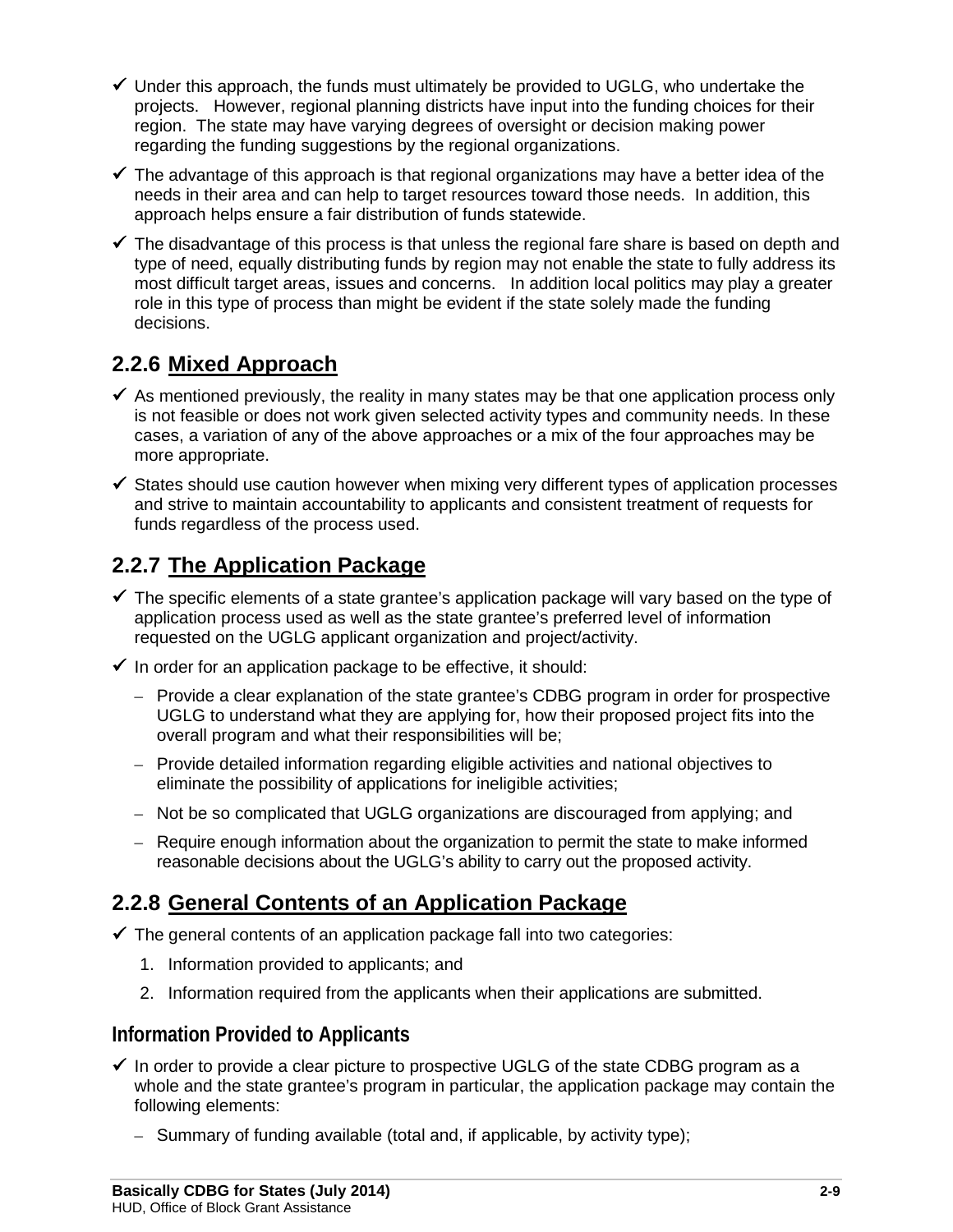- Summary of the state grantee's funding priorities (if applicable);
- Current income limits for the program;
- Summary of eligible activities;
- Summary of national objectives;
- Description of the policies and criteria used to determine funding allocations;
- Schedule for determining funding allocations;
- Summary of rules and requirements applicable to UGLG;
- Name and telephone number of a contact person for questions; and
- Application deadline and location where applications are to be submitted.

## **Information Required from Applicants**

- $\checkmark$  Types of information required from UGLG applicants often includes:
	- Project summary:
		- □ Need/problem to be addressed;
		- **Project location;**
		- □ Population/area to be served;
		- □ Description of work;
		- □ Proposed budget (including staff and other sources of funding);
		- □ Proposed schedule of work; and
		- □ Agency capacity information.
- $\checkmark$  The amount of information required from applicants under a state grantee's CDBG program will vary depending upon the type of application process used.
	- For example, if a state uses the formal application process, this process typically requires applicants to provide all the information needed (e.g., details on the proposed activity and on the organization's experience and capacity).
	- On the other hand, if using a two stage technical assistance application or open door process, the amount of information required from UGLG applicants is typically less. In this case, the state either makes decisions based on a lesser amount of information, or it requests the detailed information later in the process.

# **2.2.9 Evaluating Applications**

- $\checkmark$  States should establish criteria for selecting UGLG and assessing risk. The criteria should be used to determine whether a prospective UGLG has the necessary systems in place to carry out the proposed project/activity *and* to comply with applicable rules and regulations.
- $\checkmark$  At a minimum, the criteria should include:
	- Eligibility of the activity under CDBG;
	- Compliance with a CDBG national objective;
	- Consistency with the priorities and specific objectives established in the Consolidated Plan;
	- Prior experience with CDBG and/or other grant programs;
	- Prior experience in the community;
	- Prior experience in the type of project/activity being proposed;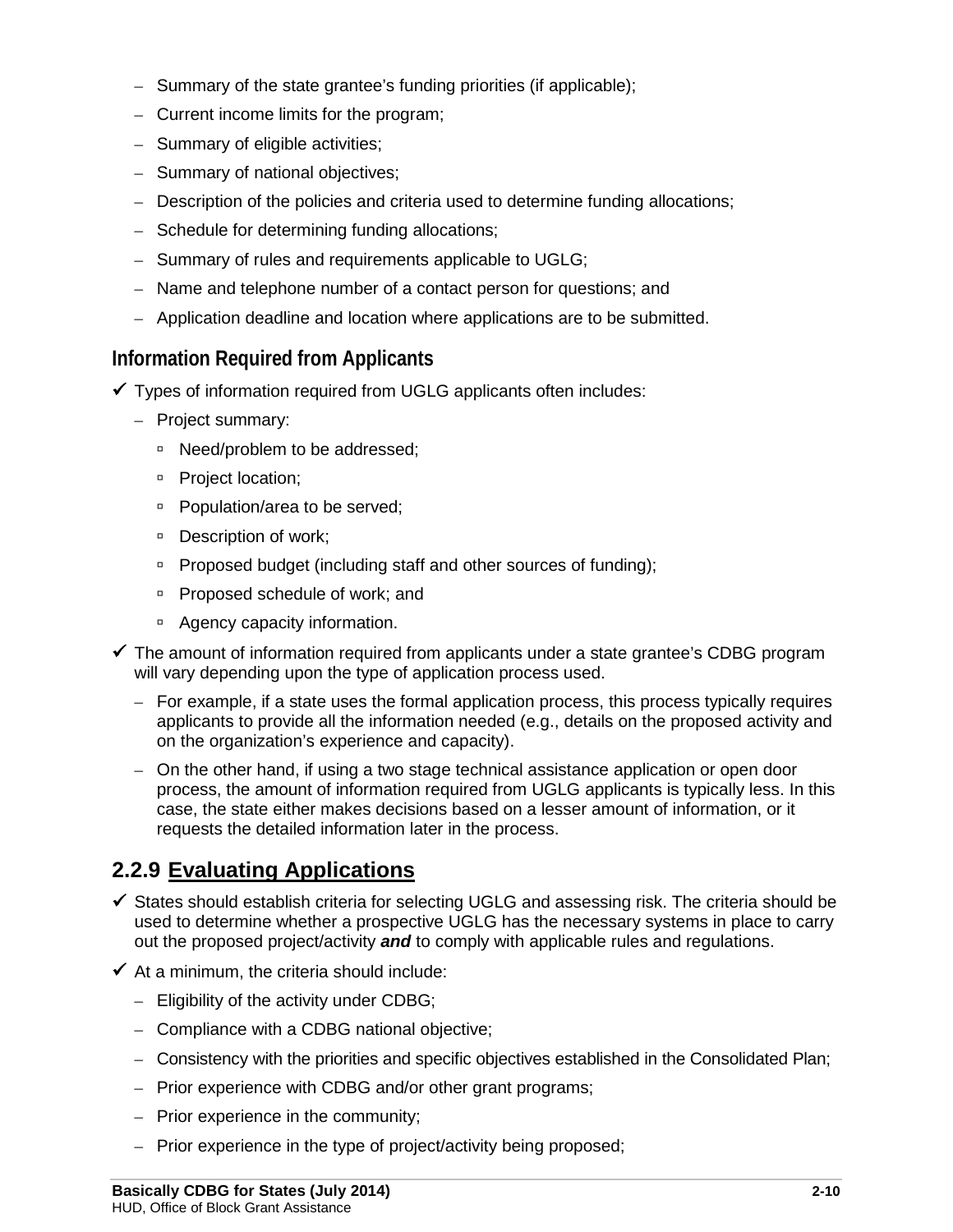- Organization's administrative and financial capacity to carry out the proposed activity; and
- Appropriateness of the design of the proposed project or program delivery approach.
- $\checkmark$  In addition to general selection criteria, some states perform a risk analysis. This process provides for a way to assess potential risks associated with proposed projects. The analysis can also be used to guide the allocation of training, technical assistance and monitoring resources once activities are funded.

| Exhibit 2-2: |                                                                                                                                                                                                                                                                                                                                                                                                                                                                           |  |  |  |  |  |  |  |
|--------------|---------------------------------------------------------------------------------------------------------------------------------------------------------------------------------------------------------------------------------------------------------------------------------------------------------------------------------------------------------------------------------------------------------------------------------------------------------------------------|--|--|--|--|--|--|--|
|              | Six Key Questions for States to Address Prior to Funding an Activity                                                                                                                                                                                                                                                                                                                                                                                                      |  |  |  |  |  |  |  |
|              |                                                                                                                                                                                                                                                                                                                                                                                                                                                                           |  |  |  |  |  |  |  |
|              | How is the activity eligible? Determine if the activity falls within a category of explicitly authorized<br>1.<br>activities in the HCDA. Generally, if an activity does not fall within a category of explicitly authorized<br>activities in the statute, the activity is considered ineligible.                                                                                                                                                                         |  |  |  |  |  |  |  |
|              | Is the activity expressly ineligible? If the activity is not specifically statutorily ineligible, determine if a<br>2.<br>proposed activity that appears not to be included in the statute's list of eligible activities has actually been<br>interpreted as eligible under the statute by the CDBG Entitlement regulations, or if it falls into the area<br>where the state has Maximum Feasible Deference (MFD) to interpret the statutory list of eligible activities. |  |  |  |  |  |  |  |
|              | How will the activity meet a national objective? Determine if the proposed activity meets one of the<br>3.<br>three national objectives and describe in detail how it does.                                                                                                                                                                                                                                                                                               |  |  |  |  |  |  |  |
| 4.           | If the activity is not a low/mod activity, what impact will it have on the 70% overall low/mod benefit<br>requirement? Ensure that assisting the activity with CDBG funds will not result in the state violating its<br>certification that at least 70 percent of CDBG expenditures will be for activities that benefit low- and<br>moderate-income (LMI) persons over one, two, or three consecutive program years specified by the grant<br>recipient.                  |  |  |  |  |  |  |  |
|              | Are the costs reasonable and necessary? Ensure that costs of the activity appear to be necessary and<br>5.                                                                                                                                                                                                                                                                                                                                                                |  |  |  |  |  |  |  |

- **5. Are the costs reasonable and necessary?** Ensure that costs of the activity appear to be necessary and reasonable and will otherwise conform with the requirements of OMB Circular A-87 (Cost Principles for State, Local and Indian Tribal Governments), A-122 (Cost Principles for Nonprofit Organizations), A-21 (Cost Principles for Educational Institutions) and 24 CFR parts 84 (Uniform Administrative Requirements for Grants and Agreements with Institutions of Higher Education, Hospitals, and Other Non-Profit Organizations) and 24 CFR Part 85, (Uniform Administrative Requirements for Grants and Cooperative Agreements to State and Local Governments), as applicable. Parts 84 and 85 are only applicable to the State CDBG program if the state chooses to follow these requirements.
- **6. Have the environmental reviews and clearance procedures been completed?** Ensure that the procedures set forth in 24 CFR Part 58 have been followed.

# **2.3 Methods of Administering UGLG Programs**

- $\checkmark$  States distributes funds to UGLGs, which then carry out activities or distribute the funds to their grant recipients.
- $\checkmark$  UGLG have many options for how they can administer their CDBG programs. This section highlights the range of possible options.

| Key Topics in This Section | $\checkmark$ UGLG responsibilities                                |
|----------------------------|-------------------------------------------------------------------|
|                            | $\checkmark$ Subgrantees                                          |
|                            | Nonprofit development organizations under 105(a)(15)              |
|                            | $\checkmark$ Community Development Financial Institutions (CDFIs) |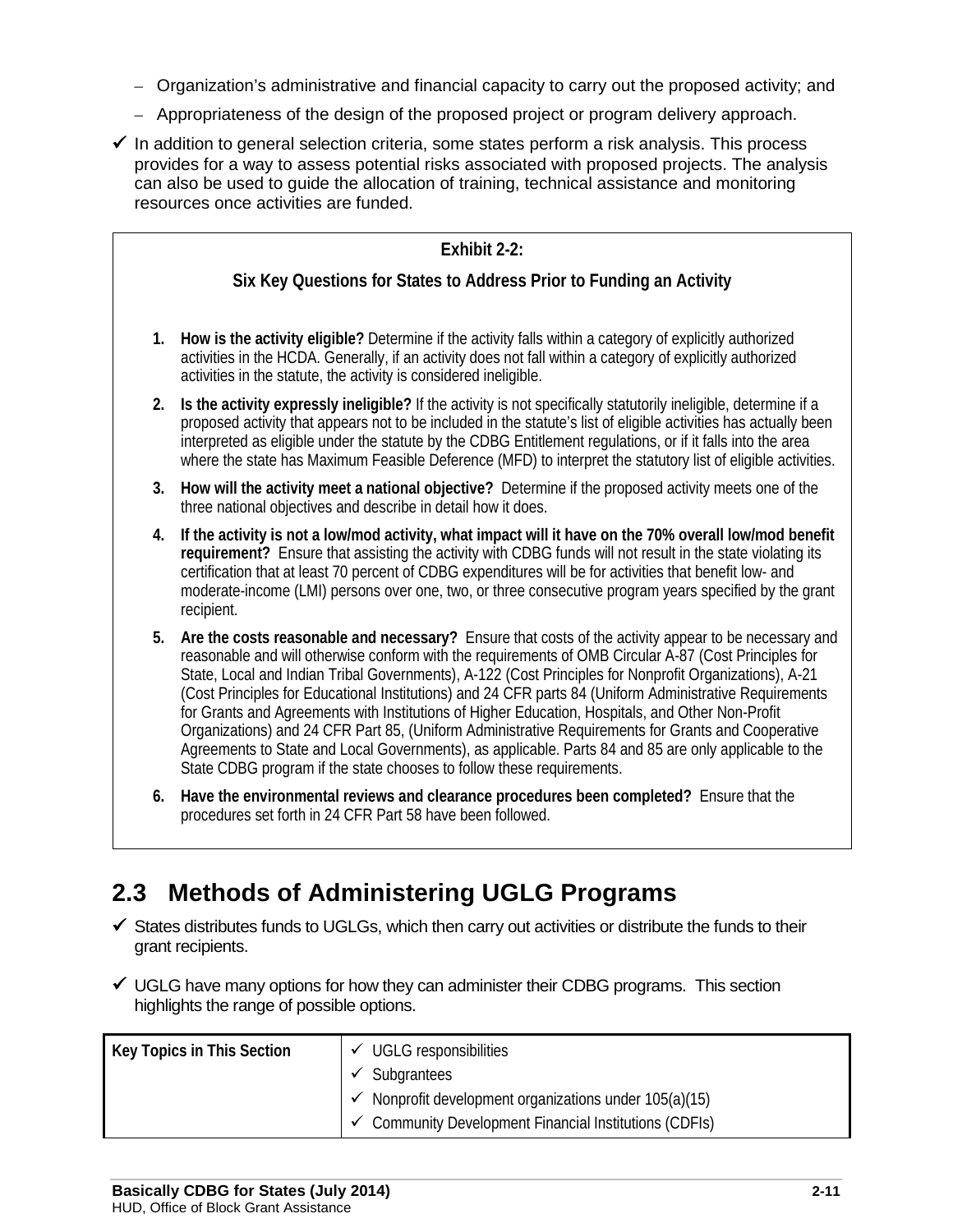|                                            | $\checkmark$ Faith Based Organizations<br>Contractors                                                             |
|--------------------------------------------|-------------------------------------------------------------------------------------------------------------------|
| <b>Statutory Citations</b>                 | Section 105(a)(15)                                                                                                |
| Other Reference Materials on<br>This Topic | Guidance to Faith-Based and Community Organizations on Partnering with<br>$\checkmark$<br>the Federal Government: |
|                                            | - http://www.whitehouse.gov/government/fbci/guidance/                                                             |
|                                            | Additional guidance is on www.OneCPD.info in the Resources Library:                                               |
|                                            | Managing CDBG: A Guidebook for Grantees on Subrecipient Oversight;<br>and                                         |
|                                            | - CPD Notice 04-10: Notice of Guidelines for Ensuring Equal Treatment of<br><b>Faith-based Organizations</b>      |

## **2.3.1 Overview**

- $\checkmark$  As part of the planning process, UGLGs decide who will administer and carry out CDBG activities. Options for carrying out eligible activities include use of:
	- UGLG staff;
	- Subgrantees and intermediary organizations such as planning districts or councils of government;
	- Nonprofit development organizations under 105(a)(15);
	- Community Development Financial Institutions (CDFIs);
	- Faith Based Organizations;
	- Developers; and
	- Contractors including contracted administrators.

# **2.3.2 UGLG Staff Administration of Programs**

- $\checkmark$  Some communities' CDBG programs are run with few staff and a large number of subgrantees or contracted organizations while others are administered primarily by UGLG staff and a few subgrantee or contracted organizations. Factors which tend to affect the degree to which UGLG staff are relied upon more heavily for all CDBG functions include:
	- Size of the community and of the grant amount received from the state;
	- Types of programs undertaken;
	- Local politics;
	- Capacity of in-house staff; and
	- Capacity and availability of subgrantee organizations.
- $\checkmark$  Before undertaking any CDBG-funded activity, UGLGs should consider the following issues:
	- Is there political will to undertake the project through the development, approval, and implementation phases?
	- Does the required staffing experience currently exist?
	- Is there sufficient time to take on new or expanded work?
	- Are there adequate and appropriate administrative resources (e.g., legal, financial, etc.)?
	- Are there subgrantees or contracted partners with the capability to assist with the program/project?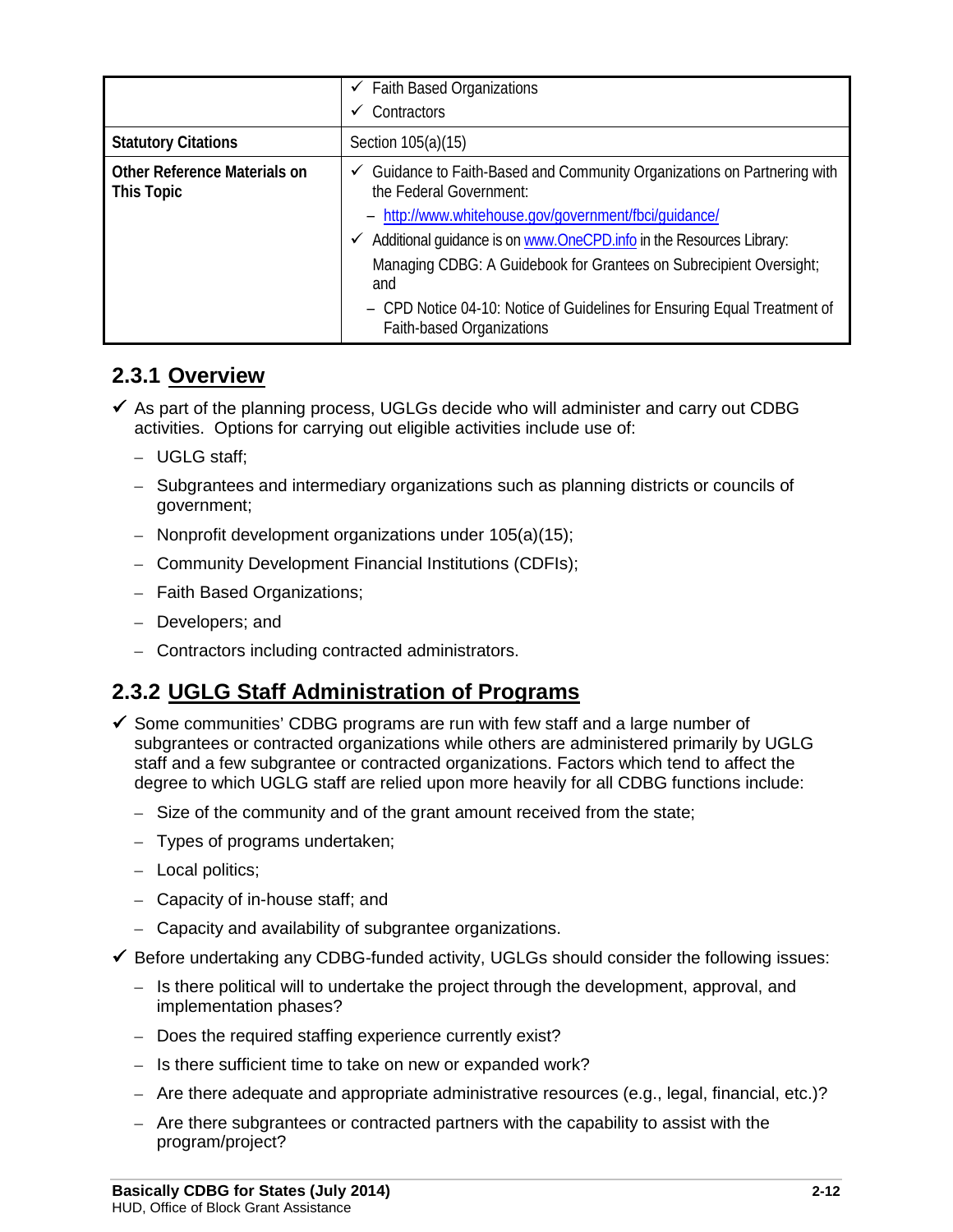- Will consultants be needed?
- Are there sufficient funds to carry out the program/project and/or to invest the level of effort necessary for its implementation?
- $\checkmark$  Staffing for CDBG programs and activities generally requires:
	- Conducting a skills inventory of staff members;
	- Developing a list of required skills;
	- Assessing where gaps exist between existing staff skills and required skills; and
	- Undertaking the appropriate training, capacity building, and staff expansion necessary to administer the programs/activities.
- $\checkmark$  Based upon the UGLGs analysis of staffing capacities and upon programmatic needs, the UGLG must determine whether and/or to what extent it will work with subrecipients, other nonprofits, contractors, and CDFIs.

## **2.3.3 Subgrantees and Intermediary Organizations Such as Planning Districts or Councils of Government**

- $\checkmark$  A subgrantee is a public or private non-profit agency or organization receiving CDBG funds from a UGLG or another subgrantee to undertake eligible activities. For example, the UGLG may elect to administer programs through public and quasi-public agency partners such as councils of government and regional planning districts.
- $\checkmark$  The state and UGLG are responsible for ensuring that CDBG funds are used in accordance with all program requirements. The use of designated public agencies, subgrantees, or contractors does not relieve the state or UGLG of this responsibility. The state and UGLG are also responsible for determining the adequacy of performance and for taking appropriate action when performance problems arise.
- $\checkmark$  Before disbursing funds to any organization that is carrying out CDBG activities on behalf of the UGLG, a written agreement should be executed. Certain requirements should be included in all written agreements with subgrantees or other partners. These clauses are not required but suggested elements are listed in the section below.
- $\checkmark$  Written agreements should remain in effect for the length of time that the subgrantee or other partner has control over any CDBG funds, including program income. However, it is good practice to update agreements annually to ensure the agreements are current with regulations and requirements. This process also allows an opportunity to revisit and clarify problem areas or issues.

# **2.3.4 Subgrantee Agreements**

- $\checkmark$  Subgrantees compliance with applicable requirements is usually covered through a written agreement. The following general requirements are applicable:
	- All CDBG requirements are applicable to subgrantees.
	- Procurement by the subgrantee must follow the open and competitive requirements of the state's procurement code.
	- Uniform administrative requirements in OMB Circular A-87 and A-133 must be met.
	- The state and UGLG may allow the subgrantee to retain program income for use for specified eligible activities. The written agreement should specify the activities that will be undertaken. Program income is subject to all CDBG requirements.
- $\checkmark$  At a minimum, it is suggested (but not required) that the UGLG's written agreement with the subgrantee or other partners include provisions concerning the following items: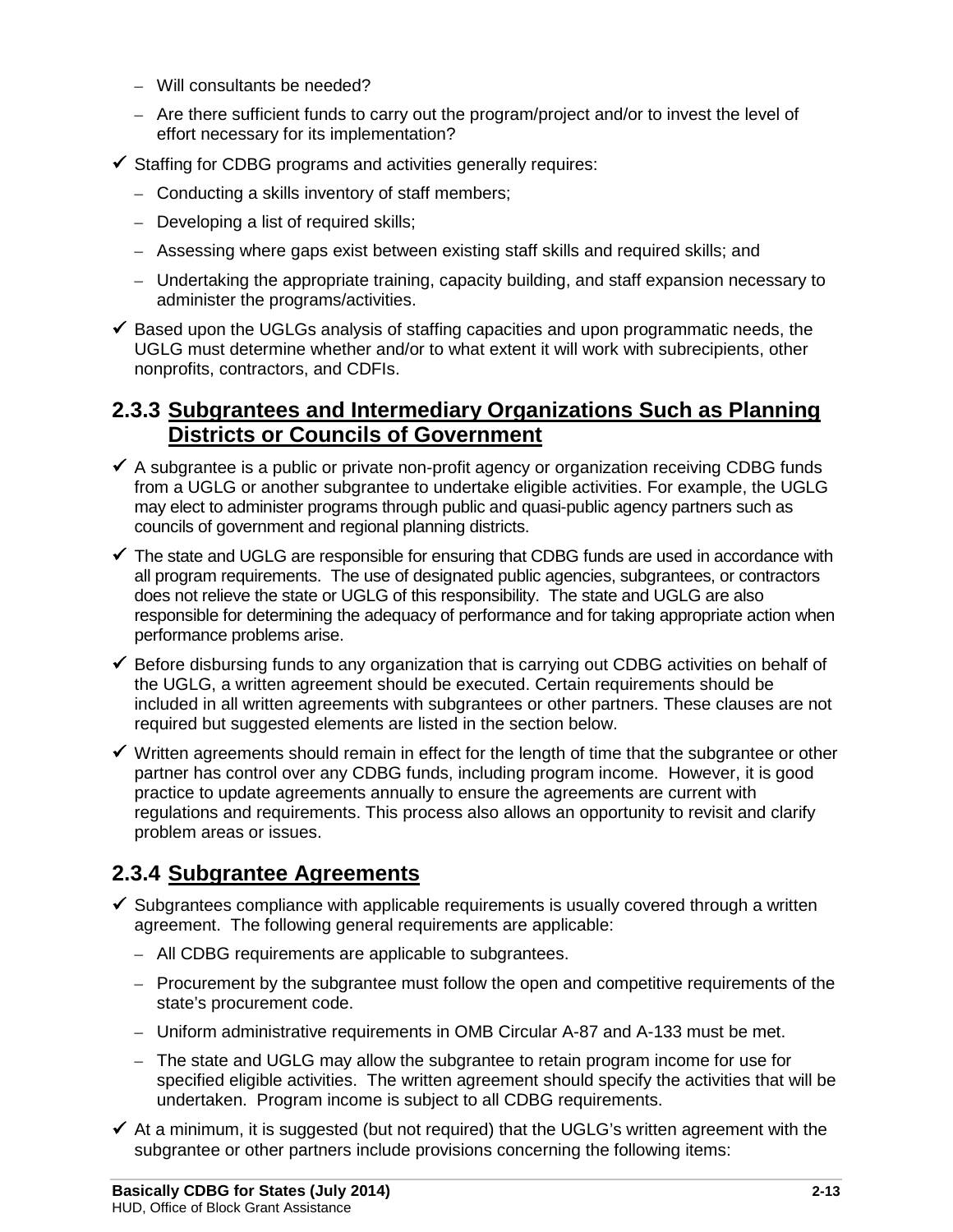- Statement of work The agreement shall include a description of the work to be performed, a schedule for completing the work, and a budget. These items shall be in sufficient detail to provide a sound basis for the state to effectively monitor performance under the agreement.
- Records and reports The UGLG should specify in the agreement the particular records the subgrantee or partner must maintain and the particular reports the subrecipient/partner must submit in order to assist the state in meeting its recordkeeping and reporting requirements.
- Program income The agreement should cover the disposition of any program income received as a result of the CDBG project in compliance with all CDBG requirements.
- Uniform administrative requirements The agreement should require subgrantees to comply with applicable uniform administrative requirements, (OMB Circular A-110, A-122, and A-133).
- Other program requirements The agreement should also require the subgrantee or partner to carry out each activity in compliance with all applicable Federal and state laws and regulations.
- Conditions for religious organizations Where applicable, the conditions prescribed by HUD for the use of CDBG funds by religious organizations should be included in the agreement.
- Suspension and termination The agreement should specify that suspension or termination may occur if the subgrantee or partner materially fails to comply with any terms of the agreement, and that the agreement may be terminated for convenience.
- Reversion of assets The agreement should specify that upon its expiration, the subgrantee shall transfer to the UGLG any CDBG funds on hand at the time of expiration and any accounts receivable attributable to the use of CDBG funds.

# **2.3.5 Nonprofit Development Organizations Under 105(a)(15)**

- $\checkmark$  CDBG funds may also be provided to Nonprofit Development Organizations under 105(a)(15) of the statute to carry out certain activities in connection with community revitalization, community economic development or energy conservation projects.
	- A community revitalization project must include activities of sufficient size and scope to have an impact on the decline of a particular community.
		- □ The neighborhood can be designated in a local comprehensive plan or other local planning document or ordinance.
	- A community economic development project must include activities that will increase economic opportunity, principally for LMI persons, or that retain or create jobs.
		- **Projects that address a lack of affordable housing accessible to existing or planned** jobs may be considered eligible under a community economic development project.
	- Energy conservation projects must include activities that address energy conservation, principally for LMI persons in the community.

# **2.3.6 Community Development Financial Institutions**

- $\checkmark$  A community development financial institution (CDFI) is a community-based lending institution. The CDBG regulation changes that took effect in 1995 included certain flexibilities for activities carried out by CDFIs.
- $\checkmark$  As defined in the Community Development Banking and Financial Institutions Act of 1994, CDFIs have the following characteristics: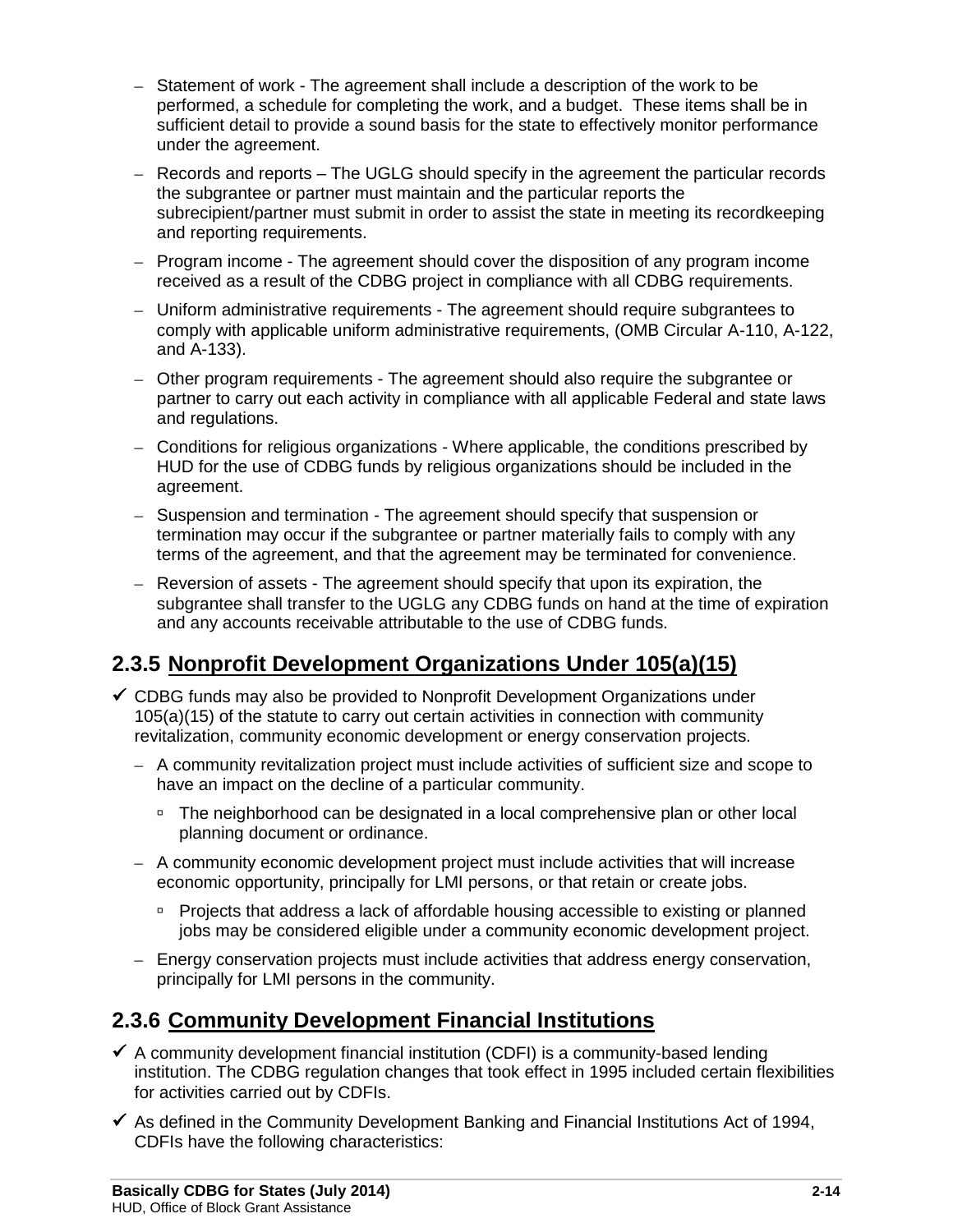- Primary mission of promoting community development;
- Serve an investment area or targeted population;
- Have as its predominant business the provision of loans or development investments and provides development services in conjunction with such loans and investments;
- Maintains accountability to residents of its investment area or targeted population through representation on its governing board or some other means; and
- Is not an agency or instrumentality of the government (Federal, state or local).
- $\checkmark$  CDFIs are not considered subgrantees or contractors. A CBDO may qualify as a CDFI.
- $\checkmark$  Types of organizations that may meet these criteria include community development banks; community development loan funds; microenterprise loan funds; and venture capital organizations.
- $\checkmark$  The Community Development Banking and Financial Institutions Act of 1994 also created a CDFI Fund to promote economic revitalization and community development through investment in and assistance to CDFIs.
	- The CDFI Fund is managed by the Department of Treasury and provides assistance to qualified organizations.
	- CDFIs then provide funds to other organizations in accordance with their missions.
- $\checkmark$  Activities carried out by CDFIs receive special consideration under the new CDBG regulations regardless of whether or not the CDFI is actually receiving assistance from the CDFI Fund.
	- For a CDFI whose charter limits its investment area to a primarily residential area with 51 percent LMI persons:
		- □ Job creation/retention activities may be qualified as meeting area benefit requirements;
		- □ Scattered site housing activities may be considered to be a single structure for the purposes of applying the LMI benefit national objective (housing) criteria; and
		- Economic development activities may be exempt from the aggregate public benefit standards.
- $\checkmark$  For any CDFI, regardless of its investment area, job creation/retention national objective requirements may be met by aggregating the jobs created/retained by all businesses for which CDBG assistance was obligated during the program year.

# **2.3.7 Faith Based Organizations**

- $\checkmark$  Effective October 30, 2003, HUD issued a new final rule to remove barriers to the participation of faith-based organizations in eight CPD programs, including the CDBG program.
- $\checkmark$  The amended CDBG regulations establish the following policies (see §570.480(e), which refers the state to 570.200j).
	- Faith-based organizations are eligible for CDBG funding on an equal footing with any other organization. There is no Federal requirement that an organization incorporate or operate as a nonprofit to obtain tax-exempt status under section 501(c)(3) in order to receive CDBG funds.
	- Organizations may not use direct CDBG funds to support inherently religious activities such as worship or religious instruction. If an organization does conduct such activities, the activities must be offered separately than activities funded by the CDBG program, in time or location.
	- Faith-based organizations retain their independence from Federal, state, and local governments, including their exemption from the federal prohibition on employment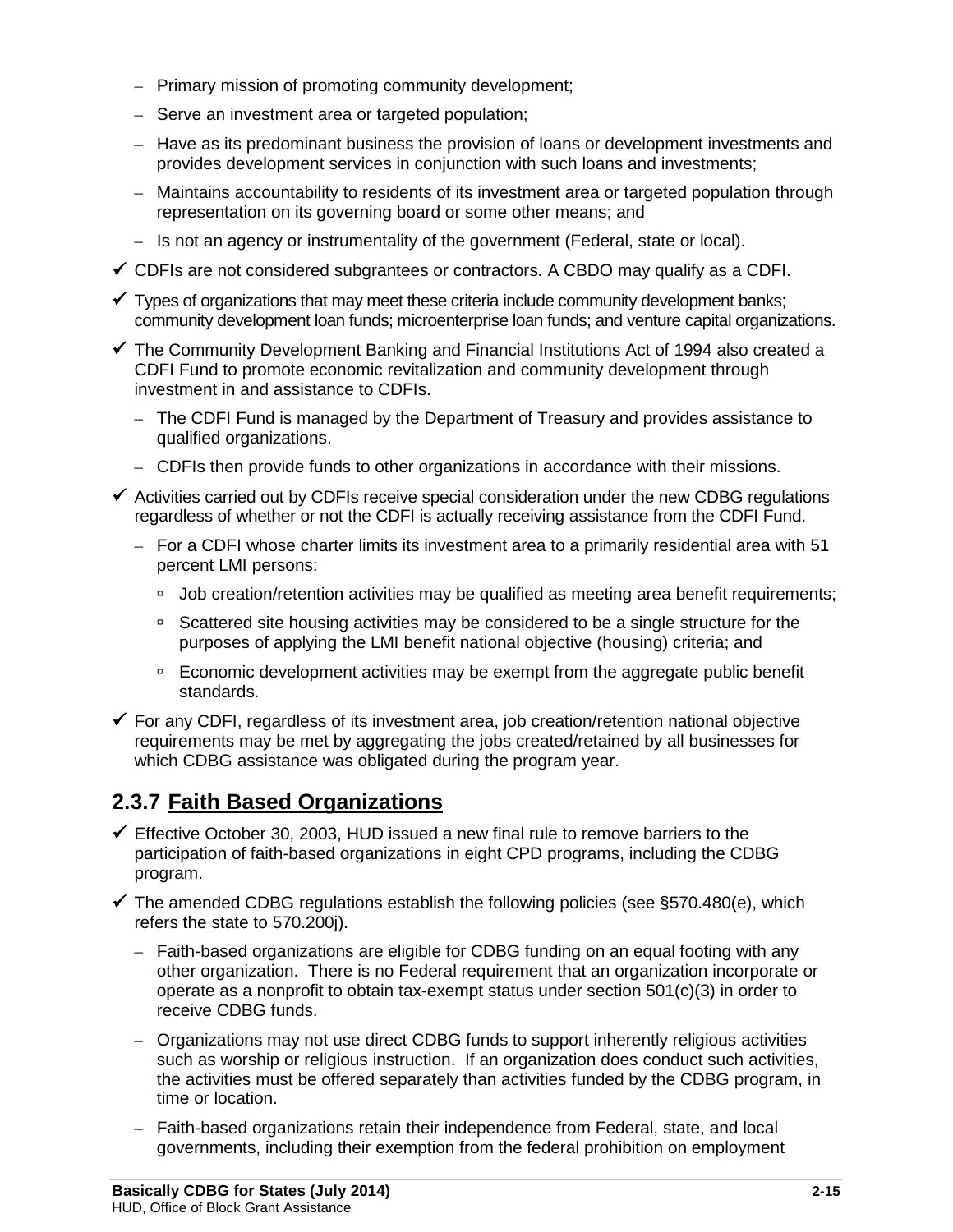discrimination on the basis of religion for employees not involved in CDBG funded activities.

- Faith-based organizations, like all organizations implementing HUD-funded programs, must serve all eligible beneficiaries without regard to religion. The CDBG statue and regulations prohibit any person from being denied the benefits of, or being subjected to discrimination, on the basis of religion under any activity funded in whole or in part with CDBG funds.
- Faith-based organizations, like all organizations, may receive CDBG funds to acquire, construct, or rehabilitate buildings and other real property as long as the funds only pay the costs attributable to CDBG activities.
- The final rule applies to state or local funds if a state or local government chooses to commingle its own funds with CDBG funds.

## **2.3.8 Developers**

- $\checkmark$  A nonprofit or for-profit entity may be considered a developer when the organization is being paid by CDBG funds for the purposes of acquisition and/or rehabilitation for homebuyer or rental housing under 24 CFR 570.202(b)(1).
- $\checkmark$  A developer does not have to be competitively procured by the state grantee; however, costs must be eligible and reasonable for the development being undertaken and a written agreement must be executed between the state grantee and the developer outlining all applicable requirements.

## **2.3.9 Contracted Administrators and Contractors**

- $\checkmark$  A contractor can be either a for-profit or a nonprofit entity that is paid CDBG funds by the UGLG (or subgrantee) in return for specific services, where payment is made to the contractor as compensation for such services.
- $\checkmark$  A contractor is different than a 105(a)(15) nonprofit development organization and/or subgrantee in the following ways:
	- A contractor must be procured competitively according to the OMB rules; and
	- Most of the uniform administrative requirements do not apply to contractors (once the procurement process is complete).
- $\checkmark$  Typically, UGLG use a contractor when:
	- The project is a discrete activity and does not involve program oversight;
	- There will be a specific activity under contract with a clearly defined beginning and end date; and
	- The specific activity undertaken by a contractor may be a physical project (like a multifamily rehabilitation) or a social service activity (like running a day care center.)

# **Attachment 2-1: State Guidelines for Preparing a Consolidated Plan**

### **GUIDELINES FOR PREPARING A**

### **STATE CONSOLIDATED PLAN SUBMISSION**

### **FOR HOUSING & COMMUNITY DEVELOPMENT PROGRAMS**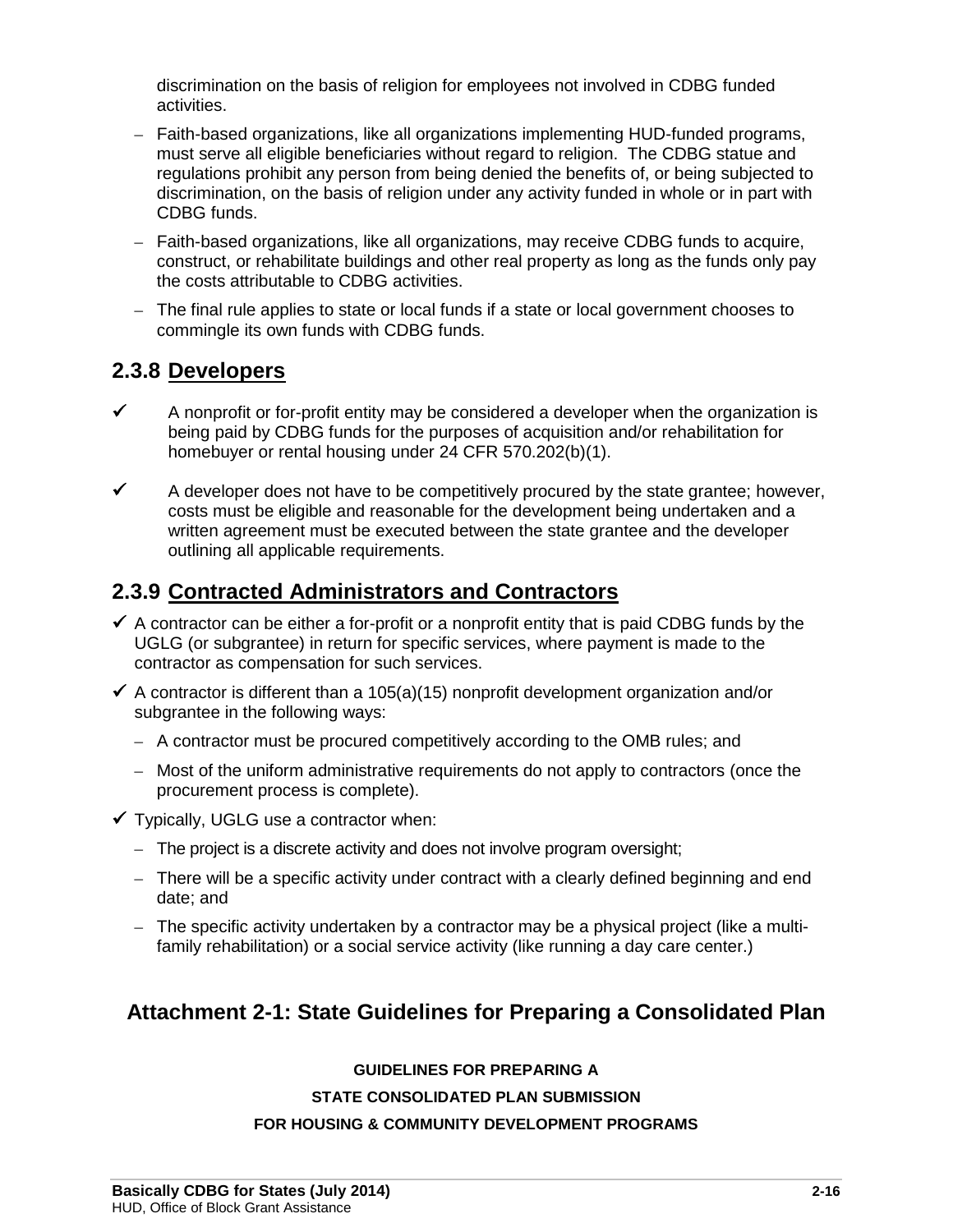#### **U. S. Department of Housing and Urban Development, Office of Community Planning and Development**

### **INTRODUCTION**

The Consolidated Plan is designed to be a collaborative process whereby a state or local jurisdiction establishes a unified vision for community development actions. It offers state and local jurisdictions the opportunity to shape the various housing and community development programs into effective, coordinated community development strategies. The vision outlines the state's overall policies and objectives for housing and community development throughout the state. It also creates the opportunity for strategic planning and citizen participation to take place in a comprehensive context, and to reduce duplication of effort at the state level, and serves as a management tool that helps the state, local governments, and citizens assess performance and track results.

The Consolidated Plan approach is also the means to meet the submission requirements for the Community Development Block Grant (CDBG), HOME Investment Partnerships (HOME), Emergency Shelter Grant (ESG), and Housing Opportunities for Persons with AIDS (HOPWA) formula programs. This process replaces prior CPD planning and submission requirements with a single document that satisfies the submission requirements of the four CPD formula programs for state and local jurisdictions.

The statutes for the formula grant programs set forth three basic goals and objectives against which the plan and the state's performance under the plan will be evaluated by HUD. Each state's plan must state how it will pursue these goals for all community development programs, as well as all housing programs. These goals are: First, the programs provide decent housing. Included within this broad goal are the following: assist homeless persons to obtain affordable housing; retain the affordable housing stock, increase the availability of permanent housing that is affordable to low-income Americans without discrimination; and increase supportive housing that includes structural features and services to enable persons with special needs to live in dignity. Second, the programs provide a suitable living environment. This includes improving the safety and livability of neighborhoods; elimination of blighting influences and deterioration of property and facilities, increasing access to quality facilities and services; reducing the isolation of income groups within areas by deconcentrating housing opportunities and revitalizing deteriorating neighborhoods; restoring, enhancing and preserving natural and physical features of special value for historic, architectural, or aesthetic reasons; and conserving energy resources. The third major statutory goal of the programs is to expand economic opportunities. Within this goal are job creation and retention: stabilization and expansion of small businesses (including micro businesses); the provision of public services concerned with employment; the provision of jobs involved in carrying out activities under programs and activities; providing access to credit for community development that promotes long-term economic and social viability; and empowering low- and moderate-income persons in federally-assisted and public housing to achieve self-sufficiency.

States develop a "strategy" toward meeting their policies and objectives that may express varying levels of detail on the direction that the state wishes to establish in housing and community development. States have the flexibility to determine the specificity of their plans depending on the extent to which they want to influence choices that localities make in housing and community development. States also have significant flexibility in determining the format of the plan and the method of collecting the data necessary for development of the plan, whether at the state, regional, or local levels. The geographic area that will be covered by the state's plan will be determined by the state, but must cover at least those areas that are eligible to receive funds directly from the state.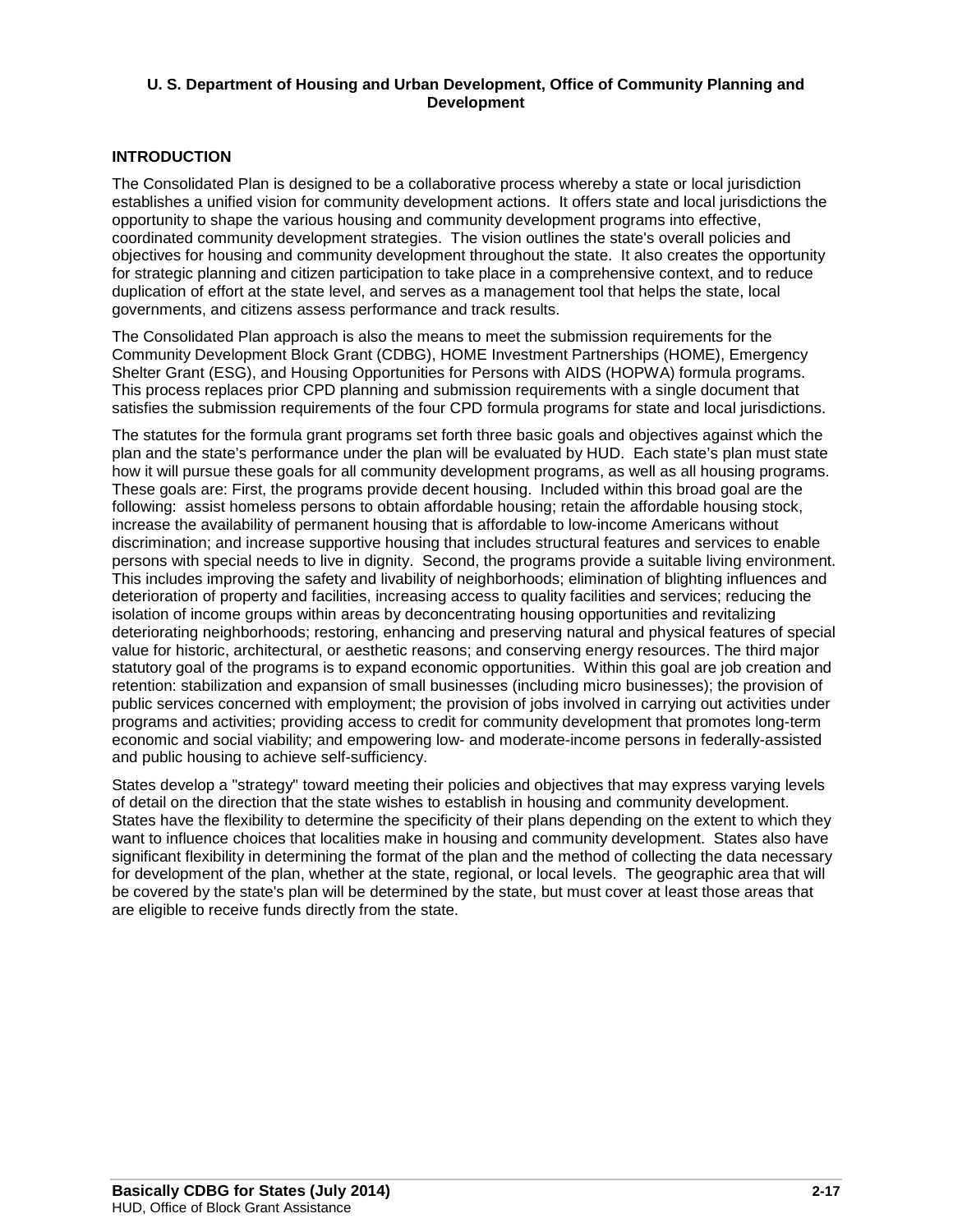#### **WHAT'S NEW**

#### **Requirements and Guidance:**

The five steps for preparing a consolidated plan submission presented below clearly differentiate between what the state is required to submit and guidance in preparing the consolidated plan submission. The requirements are stated as "must do" statements, while guidance statements are not requirements but offered as "should" statements or presented as questions the state should take into consideration during plan development.

#### **Plan Format:**

HUD does not prescribe a specific, uniform presentation format for submitting the plan, but the plan must contain each of the required elements described below and the required tables. Tables 1 (Housing, Homeless and Special Needs) and Table 2A (Priority Housing Needs and Activities) are required. States are encouraged to use other new optional tables, such as Tables 3A (Summary of Annual Specific Objectives) and Table 3B (Annual Housing Goals) to provide information required by the consolidated plan final rule that was published on February 9, 2006. Tables 3A and 3B are similar to worksheets that are included in the latest version of the Consolidated Plan Management Process Tool. They are based on tables developed by grantees or in response to suggestions made by researchers and grantees. Tables 3A, 3B and 3C can help states illustrate the linkages between the performance measurement outcomes/objectives requirements of the Consolidated Plan and the Federal Register Notice on Performance Measurement that was published on March 7, 2006.

#### **Use of Existing Documents:**

HUD encourages states to draw from existing data, documents, materials, and processes in preparing their consolidated plan. CHAS data at:<http://socds.huduser.org/scripts/odbic.exe/chas/index.htm> is available to help identify housing needs. States also have the option to cross-reference pages of relevant documents like the TANF Plan and Continuum of Care Plan in order to streamline the consolidated plan process.

#### **HUD's Strategic Plan Goals:**

In developing Consolidated Plans, states should be aware of national goals that have been established in HUD's strategic plan – to end chronic homelessness and to increase minority homeownership. HUD requests the cooperation of all grantees in achieving these goals. Each state is encouraged to include ways in which it intends to address these goals as part of its Consolidated Plan. HUD's ability to report its progress in reaching these goals depends on information provided by states and local governments. These goals are not additional Consolidated Plan requirements; rather they provide a sharper focus to existing elements.

### **Consolidated Plan Final Rule:**

The consolidated plan final rule published on February 9, 2006 contained several revisions and updates that are highlighted in italics in the following guidelines. Included among the revisions are new requirements regarding an Executive Summary, revised citizen participation and consultation requirements, an annual summary of specific objectives, annual housing goals, the manner in which the plan of the state will address the needs of public housing (including any "troubled" public housing agencies), estimates of the percentage of funds dedicated to target areas, annual goals for the use of HOPWA funds, and a discharge policy certification.

#### **Performance Measurement Framework:**

States are encouraged to identify specific objectives under general outcome and objective categories involving the availability/accessibility, affordability, and sustainability of decent housing, a suitable living environment, and economic opportunity. Each state must also provide outcome measures for activities included in its action plan in accordance with the Federal Register Notice dealing with Outcome Performance Measurement Systems, dated March 7, 2006.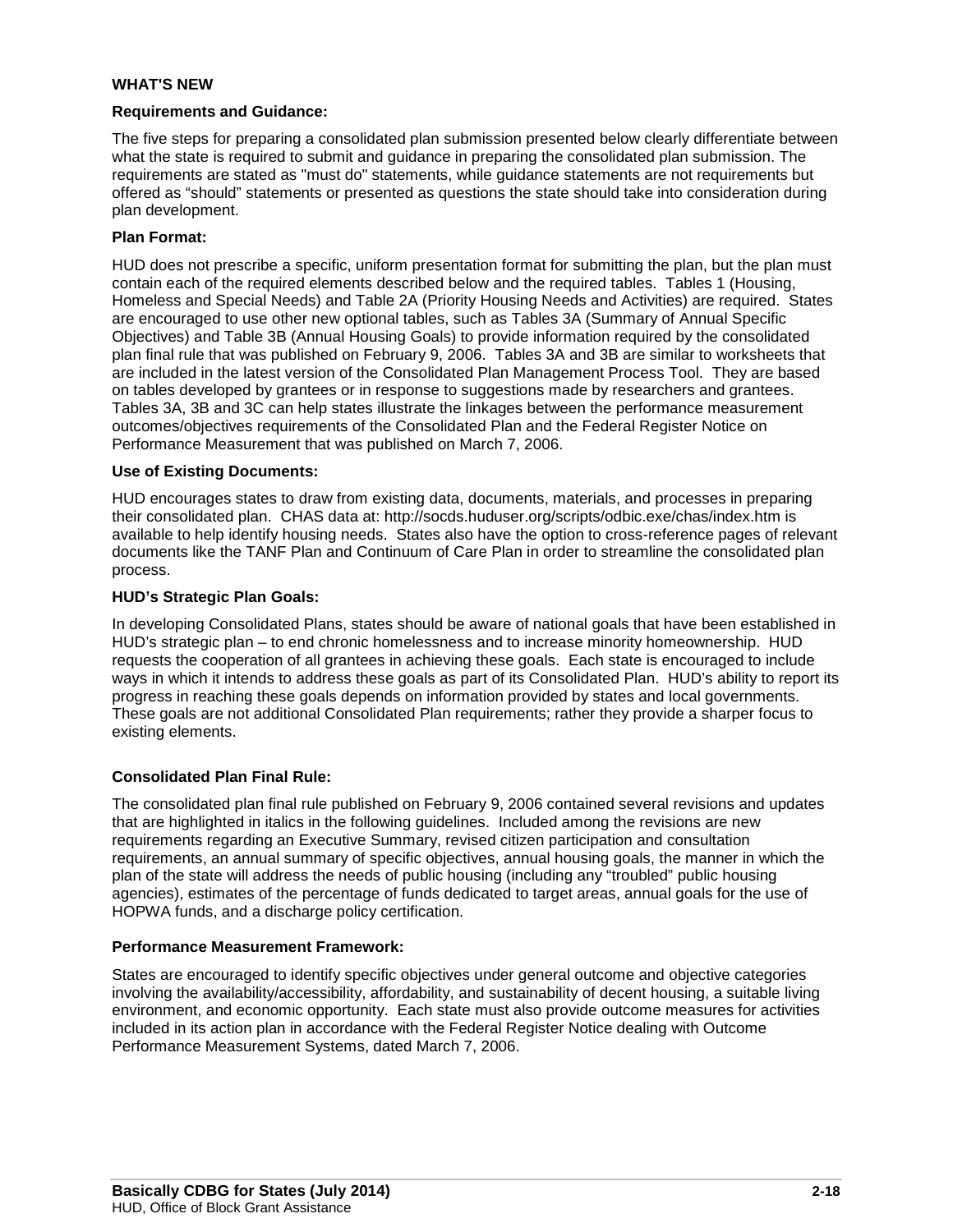### **STEPS FOR PREPARING A CONSOLIDATED PLAN AND SUBMISSION**

These steps will guide the state through the process of preparing its housing and community development plan for submission to HUD.

### **I. Coordinating and Managing the Process**

The consolidated plan submission process envisions that housing and community development planning and programming will be accomplished through a unified and comprehensive framework that encourages opportunities for collaboration and collective problem-solving. Partnerships among government agencies and between government and private groups enhance the use of government and private resources to achieve intended public purposes. These steps require states to take and/or describe specific actions and initiatives relevant to the preparation of their housing and community development plan.

### **Presubmission requirements**

Required consultation -- States must consult and coordinate with local jurisdictions, various public and private agencies, that provide assisted housing, health services, social and fair housing service agencies, and among its own departments regarding the housing needs of children, elderly persons, persons with disabilities (including persons with HIV/AIDS and their families), homeless persons, and other persons served, to assure that its consolidated plan is a comprehensive document and addresses statutory purposes.

Lead-Based Paint -- The state must consult with state and local health and child welfare agencies, and examine existing data on hazards and poisonings, including health department data on the addresses of housing units in which children have been identified as lead poisoned.

### **Submission requirements:**

Lead Agencies -- The state must identify the lead entity or entities for overseeing the development of the plan and the major public and private agencies responsible for administering programs covered by the consolidated plan.

Consultation/Coordination – The state must identify the significant aspects of the process by which the plan was developed, and with statewide and regional institutions, agencies, groups, and organizations (including businesses, developers, community and faith-based organizations), that participated in the process. It must briefly describe the state's consultation with housing, health, social, and fair housing service agencies, including those focusing on services to children, elderly persons, persons with disabilities (including persons with HIV/AIDS and their families), homeless and chronically homeless persons, as well as activities it will undertake to enhance coordination between public and assisted housing providers, and among private and governmental health, mental health, and service agencies. The description should include the means of cooperation and coordination with local jurisdictions in developing, submitting and implementing its consolidated plan.

Institutional Structure -- The state must explain the institutional structure through which it will carry out its consolidated plan, including private industry, non-profit organizations, community and faith-based organizations, and public institutions. It must also assess the strengths and gaps in the delivery system, describing what it will do to overcome those gaps.

### **Guidance:**

Collaboration and partnership -- In organizing to prepare the consolidated plan and submission, has the state considered establishing new relationships and organizational structures among various agencies and organizations in order to maximize the benefits that should arise from the collective problem-solving and coordinated activities? This will aid in data gathering and reporting, while increasing commitment to the plan.

Economic Development -- The consolidated plan should describe efforts made to enhance coordination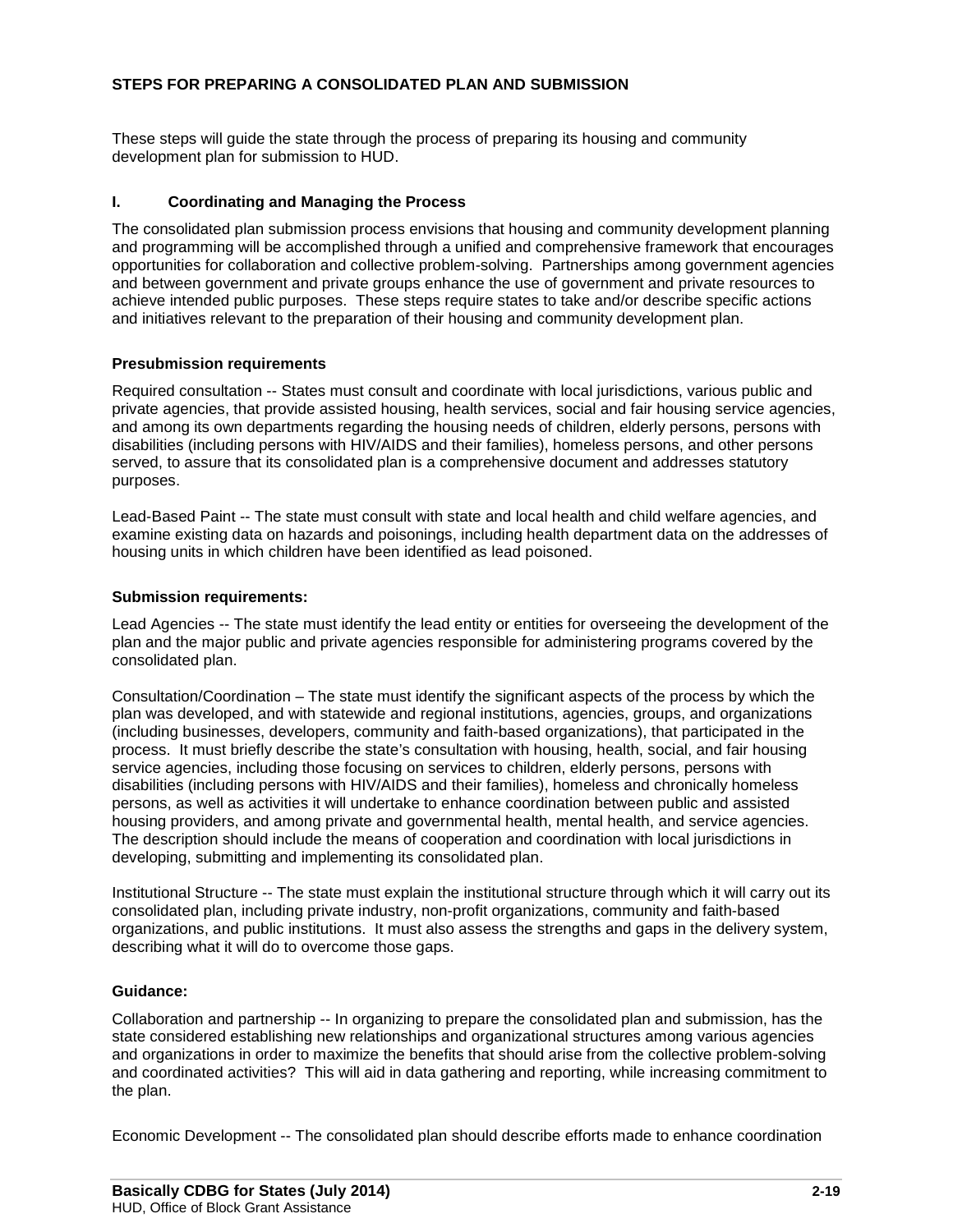with private industry, businesses, developers, and social service agencies, particularly with regard to the development of the state's economic development strategy.

### **II. Citizen Participation:**

The consolidated plan must result from an effective citizen participation process. Existing, ongoing citizen participation activities may be used, and states will have the flexibility to choose the most effective participation process.

States must adopt and follow a citizen participation plan that describes the state's policies and procedures for citizen participation. The citizen participation plan must also describe the citizen participation requirements (outlined in 24 CFR 570.486) for units of general local government receiving CDBG funds from the state and explain how the requirements will be met.

When preparing the consolidated plan, states must consult with local elected officials from among units of general local government in nonentitled areas in determining the state's method of distributing CDBG funds. In preparing the consolidated plan, states must consult with other public and private agencies that provide assisted housing, health, social, and fair housing services. As the section on lead-based paint hazards is prepared, the states must consult with state or local health and child welfare agencies.

The state's citizen participation plan must address the following, which mirrors the regulatory requirements and describe actions to be taken to encourage citizen participation. Citizens and units of general local governments must be provided a reasonable opportunity to comment on the citizen participation plan prior to implementation and on any substantial amendments thereto. The final citizen participation plan must be made public and be available in a format accessible to persons with disabilities, upon request.

Participation -- The state must indicate in the citizen participation plan how it will provide for and encourage citizen participation in the development of the state's consolidated plan, emphasizing the involvement of low- and moderate-income residents where housing and community development funds may be spent. States are expected, in all stages of the process, to take whatever actions are appropriate to encourage the participation of all its residents, including minorities and non-English speaking persons, as well as persons with mobility, visual or hearing impairments in all stages of the process.

Access to Information -- In developing the consolidated plan, the state will make available to units of general local government, citizens, public agencies, and other interested parties, including those most affected, information on the amount of funds the state expects to receive to be available for community development and housing activities, and the range of activities that may be undertaken, including the estimated amount proposed to benefit low-, moderate-income residents; and the plans to minimize displacement, and assist those displaced, as a result of these activities.

Publishing the Consolidated Plan -- The state must publish its proposed consolidated plan in a manner to afford affected citizens, units of general local government, public agencies and other interested parties a reasonable opportunity to examine its content, and to submit comments on the proposed consolidated plan. This requirement to publish the plan may be met by publishing a summary of the proposed consolidated plan in one or more newspapers of general circulation, and by making copies of the proposed consolidated plan available at libraries, government offices, and public places. The summary must describe the contents and purpose of the consolidated plan, and must include a list of the locations where copies of the entire proposed consolidated plan may be examined. In addition the state must provide a reasonable number of free copies of the plan to citizens and groups that request it.

Public Hearings -- The state must hold at least one public hearing to obtain the views of citizens on community development and housing needs before the proposed consolidated plan is published for comment. The citizen participation plan must: describe how and when adequate advance notice of the hearing will be provided to citizens (with sufficient information having been published about the subject of the hearing to afford citizens opportunity to provide informed comment); specify how the state will assure that the hearing be held at a time and location convenient to potential and actual beneficiaries with accommodation for persons with disabilities (describing in the citizen participation plan how these requirements will be met); and identify how the needs of non-English speaking residents will be met in the case of a by public hearing where a significant number of non-English speaking residents can be expected to participate.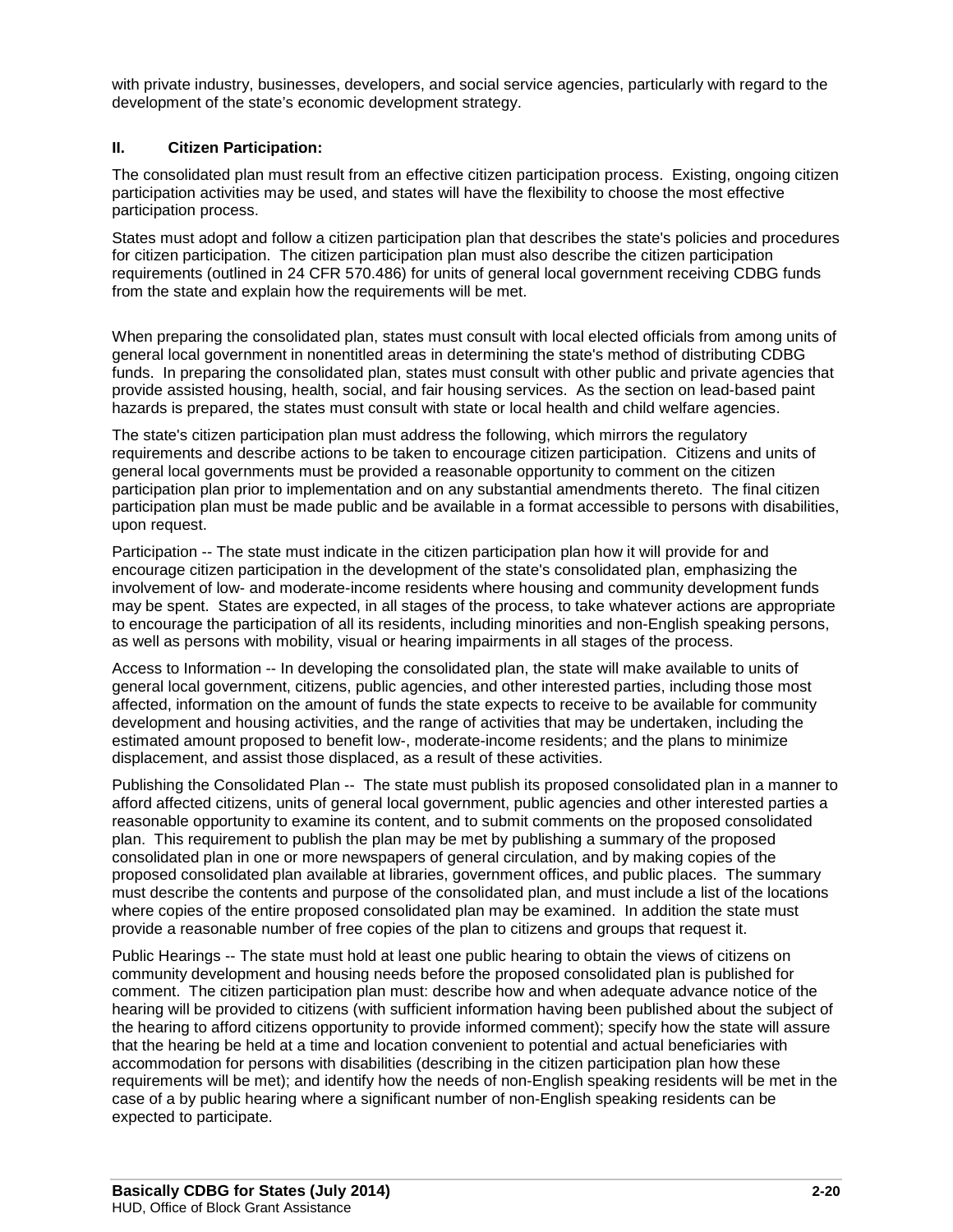Public Involvement -- explore alternative public involvement techniques and quantitative ways to measure efforts that encourage citizen participation in a shared vision for change in communities and neighborhoods, and the review of program performance, e.g., use of focus groups, and use of the Internet.

Comments -- The state must provide a period of not less than 30 days to receive comments from citizens and units of general local governments on the proposed consolidated plan. States must consider the views of citizens and units of general local government that are received in writing, or orally at public hearings, in preparing the final consolidated plan. A summary of these comments or views and a summary of any comments or views not accepted must be attached to the final consolidated plan and made public. The summary must include an explanation of the comments not accepted and the reasons why these were not accepted. These requirements also apply to any substantial amendments made to the consolidated plan.

Amendments to the Consolidated Plan -- The state must specify in the citizen participation plan the criteria it will use for determining what changes in the state's planned or actual activities constitute a substantial amendment to the consolidated plan. This criteria for a substantial amendment must include changes to the method of distributing the funds covered by the consolidated plan. Prior to the submission of an amendment, the state shall provide citizens and units of general local government with reasonable notice and an opportunity to comment on the substantial amendments (the citizen participation plan must describe how this will occur). A period of at least 30 days must be provided in which to receive comments on the substantial amendment before the amendment is implemented.

Performance Reports -- The state must describe in its citizen participation plan how citizens will be given reasonable notice and an opportunity to comment on performance reports. A period of not less than 15 days must be given to receive comments on the performance report that is to be submitted to HUD prior to such submission. States must consider the views of citizens that are received in writing, or orally at public hearings, in preparing the performance report. A summary of these comments or views must be attached to the performance report.

Availability to the Public -- The state must make the consolidated plan as adopted, any substantial amendments, and the performance reports available to the public, including the availability of materials in a form accessible to persons with disabilities upon request. The citizen participation plan must explain how these documents will be available to the public.

Access to records -- The state must provide citizens, public agencies and other interested parties with reasonable and timely access to information and records relating to its consolidated plan and the state's use of assistance under programs covered by the consolidated plan for the preceding five years.

Complaints -- The state shall describe, in the citizen participation plan, its procedures to handle complaints from citizens related to the consolidated plan, amendments and performance report. States must provide for timely, substantive response to each written complaint within a specific time period (within 15 working days, where practicable, if the state receives a CDBG grant).

#### **Submission Requirements:**

Executive Summary -- a clear, concise executive summary that included the objectives and outcomes identified in the plan and an evaluation of past performance.

Citizen Participation -- a concise summary of the citizen participation process, a summary of citizen comments or views on the plan, and efforts made to broaden public participation in the development of the consolidated plan, including outreach to minorities and non-English speaking persons, as well as persons with disabilities. The summary of citizen comments must include a written explanation of comments not accepted and the reasons why these comments were not accepted.

#### Guidance:

Examination of existing participation -- The state should evaluate the success of existing methods to solicit public comment and participation at the state level and at the local level. Have all avenues for increasing citizen awareness of hearings, particularly at the local level and the importance of these programs been explored?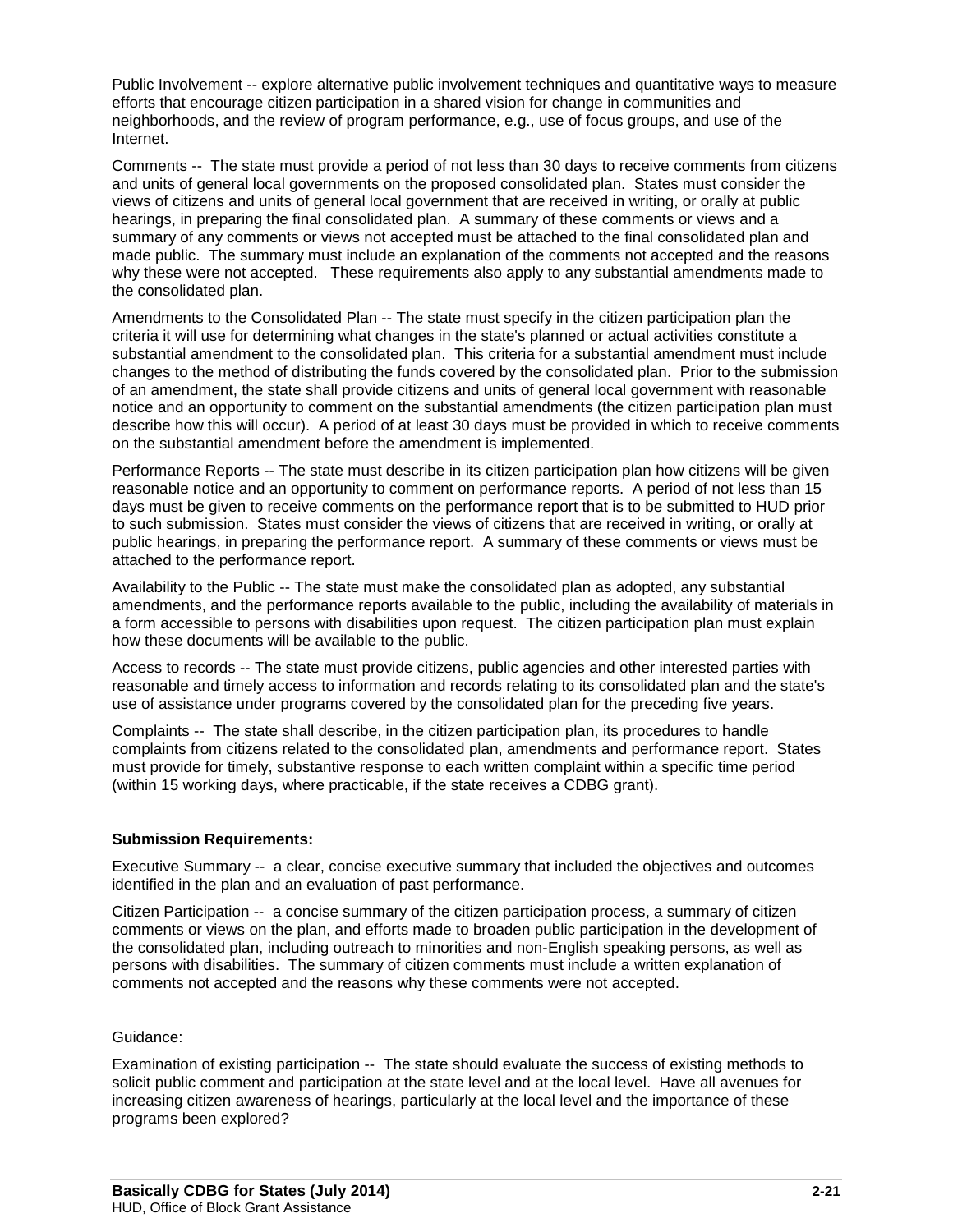Citizen Committees -- The state should consider how various citizen advisory committees/ boards can work together at the state level to provide input as the consolidated plan is being developed.

Local Citizen Committees -- The state should encourage localities to consider how various citizen advisory committees could work together at the local government level.

Facilitation -- The state should encourage localities to use various forms and techniques for citizen participation, ranging from small, issue-oriented forums to town meetings. Has the state considered new and innovative means that both the state and its units of general local governments can use to encourage additional citizen participation and provide improved citizen access to the decision making process?

Plan Evaluation -- The state should share HUD's response to the submission with all who attended state public hearings and planning meetings.

#### **III. Housing, Homeless, and Community Development Needs**

In this step the state is required to submit statistical and analytical information that provides an overall picture of the housing, homeless, and community development needs of the state. The information will assist in establishing priorities and allocating Federal and State resources, principally for extremely low-, low-, and moderate-income families. It is also important for developing specific objectives in accordance with the statutory goals of providing decent housing, a suitable living environment, and expanding economic opportunities. The needs information must be sufficient to support the state's strategic plan described in Step IV, including its priorities for allocating resources, its specific objectives and its strategy for achieving desired results.

In describing its needs, the state is encouraged to draw relevant information from previous submissions and other reports and studies, as appropriate. It is expected to use citizen input, as well as the results of consultations with social service agencies regarding housing and other needs of children, elderly persons, persons with disabilities, homeless persons, and other persons served by such agencies. For a state seeking funding under the HOPWA program, the needs described for housing and supportive services must address the needs of persons with HIV/AIDS and their families in areas outside of eligible metropolitan statistical areas.

#### **Submission Requirements:**

Housing Needs -- The state must provide an estimate of housing needs projected for the next five years. This includes an overall assessment of the state's housing needs for households residing in and those expected to reside in the state; a statement of its needs for assistance among extremely low-, lowincome, moderate-income, and middle-income families for renters and owners; specification of such needs for different categories of persons, including elderly persons, single persons, large families, persons with HIV/AIDS and their families, persons with disabilities; victims of domestic violence, and a description of housing needs in terms of the number of extremely low-income, low-income, moderateincome, and middle-income renters and owners experiencing specific housing problems, including costburden, severe cost-burden, substandard housing, and overcrowding (especially large families) compared to the jurisdiction as a whole.

Housing data included in this portion of the plan shall be based on data available from the U.S. Census, as provided by HUD and updated by any properly conducted study, or any other reliable source that the state clearly identifies. States may wish to use the CHAS data provided by HUD at the following website: http://socds.huduser.org/scripts/odbic.exe/chas/index.htm to satisfy the data requirements for the housing needs section when preparing their narrative. To the extent that any racial or ethnic group has disproportionately greater need for any income category in comparison to the needs of that category as a whole, the state must complete an assessment of that specific need. For this purpose, disproportionately greater need exists when the percentage of persons in a category of need who are members of a particular racial or ethnic group is at least 10 percentage points higher than the percentage of persons in the category as a whole.

Homeless Needs -- The state must describe the nature and extent of homelessness, (including rural homelessness and persons that are chronically homeless where applicable) addressing separately the need for facilities and services for homeless individuals and homeless families with children, both sheltered and unsheltered, and homeless subpopulations identified in Table 1. The plan must also include, to the extent information is available, a narrative description of the nature and extent of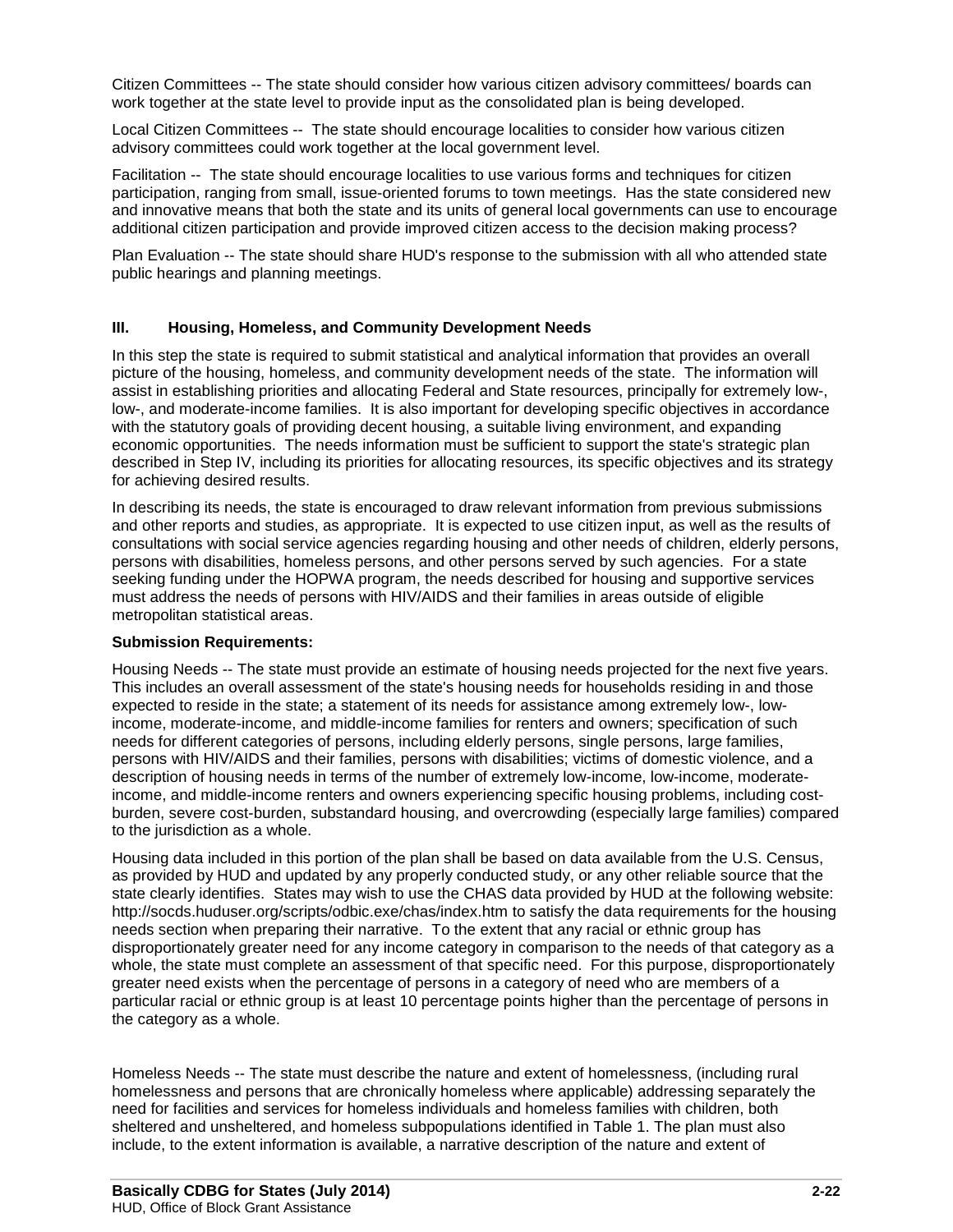homelessness by racial and ethnic group. In addition to presenting the data, you must describe the methodology you used to obtain the data. Annualized counts must not be duplicated.

Homeless Facilities -- The state shall also describe existing facilities and services, (including a brief inventory) that assist homeless persons and families with children and subpopulations identified in Table 1. These include facilities and services for outreach and assessment, emergency shelters and services, transitional housing, permanent supportive housing, access to permanent housing, and activities to prevent low-income individuals and families with children (especially those with incomes below 30 percent of the median) from becoming homeless. The homeless inventory of facilities should include (to the extent is available to the jurisdiction) an estimate of percentage or number of beds and supportive services programs that are serving people that are chronically homeless.

Other Special Needs -- The state must estimate, to the extent practicable, the number of persons who are not homeless but require supportive services, including the elderly, frail elderly, persons with disabilities (mental, physical, developmental, persons with HIV/AIDS and their families), persons with alcohol or other drug addiction, victims of domestic violence, and any other categories the state may specify and describe their supportive housing needs. The plan must also describe, to the extent information is available, facilities and services that assist persons who are not homeless but require housing or supportive housing, and programs for ensuring that persons returning from mental and physical health institutions receive appropriate supportive housing. If the state plans to use HOME for tenant based rental assistance to assist one or more of these populations, it must justify the need for such assistance in the plan.

Lead-based Paint Needs -- The state must estimate the number of housing units that are occupied by extremely low-, low-, and moderate-income residents that contain lead-based paint hazards, as defined in section 1004 of the Residential Lead-Based Paint Hazard Reduction Act of 1992.

Market Conditions -- The state must describe the significant characteristics of the housing market in terms of the supply, demand, condition, and the cost of housing. If a state intends to use HOME funds for tenant based assistance, it must specify local market conditions that led to the choice of that option.

Barriers to Affordable Housing -- This section requires the state to explain whether the cost of housing or the incentives to develop, maintain, or improve affordable housing are affected by public policies, particularly those of the state. Such policies include tax policy, land use controls, zoning ordinances, building codes, fees and charges, growth limits, and policies that affect the return on residential investment.

Fair Housing -- The state must conduct an analysis to identify impediments to fair housing choice within the state. The analysis is not required to be submitted as part of the consolidated plan but the state must certify that it will affirmatively further fair housing; which means it will conduct the analysis, take appropriate actions to overcome the effects of any impediments and maintain records reflecting the analysis and actions in this regard.

#### **Guidance:**

Housing needs -- Has the state identified housing needs, including analysis of the needs based on income level, tenure (renters/owners), and housing problems? Has the state presented additional data or reorganized existing data to better support housing and community development findings? (The state should include persons with mental illness, persons with HIV/AIDS and/or their families, persons with disabilities, and other categories of people with needs as the state may determine). Has the state considered the housing credit needs of its residents?

Homeless Needs -- Has the state identified the need for facilities and services for homeless persons who are: severely mentally ill, alcohol/other drug addicted, severely mentally ill and alcohol/other drug addicted, fleeing domestic violence, homeless youth, living with HIV/AIDS; and such other categories as the state may determine? While homeless data in Table 1 must be point-in-time, the narrative may discuss both point-in-time and other reliable data, such as annualized counts. This information may be important in your planning process because it may reveal the volume and types of homelessness that must be dealt with over the course of a year or other time period longer than a day. These might include data from shelter or voucher programs, turnaway data from shelters, administrative records from health care for the homeless program, or drop in program for homeless people.

Chronic Homelessness -- The state should describe its strategy for eliminating chronic homelessness by 2012, and its planned action steps for addressing the needs of persons that are chronically homeless.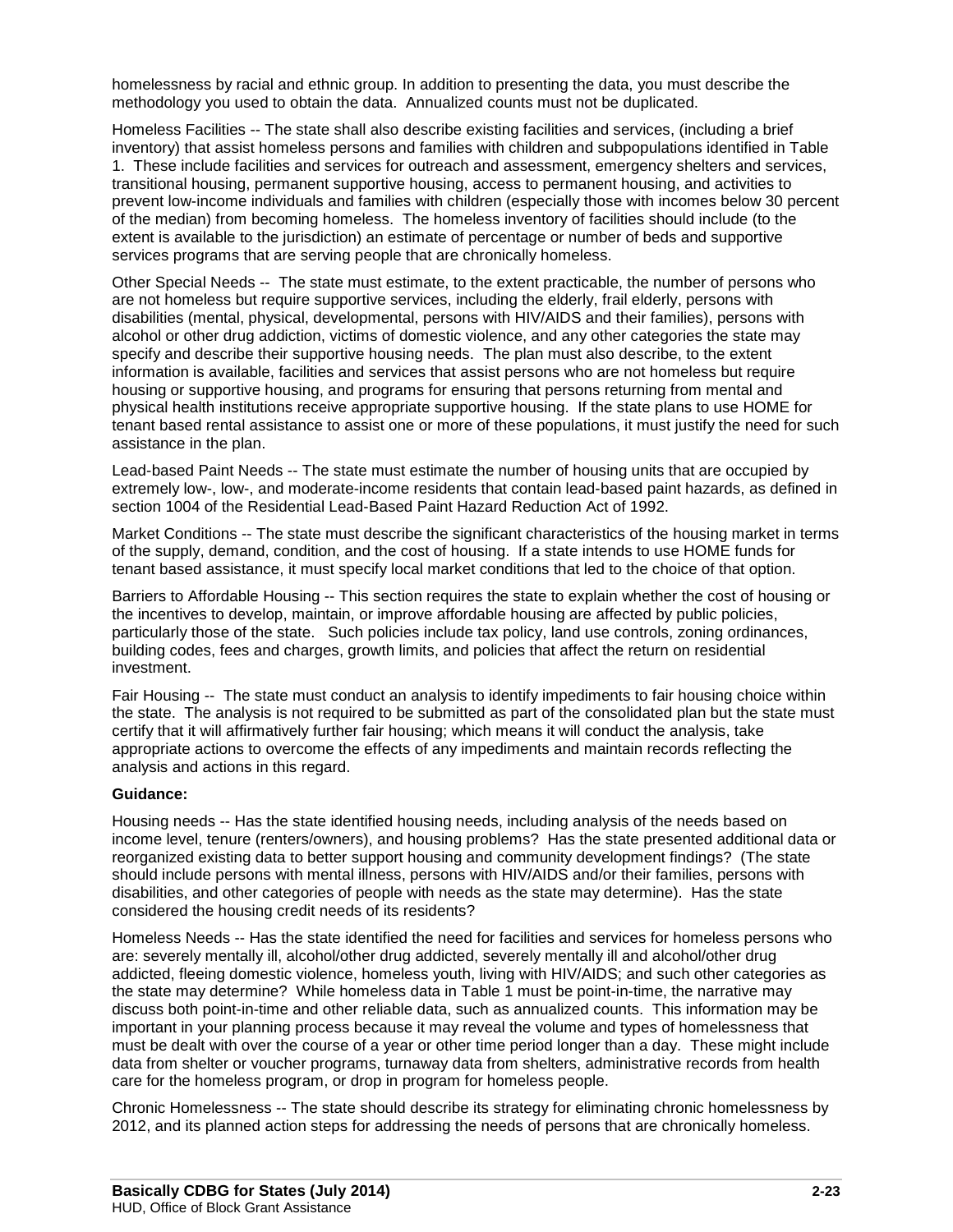This can include barriers to achieving this and should include the jurisdiction's strategy for helping homeless persons make the transition to permanent housing and independent living.

A person that is considered chronically homeless is an unaccompanied homeless individual with a disabling condition who has either been continuously homeless for a year or more or has had at least four episodes of homelessness in the past three years. To be considered chronically homeless, persons must have been sleeping in a place not meant for human habitation (e.g., living on the streets) and/or in an emergency shelter during that time. For the purposes of chronic homelessness, a disabling condition is a diagnosable substance use disorder, serious mental illness, developmental disability, or chronic physical illness or disability, including the co-occurrence of two or more of these conditions. A disabling condition limits an individual's ability to work or perform one or more activities of daily living.

Availability of Data -- HUD encourages states to draw from existing data, documents, materials, and processes in preparing their consolidated plan. States have the option to cross-reference pages of relevant documents like the TANF Plan and Continuum of Care Plan in order to satisfy data requirements. With regard to special needs, states are encouraged to provide data to the extent available.

Discharge Coordination Policy -- Every jurisdiction receiving McKinney-Vento Homeless Assistance Act Emergency Shelter Grant (ESG), Supportive Housing, Shelter Plus Care, or Section 8 SRO Program funds should develop and implement a "Discharge Coordination Policy, to the maximum extent practicable. Such a policy should include "policies and protocols for the discharge of persons from publicly funded institutions or systems of care (such as health care facilities, foster care or other youth facilities, or correction programs and institutions) in order to prevent such discharge from immediately resulting in homelessness for such persons." The jurisdiction should describe its planned activities to implement a cohesive, community-wide Discharge Coordination Policy and how the community will move toward such a policy.

Community Development Needs -- As part of the Housing and Community Development Strategy (Step IV), the state must identify its "priority non-housing community development needs" that affect more than one unit of general local government. These would be CDBG eligible activities typically funded by the state, such as public improvements, public facilities, public services and economic development activities. These priority needs must be described by CDBG eligibility category, reflecting the needs of persons or families for each type of activity. Although it is not required, the state should consider utilizing available and appropriate information derived from localities, and relevant reports and studies, to support the decisions made in selecting "priority non-housing community development needs" in Step IV. (The information might include crime and unemployment rates, incidence of AIDS or tuberculosis, inadequate public facilities, or other appropriate data.) One approach to estimating these needs is to assess the demand for CDBG funds for non-housing activities in the last 2 or 3 years from local government CDBG applications.

#### **IV. Strategic Plan**

The state must produce a strategic plan that brings the needs and resources together in a coordinated housing and community development strategy. The strategic plan should identify expected accomplishments and results the state hopes to achieve for the period of time designated in the strategic plan in terms of outputs and outcomes. The state plan must be developed to achieve the following goals and objectives, principally for low- very low-, and extremely low-income residents:

- provide decent housing,
- · create suitable living environments, and
- · expand economic opportunities

#### Submission Requirements:

Time Period --The state must describe the period of time covered by the plan.

Priority Needs and Allocation Priorities -- The state must identify its priority needs, describe the reasons for assigning the priority given to each category of priority needs (including the tables, where required), and identify any obstacles to meeting underserved needs. In addition, the state must describe the general priorities for allocating investment geographically within the state and among priority needs. The state must address the following concerns: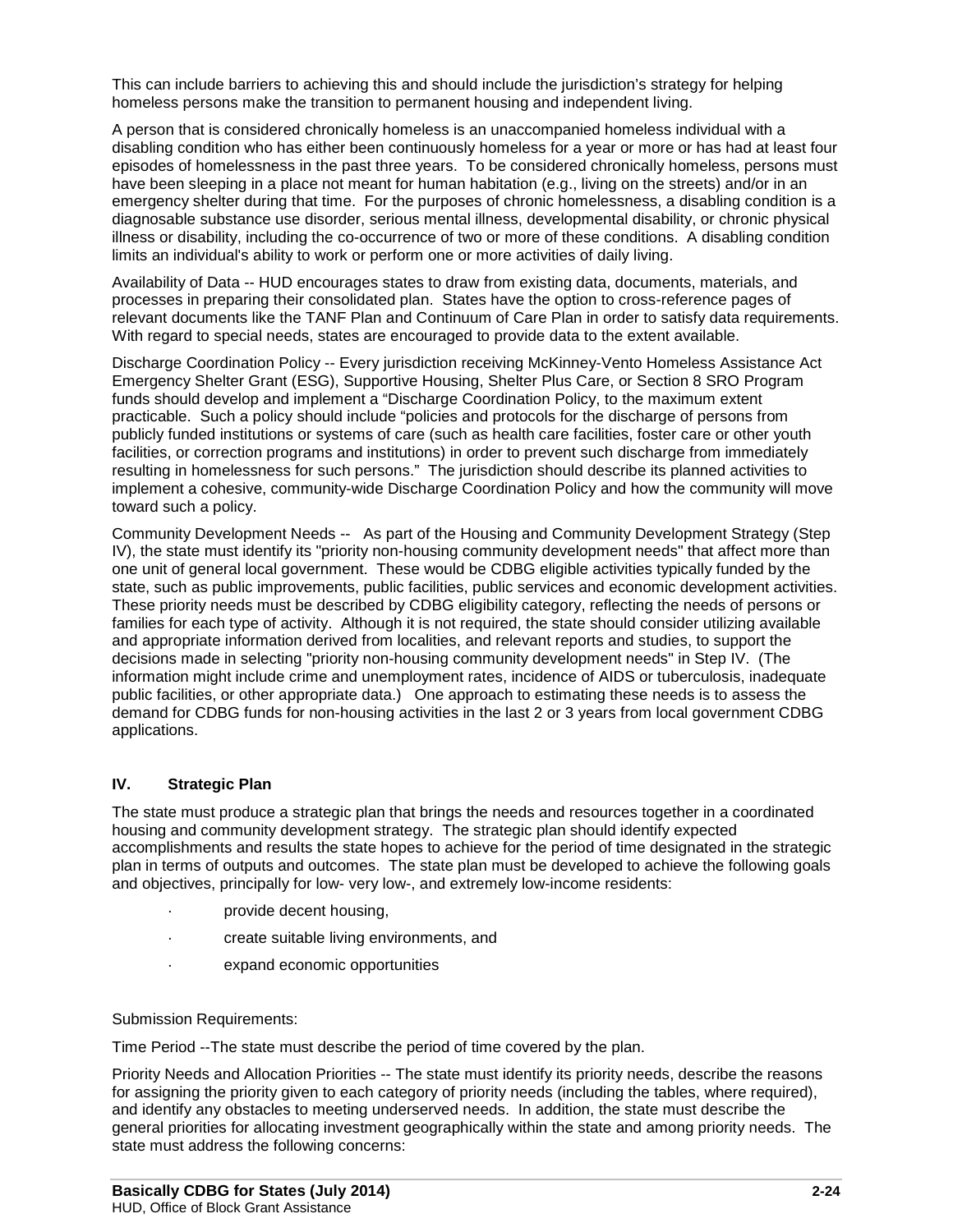Priority Housing Needs -- The state must identify the priority housing needs and activities specified in Table 2A. The state must provide an analysis of how the characteristics of the housing market and the severity of housing problems and needs of each category of residents, previously described in section III (Housing Needs), provided the basis for determining the priority of each priority housing need category. Family and income types may be grouped where the analysis would apply to more than one family or income type. The Priority Housing Needs Table 2A is required to be completed and accompany this part. Part 3 of Table 2A, however, is optional for states.

A priority housing need may be any of the distinct categories of residents defined in the Table 2A matrix. Alternatively, the State may define its priorities by activity type (listed in Part 3 of Table 2A) in which case the needs of all categories of residents must be analyzed under each activity. The description may be for the State as a whole or broken down into the sub-State areas and regions considered to be most significant and meaningful.

Priority Homeless Needs – Using the results of the Continuum of Care planning process, identify the state's homeless and homeless prevention priorities specified in Table 1. The description of the state's choice of priority needs and allocation priorities must be based on reliable data meeting HUD standards and should reflect the required consultation with homeless shelter and social service agencies regarding the needs of homeless families with children and individuals, persons with disabilities and other categories of homeless persons, and the citizen participation process.

Other Special Needs -- describe the priority housing and supportive service needs of persons who are not homeless but may require housing or supportive housing, i.e., elderly, frail elderly, persons with disabilities (mental, physical, developmental, persons with HIV/AIDS and their families), persons with alcohol or other drug addiction, victims of domestic violence, and public housing residents to the extent data is available.

Priority Non-housing Community Development Needs -- A state seeking Community Development Block Grant funding must identify it's priority non-housing community development needs that affect more than one unit of general local government, and involve activities typically funded by the state under the CDBG program. These priority needs must be described by CDBG eligibility category, reflecting the needs of persons or families for each type of activity (i.e. public facilities, public improvements, public services and economic development).

Objectives and Strategies -- The state's strategic plan must summarize priorities and specific objectives, describing how funds that are reasonably expected to be made available will be used to address identified needs during the period covered by the strategic plan. Each specific objective must identify proposed accomplishments and outcomes the state hopes to achieve in quantitative terms over a specific time period (i.e. one, two, three or more years), or in other measurable terms as identified and defined by the state. States are encouraged to identify specific objectives under general outcome and objective categories involving the availability/accessibility, affordability, and sustainability of decent housing, a suitable living environment, and economic opportunity using optional Tables 2C and 3A. If these tables are not used, states must provide comparable information that is required by the consolidated plan regulation.

Housing Objectives -- these specific objectives must separately specify the number of extremely lowincome, low-income, and moderate-income renters and owners previously described in section IV (Priority Housing Needs) for which it will provide affordable housing for a specific time period according to the standards in section 215 of Title II of the National Affordable Housing Act of 1990, as amended.

Community Development Objectives -- must identify specific long-term and short-term community development objectives (including economic development activities that create jobs), developed in accordance with the statutory goals of described in 24 CFR 91.1 and the primary objective of the CDBG program. These goals include the development of viable urban communities by providing decent housing and a suitable living environment and expanding economic opportunities, principally for low- and moderate-income persons.

Homeless Strategy -- using the "Continuum of Care" approach, identify the state's specific objectives (if any) and describe its strategy for developing a system to addressing homelessness and the priority needs of homeless persons and families identified in a Table 1 (including the subpopulations). The state must consider the supportive services needed in each stage of the process. These include outreach/assessment, emergency shelters and services, transitional housing, and helping homeless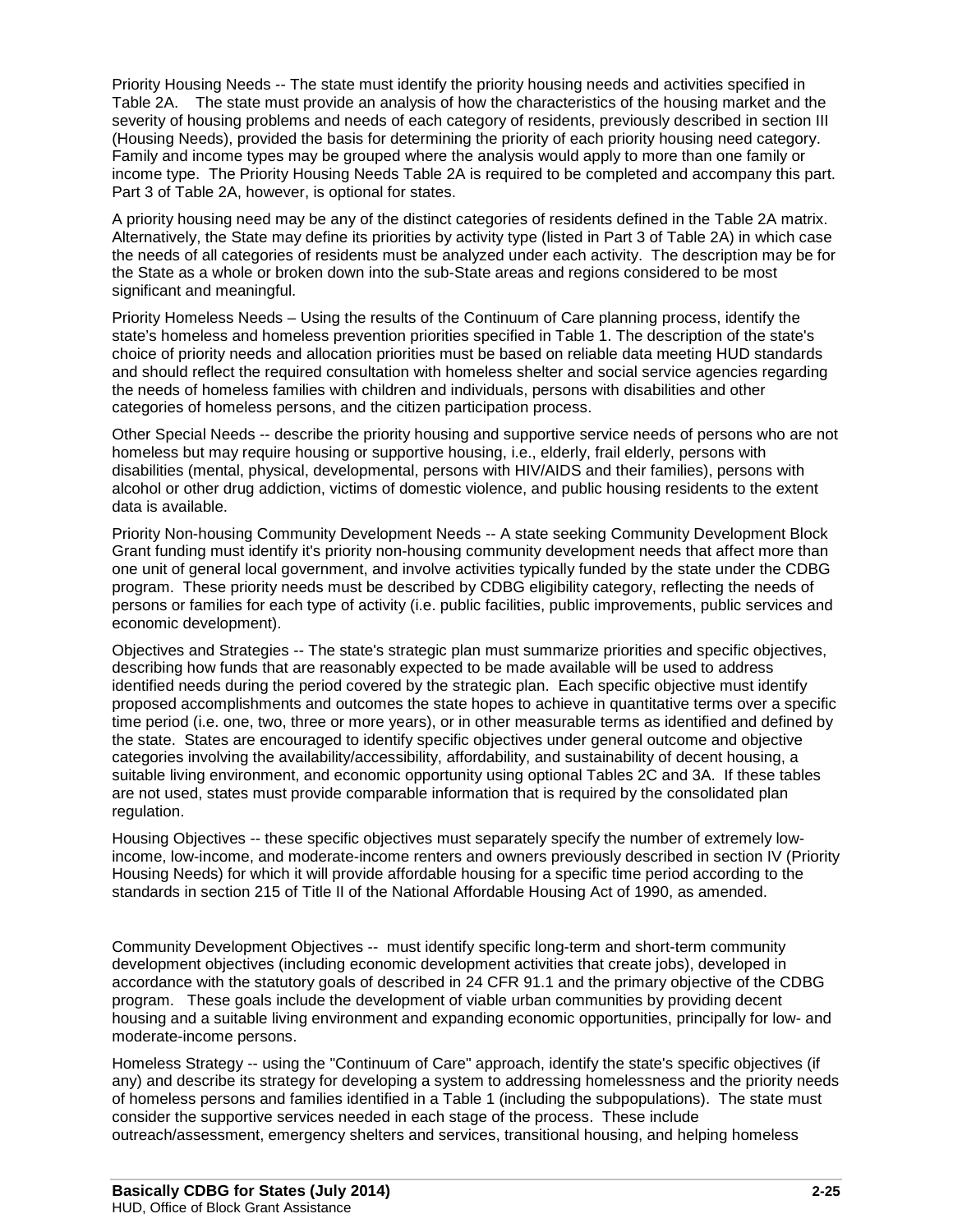persons (especially chronically homeless persons) make the transition to permanent housing, and activities to prevent low-income individuals and families with children (especially those with incomes below 30 percent of the median) who are at imminent risk of becoming homeless.

Anti-Poverty Strategy -- summarize the state's goals, programs, and policies for reducing the number of poverty level families (as defined by the Office of Management and Budget and revised annually), and in consultation with other appropriate public and private agencies, (i.e. TANF agency) the state must summarize how the goals, programs, and policies for producing and preserving affordable housing set forth in the consolidated plan will be coordinated with other programs and services for which the state is responsible, and the extent to which they will reduce (or assist in reducing) the number of poverty level families, taking into consideration factors over which the jurisdiction has control.

Public Housing – all states must describe the manner in which the plan of the state will address the needs of public housing. If a public housing agency located within a state is designated as "troubled" by HUD, the strategy for the state or unit of local government in which the "troubled public housing agency" is located must describe the manner in which the state or unit of local government will provide financial or other assistance to improve the public housing agency's operations and remove the "troubled" designation. (A state is not required to describe the manner in which financial or other assistance is provided if the troubled public housing agency is located entirely within the boundaries of a unit of general local government that must submit a consolidated plan to HUD.) For information dealing with public housing contact the PIH Information Resource Center at: 1-800-955-2232. If a state that has a state public housing agency administering public housing funds, then it must also describe the agency's activities to encourage public housing residents to become more involved in management and participate in homeownership.

Lead Based Paint -- outline actions that are proposed or are being taken to evaluate and reduce leadbased paint hazards, how the plan for the reduction of lead-based hazards is related to the extent of lead poisoning and hazards, and describe how that reduction is being integrated into the state's housing policies and programs.

Reduction of Barriers -- describe actions to eliminate or reduce barriers to affordable housing specified in Section III and identify any obstacles to addressing under-served needs.

Low-income Tax Credits -- describe the strategy to coordinate the Low-Income Tax Credit with development of housing, including public housing that is affordable to very low-income and low-income families.

Coordination -- The consolidated plan must summarize how the state will enhance coordination between public and private and governmental health, mental health, and service agencies. With respect to the preparation of its homeless strategy, the state must describe efforts in addressing the needs of persons that are chronically homeless. With respect to the public entities involved, the plan must describe the means of cooperation and coordination among the State and any units of general local government in the implementation of its consolidated plan. (See page 3 for a description of other coordination requirements.)

### **Guidance:**

Strategic Vision for Change -- If the state is developing a long-term program for significant change in its housing and community development throughout the state, has it engaged in a process that will develop a holistic vision of its desired future -- for example, how does the vision relate to making the localities within the state more livable, better functioning, and more attractive? Are there separate visions for different regions of the state that support the state's overall goals and objectives? Has the state developed the type of visual maps and graphic information to help it decide on the overall policies and objectives for housing and community development throughout the state? Does the state plan to improve the availability/accessibility, affordability, and sustainability of decent housing, a suitable living environment, and economic opportunity?

Specific Objectives – HUD recognizes that states as grantor agencies have less control over fulfillment of sections of the regulations dealing with annual goals and performance than do local jurisdictions. However, states are expected to provide this information to the extent they are able to do so. States have the option to cross-reference pages of relevant documents like the TANF Plan and Continuum of Care Plan in order to satisfy data requirements.

Building on Assets -- Has the state identified and evaluated the variety of assets and opportunities that exist within the state as a whole including items ranging from educational institutions, new job training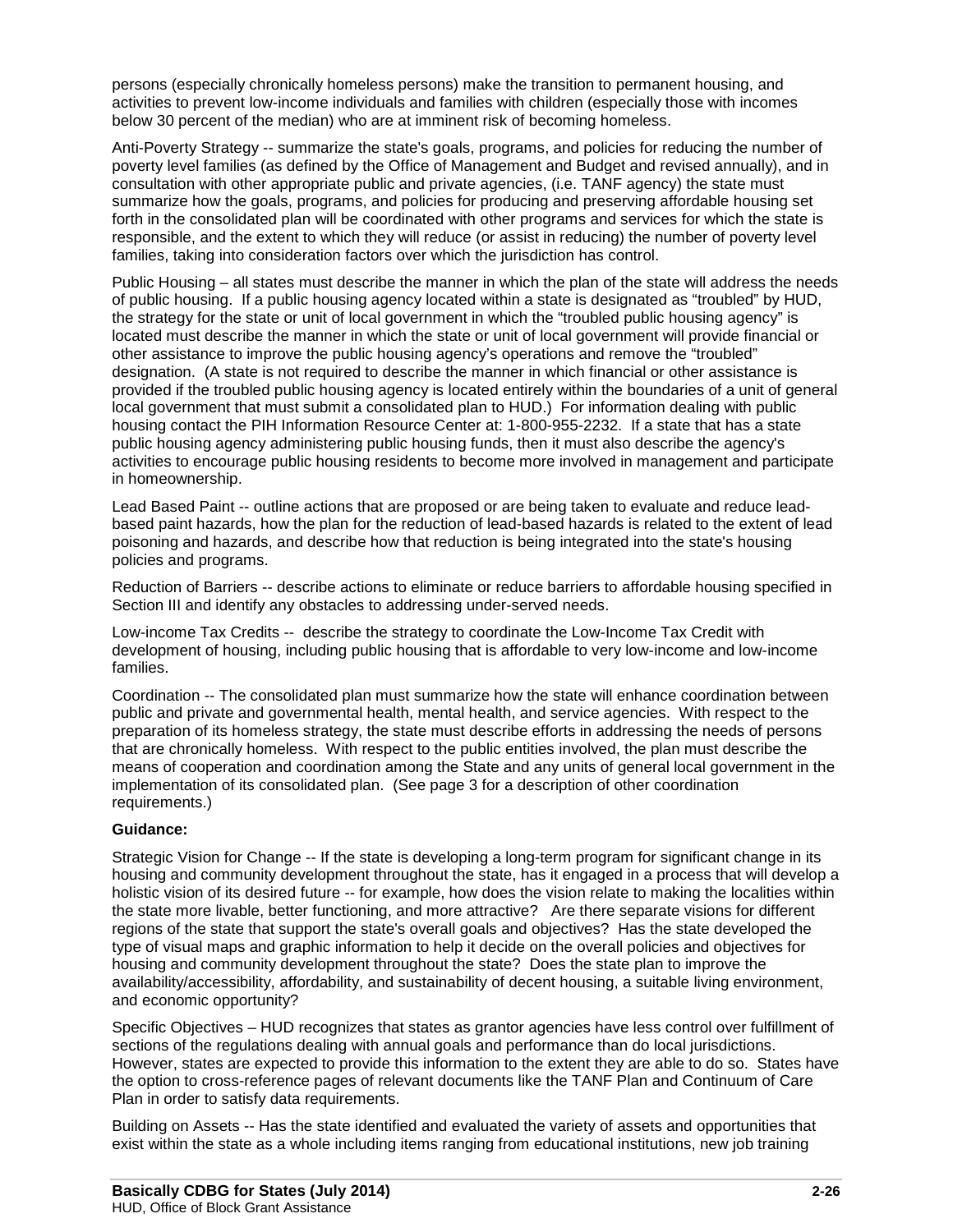efforts, or the supply of vacant buildings that may offer new housing and community development opportunities? Has the state targeted investment areas by considering where housing and community development needs and assets converge?

Community Revitalization Strategy Areas -- States are strongly encouraged to allow local governments to adopt and implement community revitalization strategies. If a state elects to implement the revitalization strategy approach, it must develop a process for approving local strategies. The state's process for implementing community revitalization strategies must be submitted to and approved by HUD before it is implemented. The process should include outcomes that measure the economic empowerment of low- and moderate-income persons, increases in homeownership and property values. See CPD Notice 97-01 for instructions on qualifying community revitalization strategy areas.

Housing and Community Development Partnerships -- Has the state identified those public, private, nonprofit organizations, and community development financial institutions through which it will implement its strategic plan? Does the plan describe how the objectives of the Strategic Plan will be coordinated? Is one public agency in charge of "Making the Connections?" The institutional structure through which a state's plan will be implemented should describe the broad partnership and coordinating mechanisms that are necessary to achieve maximum success.

Anti-poverty Strategy -- Has the state identified how its long term objectives or vision for community development will affect areas of concentrated poverty? Has the state identified other agencies, with which appropriate anti-poverty strategies will be coordinated to assure that new affordable housing for poverty households is developed so that residents can avail themselves of jobs, training, transportation, and a suitable quality of life?

Mapping -- Has the state mapped its strategies to illustrate the areas within the state where its objectives are targeted? Can it illustrate where positive connections are being made between affordable housing and community development activities such as social services and public facilities and amenities? Has the state mapped all environmental issues? The mapping of this environmental information will assist states identify both environmental resources and impediments to development. Mapping the information will also help states comply with Federal environmental and historic preservation laws.

Benchmarks and Time Frames -- Has the state identified a realistic time-frame for realizing its objectives and achieving benchmarks? How do timetables, deadlines, and requirements of other planning efforts in such areas as transportation and land use relate to the three to five year strategy?

### **V. Action Plan**

In this section the state must provide a concise summary of the actions, activities, and programs that will take place during the next year to address the priority needs and specific objectives identified by the strategic plan. The action plan includes: (1) a summary of annual objectives, (2) the method of distribution of funds available under HOME, CDBG, ESG, and HOPWA programs, and (3) certifications required by 24 CFR 91.325. The summary of annual objectives should identify expected accomplishments the state hopes to achieve by the end of the program year in terms of outputs and outcomes. (The program funds providing these benefit(s) may be from any funding year or combined funding years.) The method of distribution describes how the state will distribute funds expected to be received during the program year under the formula allocations to units of general local government.

### **Submission Requirements:**

Executive Summary -- a clear, concise executive summary that included the objectives and outcomes identified in the plan and an evaluation of past performance.

Sources of Funds -- Identify the resources from private and public sources, including those amounts allocated under HUD formula grant programs and program income, that are reasonably expected to be made available to address the needs identified in its plan, explaining how Federal funds made available will leverage resources from private and non-federal public sources, and a description of how matching requirements of HUD programs will be satisfied. Where deemed appropriate by the state, it may indicate publicly owned land or property that may be utilized to carry out the plan.

Statement of Specific Annual Objectives -- The state's action plan must contain a summary of the priorities and the specific annual objectives. From their 3 or 5 year consolidated plans, grantees will delineate which outcome goals and objectives the grantee plans to address in the coming year. States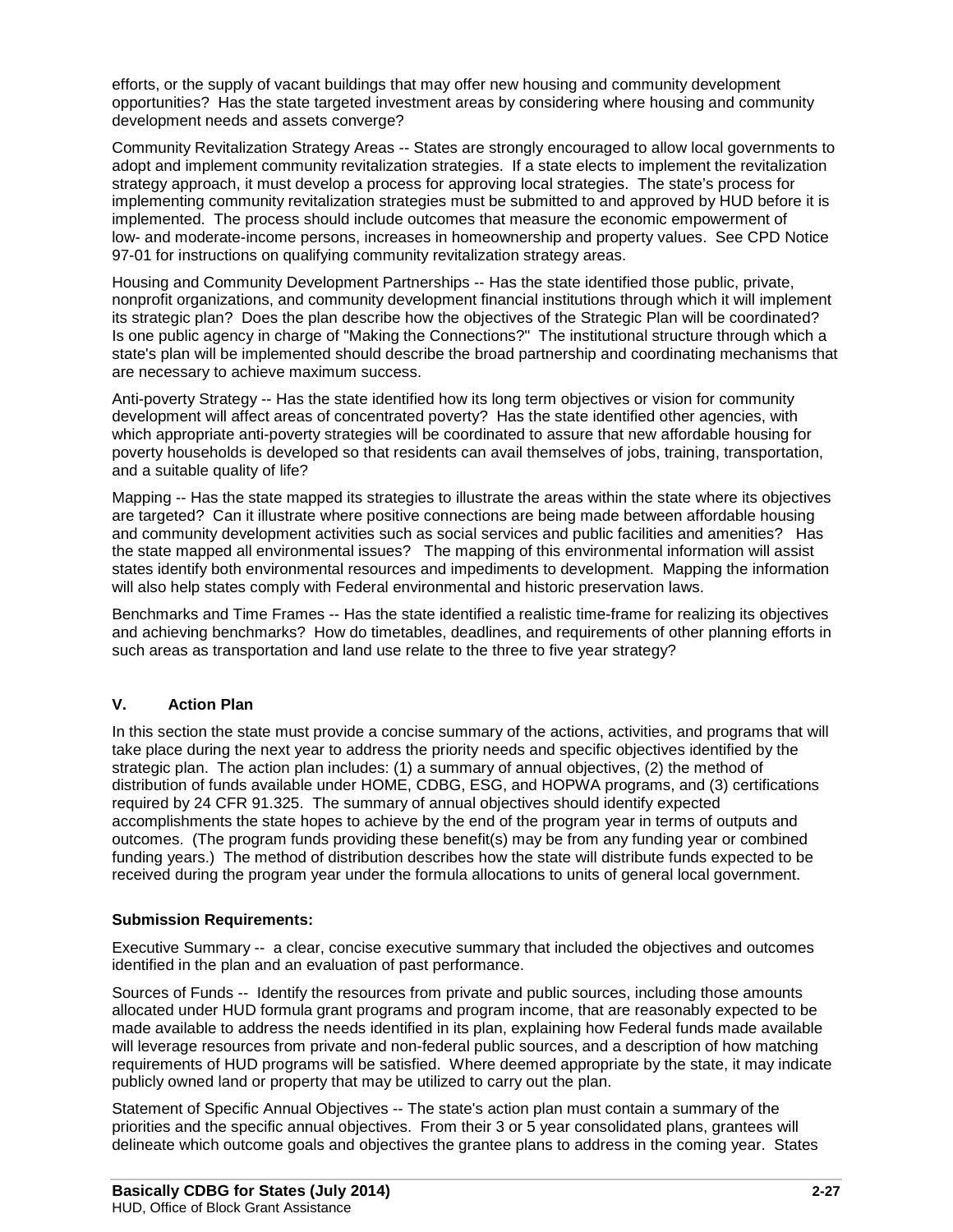are encouraged to identify specific objectives under the general outcome and objective categories involving the availability/accessibility, affordability, and sustainability of decent housing, a suitable living environment, and economic opportunity using optional Table 3A (Summary of Annual Specific Objectives). If this table is not used, states must provide comparable information that is required by the consolidated plan regulation.

Each specific objective developed to address a priority need must be identified by number and contain the proposed accomplishments and outcomes the state hopes to achieve in quantitative terms during the specified time period, or in other measurable terms as identified and defined by the state.

Outcome Measures -- The action plan must provide outcome measures for activities included in its action plan in accordance with the Federal Register Notice, dated March 7, 2006 (i.e., general objective category (decent housing, suitable living environment, economic opportunity) and general outcome category (availability/accessibility, affordability, sustainability). The outcomes, outputs and indicators that the grantee plans to work on in the coming year should be included in optional Table 3C (Annual Action Plan). If this table is not used, states must provide comparable information that is required by the consolidated plan regulation and the Federal Register Notice.

Method of Distribution -- The state must include a description of its methods of distributing funds to local governments and nonprofit organizations to carry out activities or the activities the state will undertake, using funds expected to be received during the program year under the formula allocations (and related program income) and other HUD assistance. Also the state must explain how the proposed distribution of funds will address the priority needs and objectives described in the consolidated plan.

(a) With regard to HOME funds, the state will describe the general priorities for allocating investments geographically within the state and among different activities and housing needs.

(b) With regard to CDBG funds, the method of distribution of CDBG funds must contain a description of all criteria used to select applications for funding, including the relative importance of the criteria where applicable, a description of how all CDBG resources will be allocated among all funding categories, and any threshold factors and grant size limits that are to be applied. The method of distribution must provide sufficient information so that units of general local government will know the state's criteria for selecting application for funding and will be able to comment on the proposed method of distribution and to prepare responsive applications. The method of distribution may provide a summary of the selection criteria, provided that all criteria are summarized and the details are set forth in application manuals or other official state publications that are widely distributed to eligible applicants.

CDBG funds shall include the following: (1) the annual CDBG grant; (2) any funds recaptured by the state from units of general local government that will be distributed to other units of general local government from previous annual grants, if the method of redistribution is to be governed by a method of distribution other than that originally described in the final statement covering such funds; (3) any funds that are reallocated to the state by HUD at the time the annual grant is awarded; and (4) any program income that is distributed by the state pursuant to this year's method of distribution.

If the state intends to aid nonentitlement units of general local government in applying for guaranteed loan funds under 24 CFR part 570, subpart M (the Section 108 Loan Guarantee Program), it must describe available guarantee amounts and how applications will be selected for assistance. The method of distribution must also describe community revitalization strategies if the state allows them.

c) With regard to ESG funds, the state must describe the process and criteria for awarding its grant funds to recipients along with a description of how the state intends to make its allocation available to units of local government and nonprofit organizations.

(d) With regard to HOPWA funds, the state must indicate its method of selecting sponsors, (including providing access to grassroots faith-based and other community organizations).

Allocation Priorities and Geographic Distribution -- The action plan must describe the reasons for the allocation priorities, identify the geographic areas of the state (including areas of low-income and minority concentration) in which it will direct assistance during the program year. For programs in which the state distributes funds through a competitive process and cannot predict the ultimate geographic distribution of the assistance, a statement must be included in the action plan indicating that fact. In instances where the state knows which communities will be funded when the consolidated plan is submitted, the resulting geographic areas where assistance will be provided (including identification of areas of minority concentration) must be described in the action plan. Where the method of distribution includes an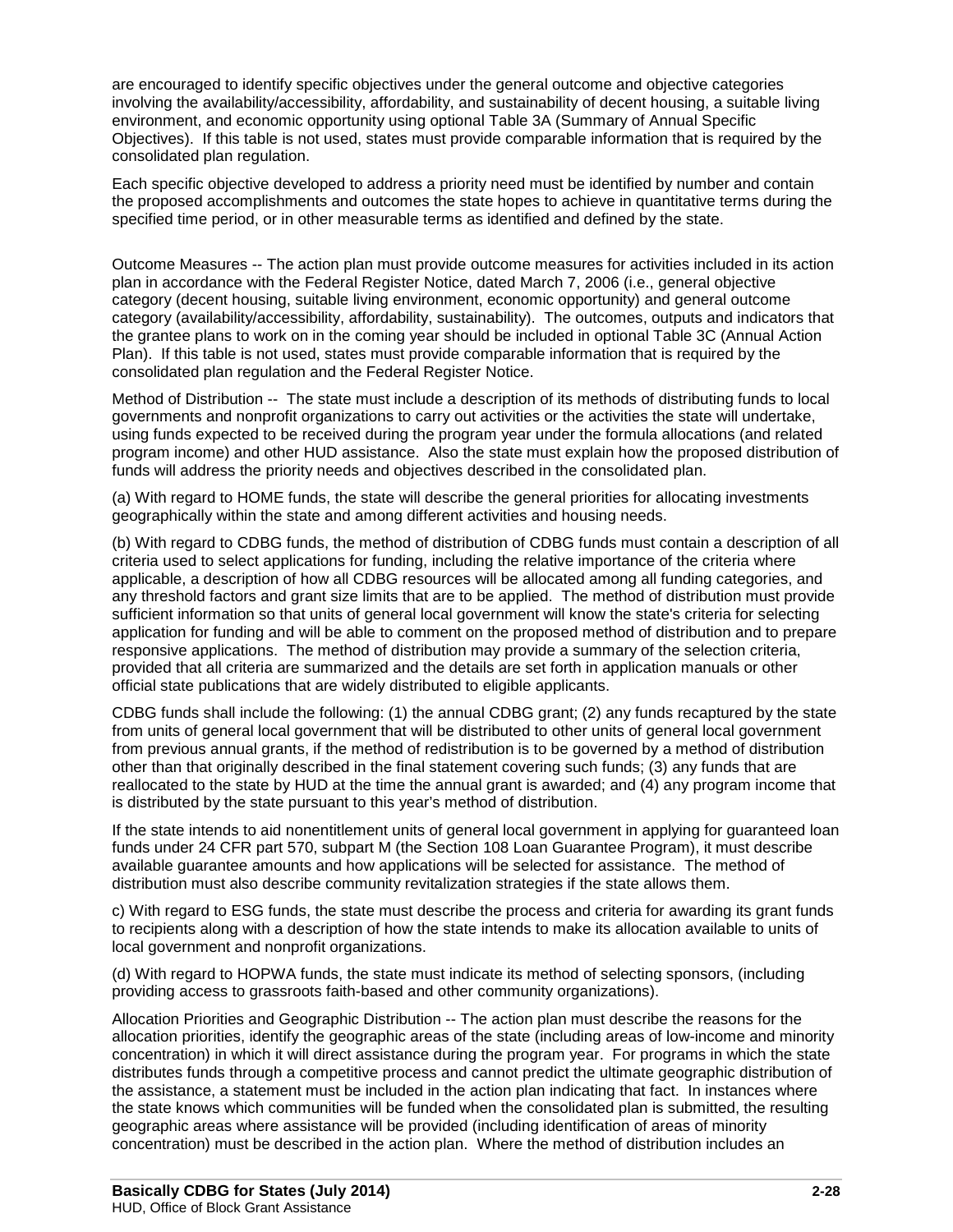allocation of resources based on geographic areas, the rationale for the priorities for such allocation must be provided. The state must also identify any obstacles to addressing underserved needs. Where appropriate, state should also estimate the percentage of funds the state plans to dedicate to target areas.

Annual Affordable Housing Goals -- The action plan must specify one-year goals for the number of homeless, non-homeless, and special-needs households to be provided affordable housing using funds made available to the state, and one-year goals for the number of households to be provided affordable housing through activities that provide rental assistance, production of new units, rehabilitation of existing units, or acquisition of existing units using funds made available to the state. The term affordable housing shall be as defined in 24 CFR 92.252 for rental housing and 24 CFR 92.254 for homeownership. States may use optional Table 3B for this purpose. If this table is not used, states must provide comparable information that is required by the consolidated plan regulation.

Homeless and other Special Needs -- The state must describe its activities to address emergency shelter and transitional housing needs of homeless individuals and homeless families (especially extremely low income) to prevent them from becoming homeless, to help homeless persons make the transition to permanent housing and independent living, specific action steps to end chronic homelessness, and to address the special needs of persons who are not homeless that were identified in the strategic plan as needing housing or housing with supportive services.

Other Actions -- The state must also describe the actions it plans to take during the next year to: address obstacles to meeting underserved needs, foster and maintain affordable housing (including the coordination of Low-Income Housing Tax Credits with the development of affordable housing, remove barriers to affordable housing, evaluate and reduce lead based paint hazards, reduce the number of poverty level families, develop institutional structure, and enhance coordination between public and private housing and social service agencies, and foster public housing resident initiatives. These represent the actions to be taken in the program year to address these items as discussed in the strategic plan.

Citizen Participation – The state must include a summary of the citizen participation and consultation process, (including efforts made to broaden public participation), a summary of comments or views, and a summary of any comments or views not accepted and the reasons why they were not accepted.

Certifications – The state must include the applicable certifications required by 24 CFR 91.325 signed by the authorized official.

Monitoring -- The state must briefly describe actions that will take place during the next year to monitor its housing and community development activities and to ensure long-term compliance with program requirements and comprehensive planning requirements. Program requirements include appropriate regulations and statutes of the programs involved, including steps being taken to review affordable housing activities, ensure timeliness of expenditures, on-site inspections it plans to determine compliance with applicable housing codes, and actions to be taken to monitor its subrecipients.

#### **Specific HOME Submission Requirements:**

Resale Provisions - - For homeownership activities, the state must describe its resale or recapture guidelines that ensure the affordability of units acquired with HOME and/or American Dream Downpayment Initiative funds. See 24 CFR § 92.254(a)(4)

Tenant-Based Rental Assistance -- The state must describe how local market conditions led to the choice to the use of HOME funds for tenant based rental assistance program. If the tenant based rental assistance program provides a preference for a special needs group, that group must be identified in the consolidated plan as having an unmet need and show the preference is needed to narrow the gap in benefits and services received by that population.

Other Forms of Investment -- If a state intends to use other forms of investment other than those described in 24 CFR §92.205(b), the state must describe the other forms of investment.

Affirmative Marketing -- The state must describe the policy and procedures it will follow to meet the affirmative marketing and minority and women business outreach requirements as defined in 24 CFR § 92.350 and § 92.351, respectively.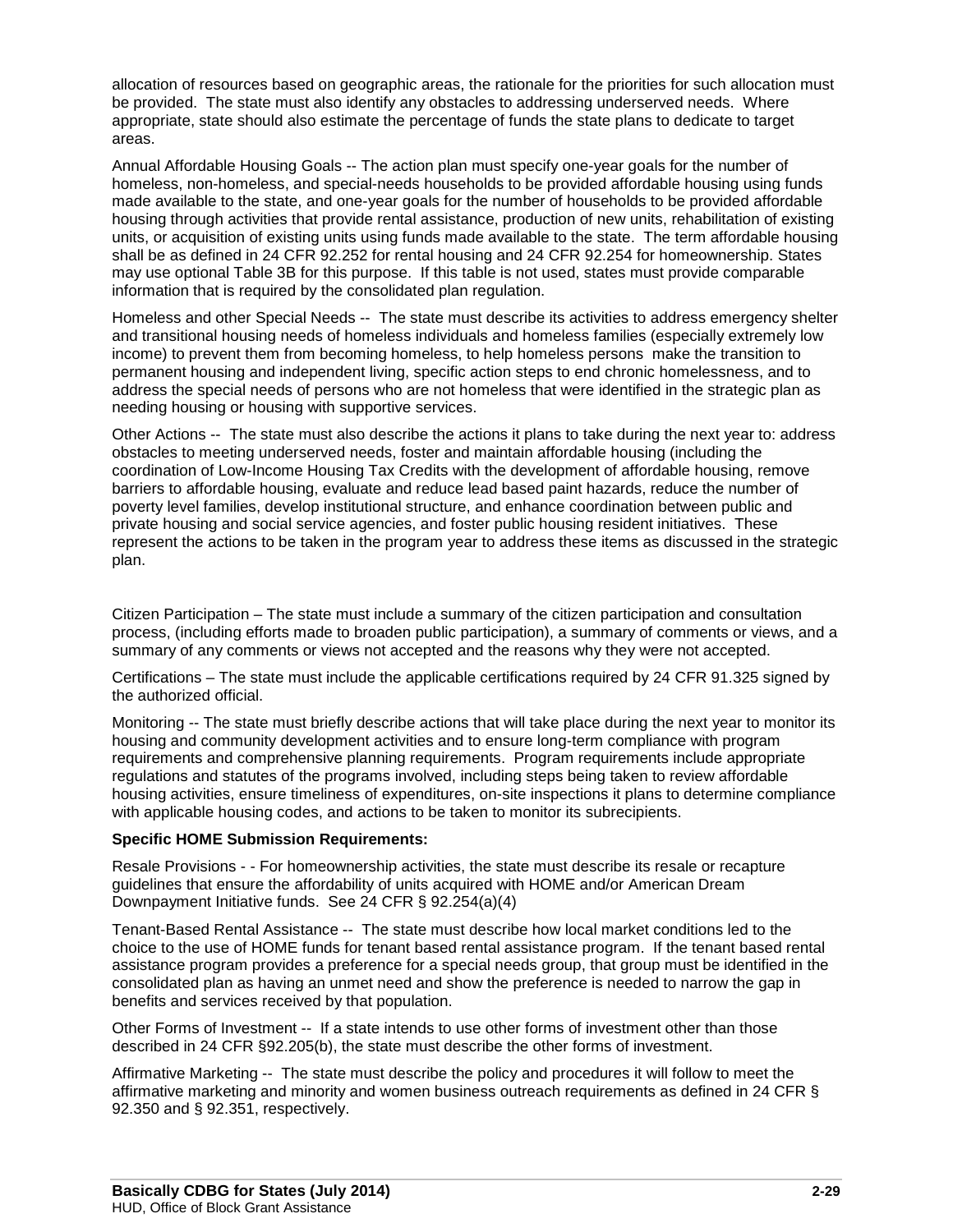Refinancing -- If a state intends to use HOME funds to refinance existing debt secured by multifamily housing that is rehabilitated with HOME funds, it must state its financing guidelines required under 24 CFR 92.206(b)

American Dream Downpayment Initiative – If a state intends to use American Dream Downpayment Initiative (ADDI) funds to increase access to homeownership, it must provide the following information:

(1) a description of the planned use of the ADDI funds;

(2) a plan for conducting targeted outreach to residents and tenants of public and manufactured housing and to other families assisted by public housing agencies, for the purposes of ensuring that the ADDI funds are used to provide downpayment assistance for such residents, tenants, and families; and

(3) a description of the actions to be taken to ensure the suitability of families receiving ADDI funds to undertake and maintain homeownership, such as provision of housing counseling to homebuyers.

#### **Specific HOPWA Submission Requirements:**

HIV/AIDS Housing Goals -- States receiving HOPWA funds must identify method of selecting project sponsors (including providing full access to grassroots faith-based and other community organizations and annual goals for the number of households to be provided with housing through activities that provide short-term rent, mortgage and utility assistance payments to prevent homelessness of the individual or family, tenant-based rental assistance; and units provided in housing facilities that are being developed, leased or operated. For guidance that helps jurisdictions identify and track outputs and outcomes, see: <http://www.hud.gov/offices/cpd/aidshousing/programs/2006reportingreqs.cfm>.

#### **Guidance**

Impediments to Fair Housing Choice -- As part of the certification to affirmatively further fair housing, states were required to complete an analysis of impediments to fair housing choice and to take actions to overcome the effects of any impediments identified through that analysis. States are strongly encouraged to annually update their analysis of impediments and to include planned actions to overcome the effects of any impediments identified through that analysis in the annual action plan submission.

Annual Updates -– States have the option to provide a brief narrative to update progress toward implementing items identified in the 3-5 year strategic plan or indicating there is no change in policies from a previous year. The state may also cross reference other sections of the consolidated plan or pages of other relevant documents.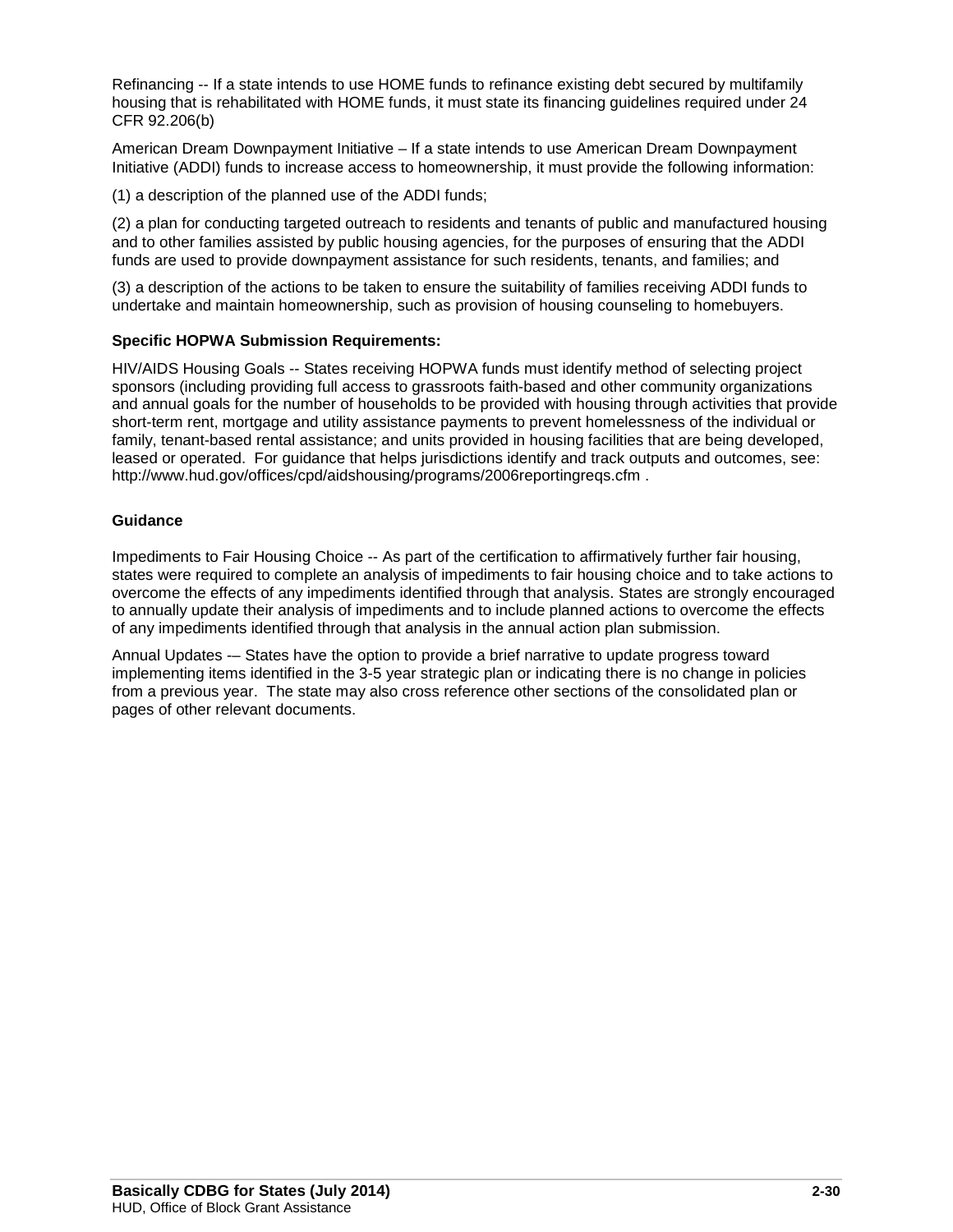### APPENDIX A

### CONSOLIDATED PLAN TABLES

#### **Instructions for Housing, Homeless and Special Needs Populations**

#### **Housing Needs**

Information in this table shall be based on data provided by HUD from the U.S. Census, as updated by any properly conducted local study, or any other reliable source that the state must clearly identify, and should reflect the required consultation with social service agencies regarding the housing needs of children, elderly persons, persons with disabilities, homeless persons, and other persons served by such agencies, and the citizen participation process. See

http://socds.huduser.org/scripts/odbic.exe/chas/index.htm .

#### **Homeless Population Instructions:**

A state must provide a complete description of the source and methods used to generate the data, addressing where appropriate the following: (a) when the study was conducted; (b) who did the study; (c) the study's purposes; (d) geographical areas covered; (e) time period of data collection (e.g., one night, over a week's time); (f) locations included -- shelter-type facilities, service facilities, non-facility locations, such as streets, parks; and (g) corrections made for possible duplicate counting.

If the state is unsure about whether its counting methods meet HUD's standards, it may contact the local Office of Community Planning and Development.

#### **Continuum of Care Housing Gap Analysis Chart:**

This required chart represents the need for additional emergency, transitional housing and permanent supportive housing resources. The estimated unmet need is based upon the status of the inventory at a point-in-time (one-day) and takes into account both existing beds and funded new beds that are not yet ready for occupancy but are under development.

Current Inventory: Enter the number of existing beds currently serving the community. This includes only beds currently available for occupancy.

Under Development: Enter the number of funded beds not ready for occupancy but under development.

Unmet Need/Gap: Enter the number of beds determined to be the unmet need for each category.

2.4 Continuum of Care Homeless Population and Subpopulation Chart:

Completing Part 1: Homeless Population. This required chart must be completed using statistically reliable, unduplicated counts or estimates of homeless persons in sheltered and unsheltered locations at a one-day point in time. The counts must be from: (A) administrative records, (N) enumerations, (S) statistically reliable samples, or (E) estimates. The quality of the data presented in each box must be identified as:  $(A)$ ,  $(N)$ ,  $(S)$  or  $(E)$ .

Completing Part 2: Homeless Subpopulations. This must be completed using statistically reliable, unduplicated counts or estimates of homeless persons in sheltered and unsheltered locations at a oneday point in time. The numbers must be from: (A) administrative records, (N) enumerations, (S) statistically reliable samples, or (E) estimates. The quality of the data presented in each box must be identified as:  $(A)$ ,  $(N)$ ,  $(S)$  or  $(E)$ .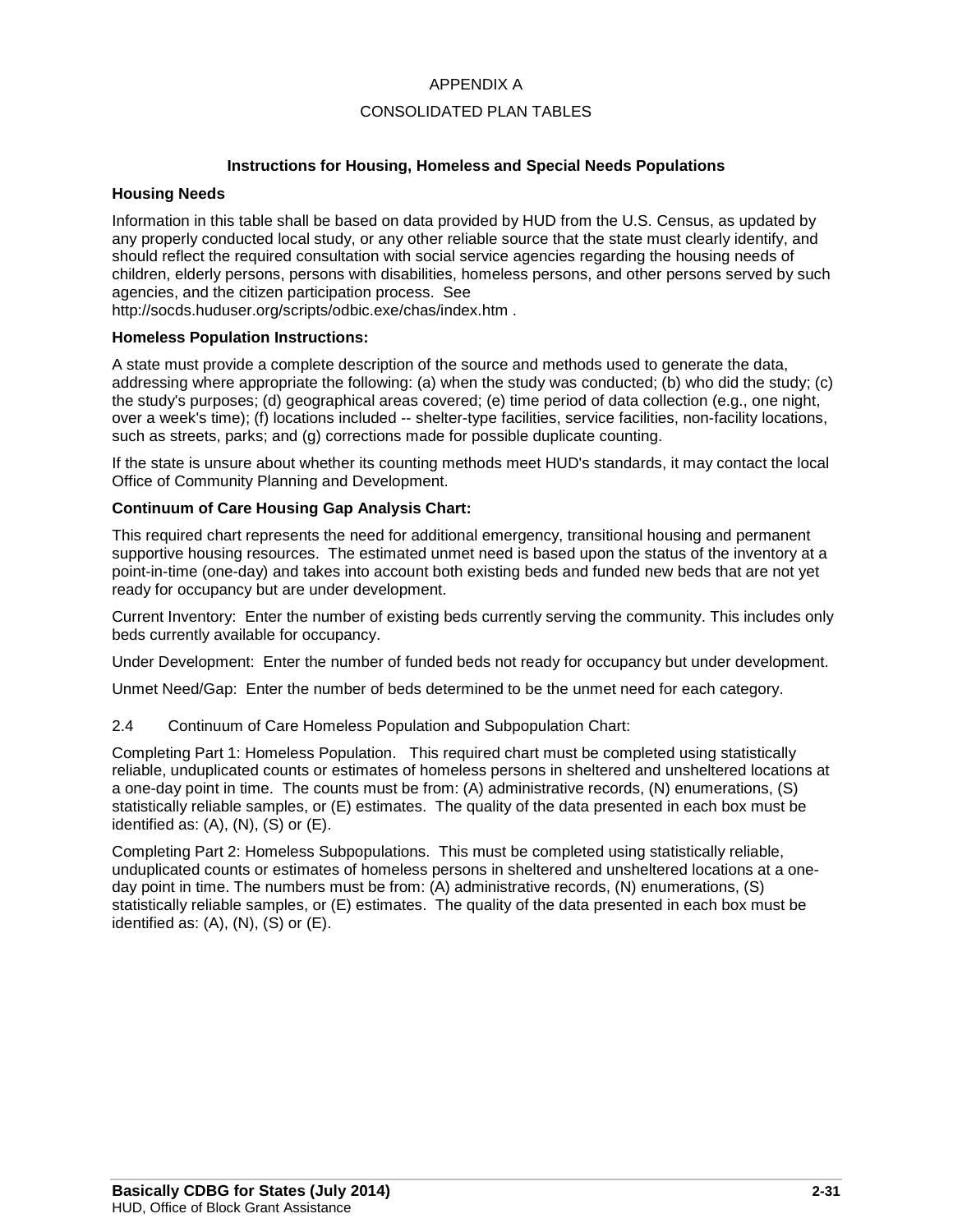2.4.1 Sheltered Homeless. Count adults, children and youth residing in shelters for the homeless. "Shelters" include all emergency shelters and transitional shelters for the homeless, including domestic violence shelters, residential programs for runaway/homeless youth, and any hotel/motel/apartment voucher arrangements paid by a public/private agency because the person or family is homeless. Do not count: (1) persons who are living doubled up in conventional housing; (2) formerly homeless persons who are residing in Section 8 SRO, Shelter Plus Care, SHP permanent housing or other permanent housing units; (3) children or youth, who because of their own or a parent's homelessness or abandonment, now reside temporarily and for a short anticipated duration in hospitals, residential treatment facilities, emergency foster care, detention facilities and the like; and (4) adults living in mental health facilities, chemical dependency facilities, or criminal justice facilities.

Unsheltered Homeless. Count adults, children and youth sleeping in places not meant for human habitation. Places not meant for human habitation include streets, parks, alleys, parking ramps, parts of the highway system, transportation depots and other parts of transportation systems (e.g. subway tunnels, railroad car), all-night commercial establishments (e.g. movie theaters, laundromats, restaurants), abandoned buildings, building roofs or stairwells, chicken coops and other farm outbuildings, caves, campgrounds, vehicles, and other similar places.

#### **Special Needs (Non-Homeless):**

General Instructions. States should enter the number of persons in need of supportive housing only to the extent data are available. Data may be drawn from administrative record keeping, enumerations, statistically reliable samples, or other sources.

Line item instructions:

Elderly: Enter the estimated number of elderly persons in need of housing or housing and supportive services.

Frail Elderly: Enter the estimated number of frail elderly persons in need of housing or housing and supportive services.

Severe mental illness only: Enter the estimated number of severely mentally ill persons that are not homeless but need housing or housing and supportive services.

Developmentally disabled: Enter the estimated number of developmentally disabled persons that are not homeless but need housing or housing and supportive services.

Physically disabled: Enter the estimated number of physically disabled persons that are not homeless but need housing or housing and supportive services.

Alcohol/other drug addiction only: Enter the estimated number of persons with alcohol/other drug addiction that are not homeless but need housing or housing and supportive services.

HIV/AIDS: Enter the estimated number of persons with HIV/AIDS that are not homeless but need housing or housing and supportive services.

Victims of Domestic Violence: Enter the estimated number of persons that are victims of domestic violence for which the state identifies the number of persons that are not homeless but need housing or housing and supportive services.

Other: Enter for any other category of special needs for which the state identifies the number of persons that are not homeless but need housing or housing and supportive services.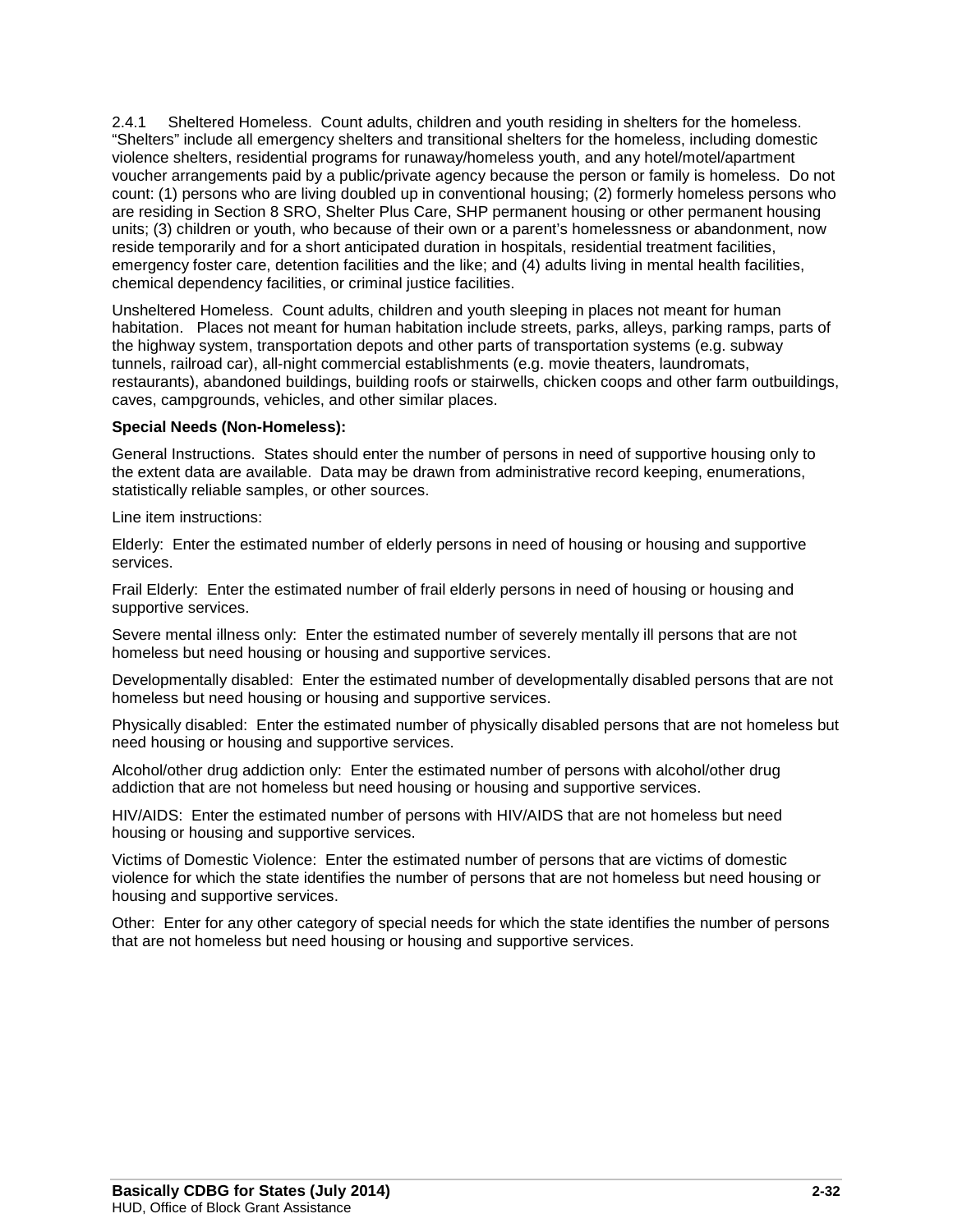### **Table 2A (Required)**

### **Priority Housing Needs and Activities**

#### **General Instructions**

This table is to be used to designate the priority to be given to each category of housing needs during the period of time designated in the strategic plan component of this document.

#### Part 1 -- Priority Housing Needs

The designation of a priority shall be based on data available from the U.S. Census, as updated by any properly conducted local study, or any other reliable source that the state must clearly identify, and should reflect the required consultation with social service agencies regarding the housing needs of children, elderly persons, persons with disabilities, homeless persons, and other persons served by such agencies, and the citizen participation process.

States are not required to indicate the level of the priority need. If the state chooses to indicate a priority level, enter the letter H (for High), M (for Medium), L (for Low), or N (for No Such Need) to signify the priority (if any) to be given to each category of residents or activities during the period of time designated in the strategic plan component of this document. If the following definitions of "high", "medium", or "low" are not used, please describe the manner in which the priorities for allocating investment are identified. For example, you can indicate a priority for allocating investments with a check mark, a "Y" for "Yes", a "N" for "No".

High priority: The state plans to use funds made available for activities that address this need during the period.

Medium priority: The state may use funds made available for activities to address this need during the period. Also, the state will take other actions to help this group locate other sources of funds.

Low priority: The state does not plan to use funds made available for activities to address this need during the period. The state will consider certifications of consistency for other entities' applications for Federal assistance.

No such need: The state finds there is no need or the state shows that this need is already substantially addressed.

0-30%: Subgroup with incomes of 0 to 30% of MFI for the area.

31-50%: Subgroup with incomes of 31 to 50% of MFI for the area.

51-80%: Subgroup with incomes of 51 to 80% of MFI for the area.

Small Related: A household of less than 5 persons which includes at least 2 related persons.

Large Related: A household of 5 or more persons which includes at least 2 related persons.

Elderly: A family in which the head of the household or spouse is at least 62 years of age.

All Other: A household of one or more persons that does not meet the definition of a Small Related household or a Large Related household, or an Elderly household.

Estimated Units: Enter the estimated number of households in need of assistance that the community considers a priority for the period of time designated in the strategic plan component of this document.

Part 2 -- Priority Special Needs (Non-Homeless)

The priority non-homeless special needs assessment shall be based on reliable data meeting HUD standards and should reflect the required consultation with social service agencies regarding the needs of the elderly, persons with disabilities and other categories of persons in need of housing or housing and supportive housing.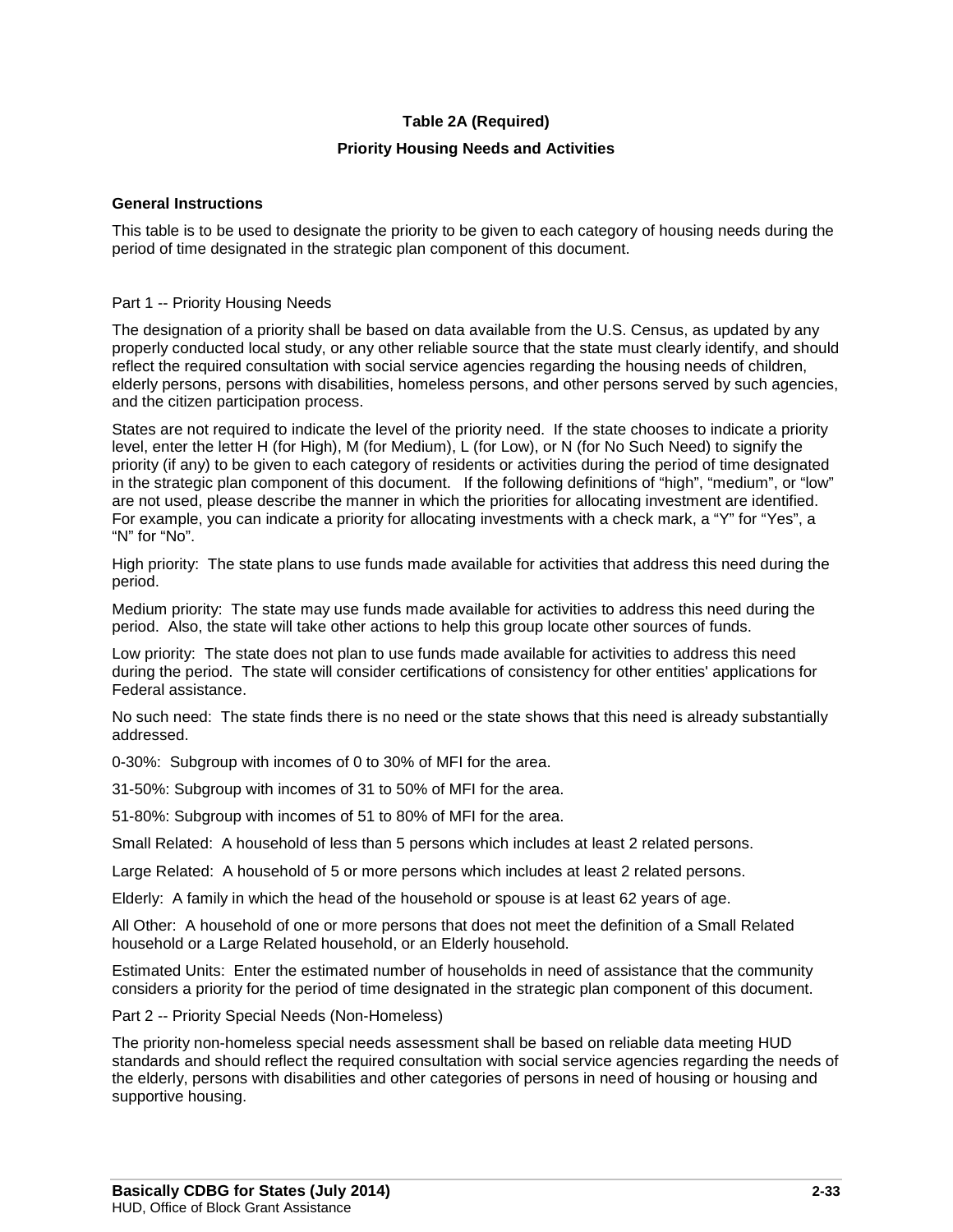Priority Need Level: States are not required to indicate the level of the priority need. If the state chooses to indicate a priority level, enter the letter H (for High), M (for Medium), L (for Low), or N (for No Such Need) to signify the relative priority to be given to each category of activity during the period of time designated in the strategic plan component of this document. (See previous explanations)

Part 3 -- Priority Housing Activities (Optional)

Although this part of Table 2A is optional for states, the accompanying narrative dealing with priority housing activities is required.

For each of the activities in Part 3, the state is not required to indicate the level of the priority need. If the state chooses to indicate a priority level, enter the letter H (for High), M (for Medium), L (for Low), or N (for No Such Need) to signify the priority (if any) to be given to each category of residents or activities during the period of time designated in the strategic plan component of this document.

### **Table 2C (Optional)**

Summary of Specific Multi-Year Objectives

Specific Objective #: Identify each specific multi-year objective with a unique number. For example, DH-1.1, DH-1.2, DH-1.3 for specific objectives under the category that correspond with availability/accessibility of decent housing.

Specific Objectives: Identify the specific, measurable objective(s) under each general outcome/objective category. List specific objectives that are supported by the use of CPD formula grant funds separate from those that are not supported by the use of CPD formula grant funds. Each specific objective developed to address a priority need, must be identified by number and contain proposed accomplishments and outcomes the state hopes to achieve in quantitative terms over a specific timeframe, or in other measurable terms as identified and defined by the state.

Sources of Funds: Identify the sources of funds that will be used to achieve the stated specific objective during the period covered by the strategic plan.

Performance Indicator: Enter the performance indicator that most closely describes the type of accomplishment and the most appropriate measure of that accomplishment. The performance should be a reasonable projection of what will be accomplished during the period designated for the specific objective.

Expected Number: Enter the number of the item indicated under Performance Indicator that the state expected to be completed during the period designated for the objective. (The program funds providing the benefit(s) may be from any funding year or combined funding years.)

Actual Number: Enter the number of the item indicated under Performance Indicator that the state actually completed during the time period of time designated for the objective. (This is for performance reporting purposes.)

2.5 Percent Completed: Identify the percent of the goal completed.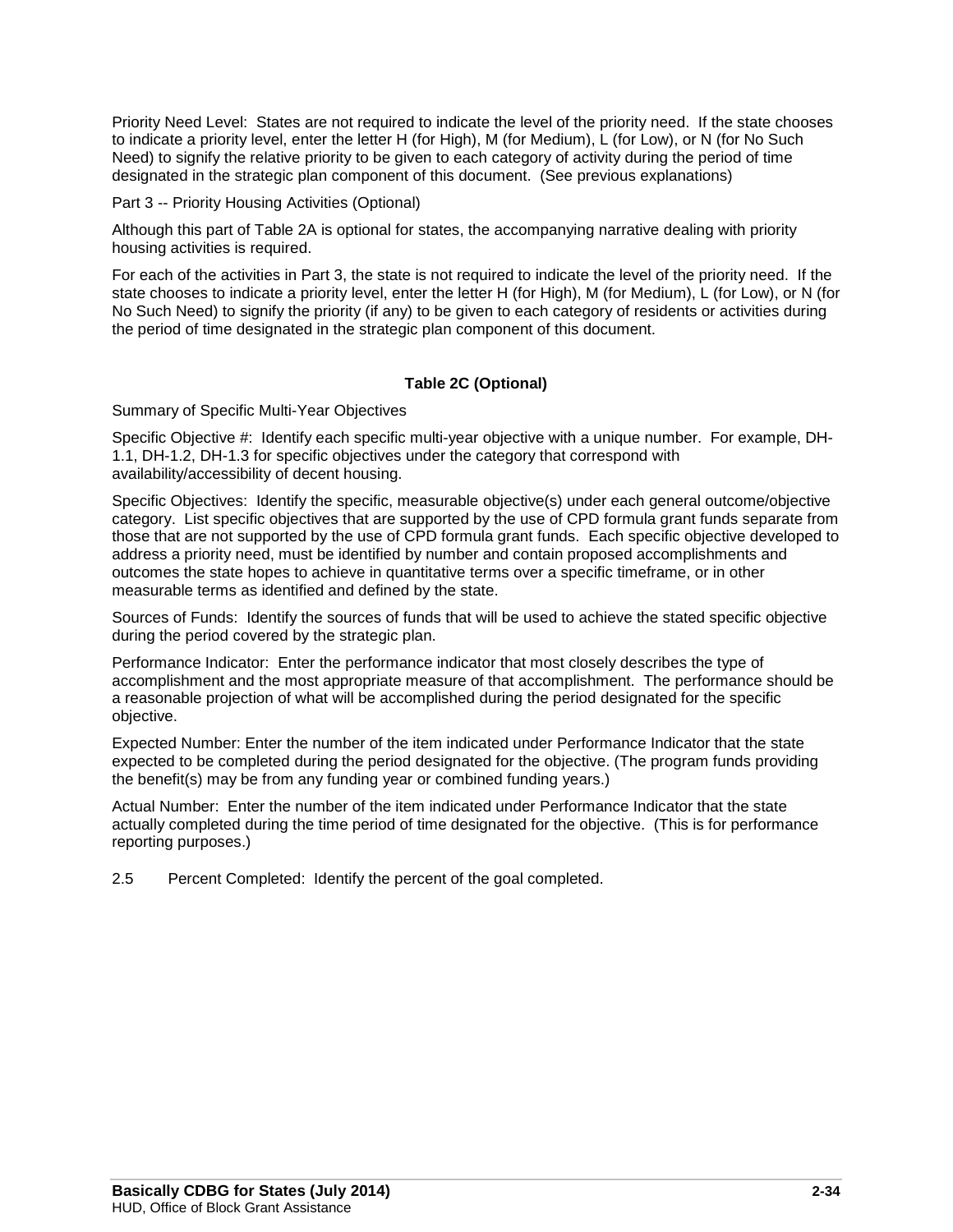### **Table 3A (Optional)**

Summary of Specific Annual Objectives

Specific Objective #: Identify each specific annual objective with a unique number. For example, DH-1.1, DH-1.2, DH-1.3 for specific annual objectives under the category that corresponds with availability/accessibility of affordable housing.

Sources of Funding: Identify the sources of funding that will be used to achieve the stated specific objective during the program year.

Specific Annual Objectives: Identify the specific, measurable annual objective that corresponds with the specific objectives in the strategic plan under each outcome/objective category. List specific annual objectives that are supported by the use of CPD formula grant funds separate from those that are not supported by the use of CPD formula grant funds. Each specific annual objective developed to address a priority need, must be identified by number and contain proposed accomplishments and annual program year numeric goals the state hopes to achieve in quantitative terms, or in other measurable terms as identified and defined by the state.

Performance Indicator: Enter the performance indicator that most closely describes the type of accomplishment and the most appropriate measure of that accomplishment. The performance should be a reasonable projection of what will be accomplished during the program year.

Expected Number: Enter the annual number of the item indicated under Performance Indicator that the state expected to be completed during the twelve month period covered by the action plan. (The program funds providing the benefit(s) may be from any funding year or combined funding years.)

Actual Number: Enter the annual number of the item indicated under Performance Indicator that the state actually completed at the end of the annual program year. (This is for performance reporting purposes.)

2.6

Percent Completed: Identify the percent of the goal completed.

### **Table 3B (Optional)**

### **Annual Affordable Housing Goals**

Resources used during the period: Enter a "X" in the cells that correspond with the source or sources of formula grant funds made available to the state that will be used for the various categories of households and the acquisition of existing units, production of new units, rehabilitation of existing units, construction of new, rental assistance, and homeownership assistance, and other activities as appropriate during the period of time designated in the action plan portion of this document.

#### Annual Affordable Housing Goals (Sec. 215)

Annual Affordable Rental Housing Goals (Sec. 215): Enter the expected number of households the state hopes to serve by the acquisition of existing units, production of new units, rehabilitation of existing units, and rental assistance during the period of time designated in the action plan portion of this document with funds made available by HUD to the state.

Total Section 215 Affordable Renter: Enter the total number of renter households to whom the state will provide affordable rental housing meeting the Section 215 criteria during the period designated in the action plan portion of this document using funds made available to the state.

Annual Affordable Owner Housing Goals (Sec. 215): Enter the expected number of households the state hopes to serve by the acquisition of existing units, production of new units, rehabilitation of existing units, and homebuyer assistance during the period of time designated in the action plan portion of this document with funds made available by HUD to the state.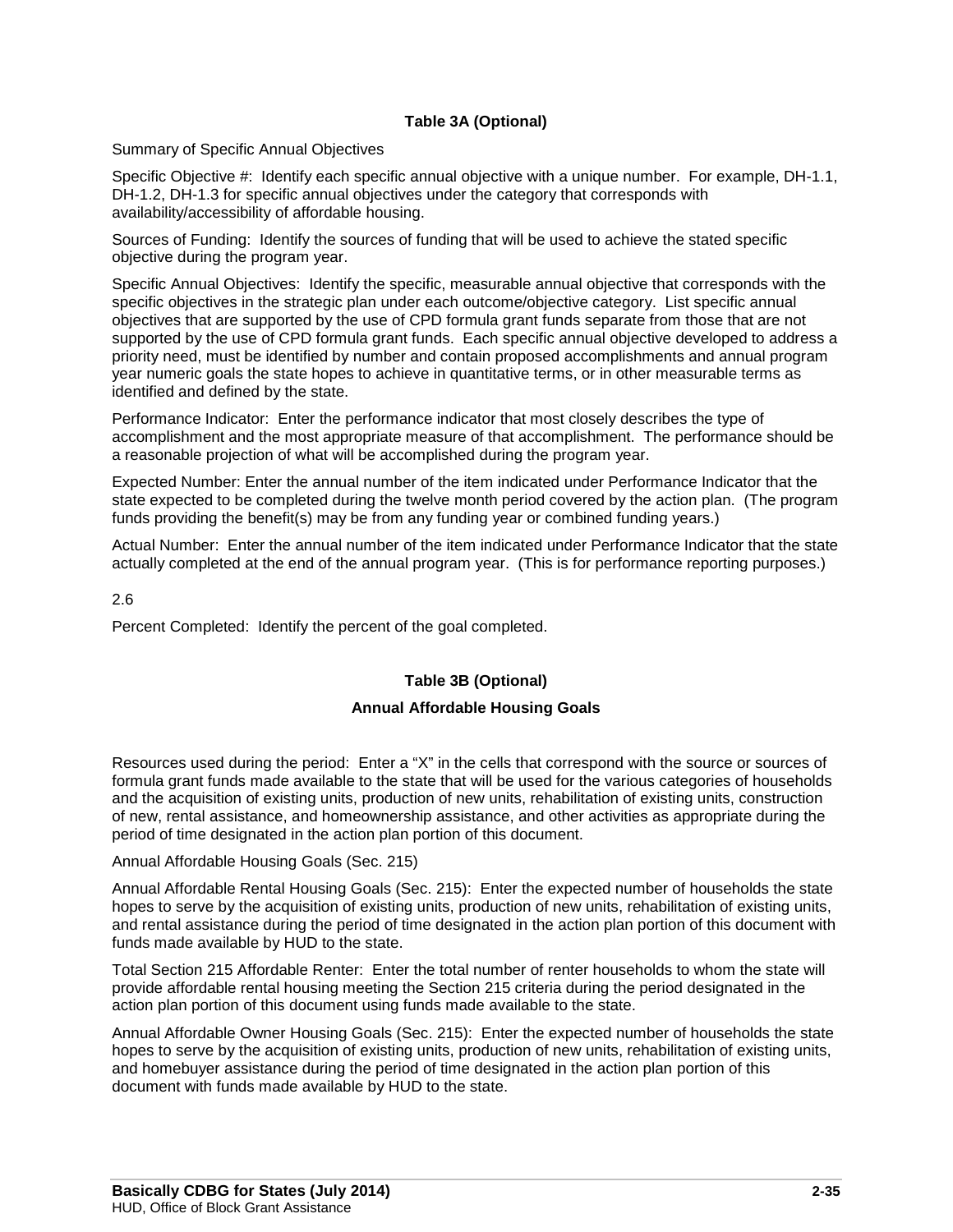Total Sec. 215 Affordable Owner: Enter the total number of owner households to whom the state will provide affordable homeownership housing meeting the Section 215 criteria during the period of time designated in the action plan portion of this document using funds made available to the state.

Annual Affordable Housing Goals (Sec. 215)

Enter the expected number of households the state hopes to serve by the acquisition of existing units, production of new units, rehabilitation of existing units, rental assistance and homebuyer assistance during the period of time designated in the action plan portion of this document with funds made available by HUD to the state.

Total Section 215 Affordable Housing: Enter the total number of households to whom the state will provide affordable housing meeting the Section 215 criteria during the period of time designated in the action portion of this document using funds made available to the state.

Homeless Households: Enter the total number of homeless households to whom the state will provide affordable housing meeting the Section 215 criteria during the period of time designated in the action plan portion of this document.

Non-Homeless Households: Enter the total number of non-homeless households to whom the state will provide affordable housing meeting the Section 215 criteria during the period of time designated in the action plan portion of this document.

Special Needs Households: Enter the total number of special needs households to whom the state will provide affordable housing meeting the Section 215 criteria during the period of time designated in the action plan portion of this document.

Annual Housing Goals

Total Annual Rental Housing Goal: Enter the total number of rental households to be assisted with completed housing units that are considered affordable (using local definitions of affordability) during the period of time designated in the action plan portion of this document.

Total Annual Owner Housing Goal: Enter the total number of owner households to be assisted with completed housing units that are considered affordable (using local definitions of affordability) during the period of time designated in the action plan portion of this document.

Total Annual Housing Goal: Enter the total number of households to be assisted with completed housing units that are considered affordable (using local definitions of affordability) during the period of time designated in the action plan portion of this document.

### **Table 3C (Optional)**

### **Annual Action Plan -- Planned Project Results**

Instructions: Identify the objective, outcomes, and measurable indicators of the activities that the state plans to work on in the coming year. States should also include progress made towards the 5-year goals in a narrative format. (The program funds providing the benefit(s) may be from any funding year or combined funding years.)

Objective and Outcome: Identify the outcome and objective category in accordance with the Federal Register Notice dated March 7, 2006, i.e., general objective category (decent housing, suitable living environment, economic opportunity) and general outcome category (availability/accessibility, affordability, sustainability).

Performance Indicators: Identify the applicable specific indicator from HUD's performance measurement system. See the Federal Register Notice dated March 7, 2006 on Outcome Performance Measurement Systems for Community Planning and Development Formula Grant Programs for examples of specific outcome indicators.